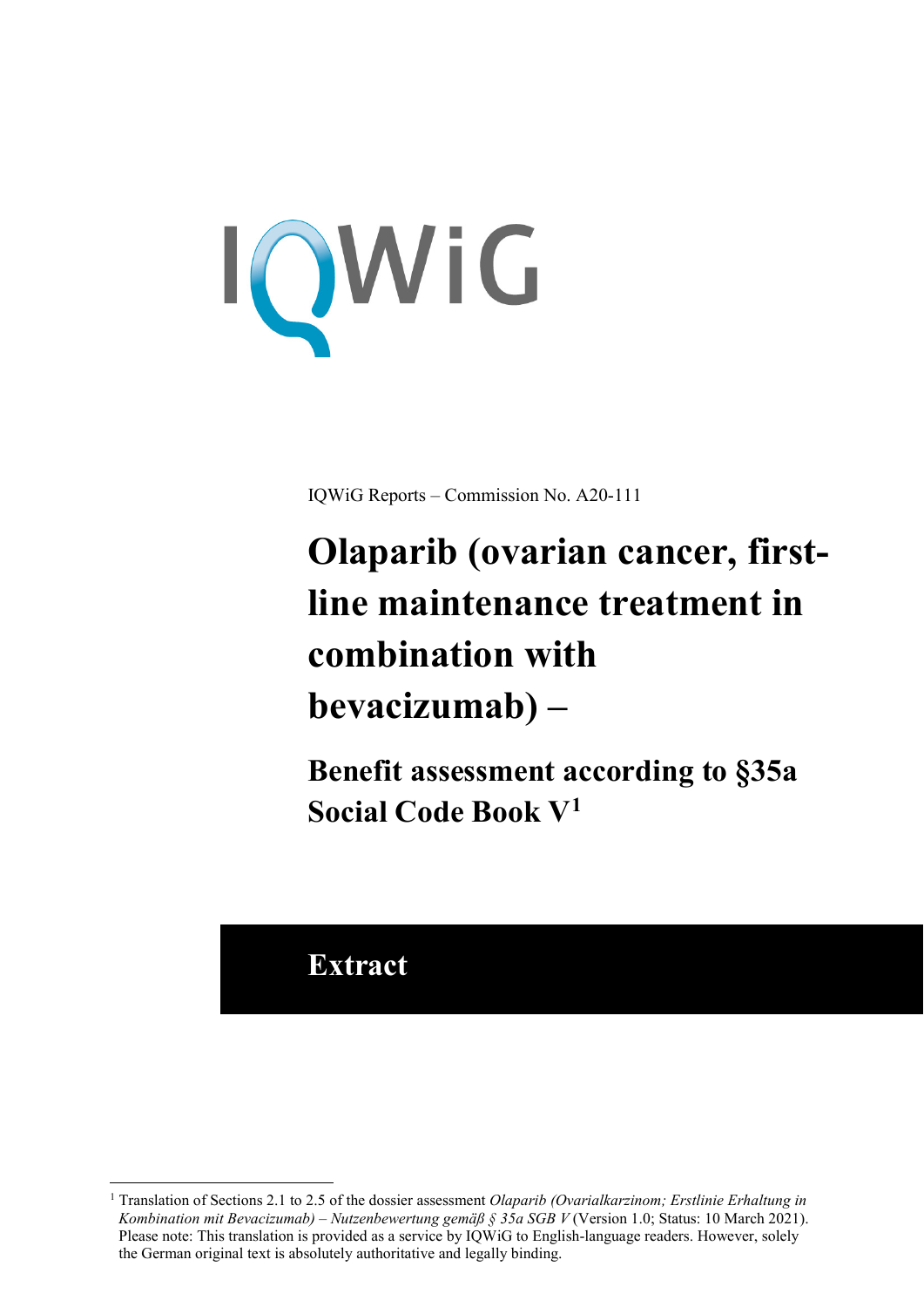# Publishing details

# **Publisher**

Institute for Quality and Efficiency in Health Care

# **Topic**

Olaparib (ovarian cancer, first-line maintenance treatment in combination with bevacizumab) – Benefit assessment according to §35a Social Code Book V

**Commissioning agency**  Federal Joint Committee

**Commission awarded on** 

2 December 2021

**Internal Commission No.** 

A20-111

# **Address of publisher**

Institut für Qualität und Wirtschaftlichkeit im Gesundheitswesen Im Mediapark 8 50670 Köln Germany

Phone: +49 221 35685-0 Fax: +49 221 35685-1 E-mail: [berichte@iqwig.de](mailto:berichte@iqwig.de) Internet: [www.iqwig.de](http://www.iqwig.de/)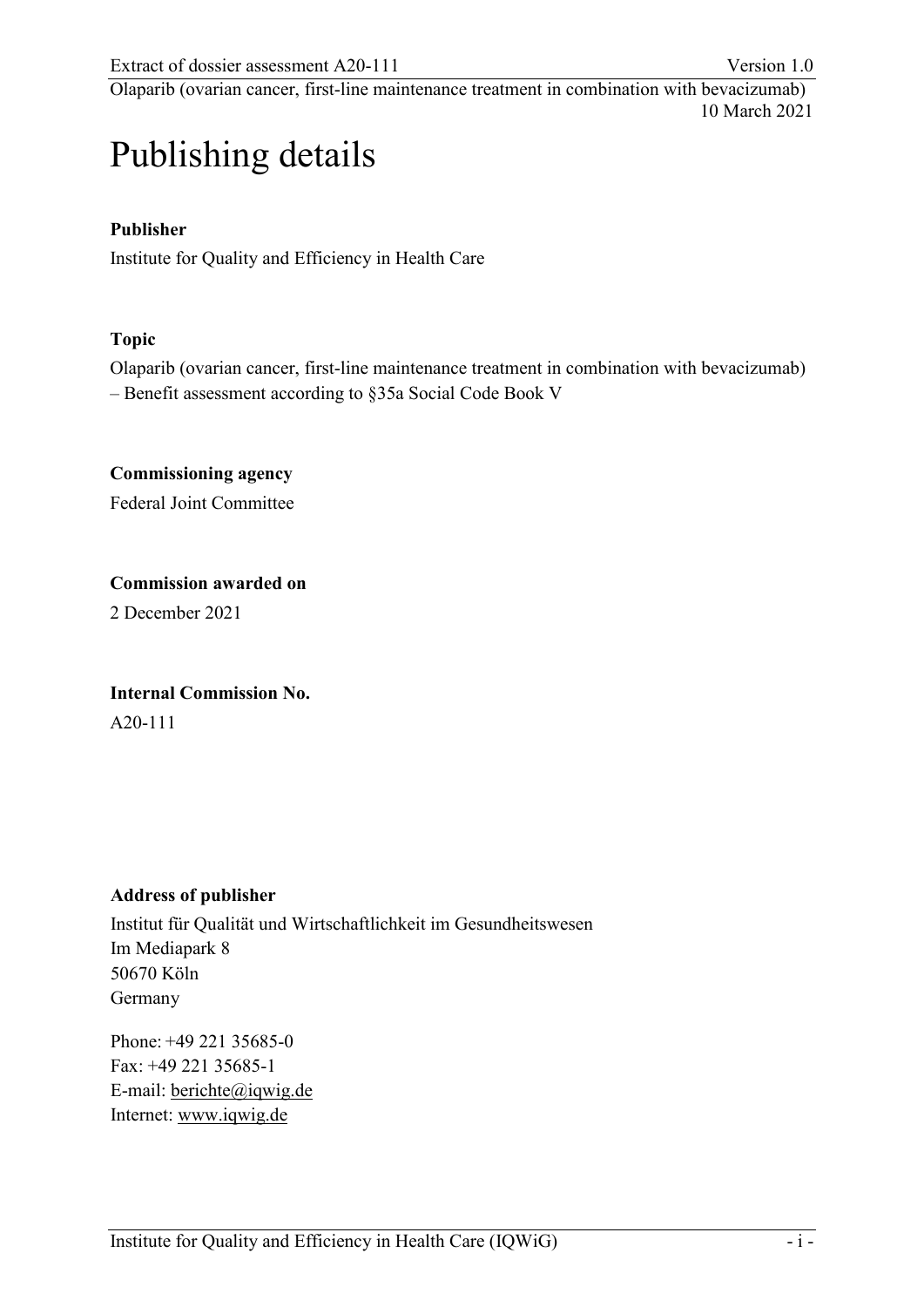# **Medical and scientific advice**

Achim Wöckel, University Hospital Würzburg, Germany

IQWiG thanks the medical and scientific advisor for his contribution to the dossier assessment. However, the advisor was not involved in the actual preparation of the dossier assessment. The responsibility for the contents of the dossier assessment lies solely with IQWiG.

# **IQWiG employees involved in the dossier assessment**

- Anke Kummer
- Christiane Balg
- **-** Charlotte Guddat
- **Inga Overesch**
- Annette Pusch-Klein
- Ulrike Seay
- **Volker Vervölgyi**
- **Carolin Weigel**

**Keywords:** Olaparib, Bevacizumab, Ovarian Neoplasms, Fallopian Tube Neoplasms, Peritoneal Neoplasms, Benefit Assessment, NCT02477644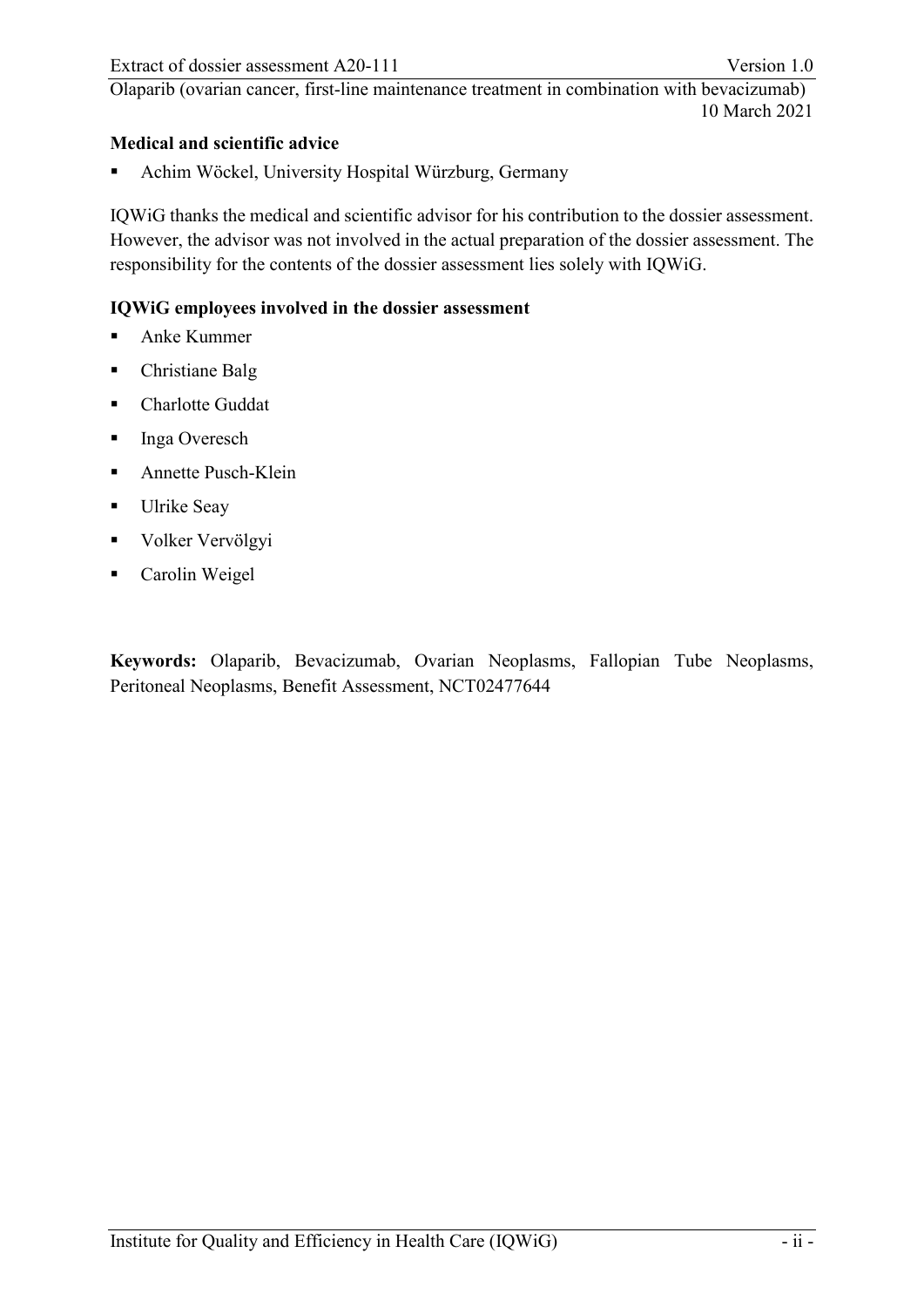# Table of contents

# Page

| 2     |  |
|-------|--|
| 2.1   |  |
| 2.2   |  |
| 2.3   |  |
| 2.3.1 |  |
| 2.3.2 |  |
|       |  |
| 2.4.1 |  |
| 2.4.2 |  |
| 2.4.3 |  |
| 2.4.4 |  |
| 2.5   |  |
| 2.5.1 |  |
|       |  |
|       |  |
|       |  |
| 2.5.2 |  |
|       |  |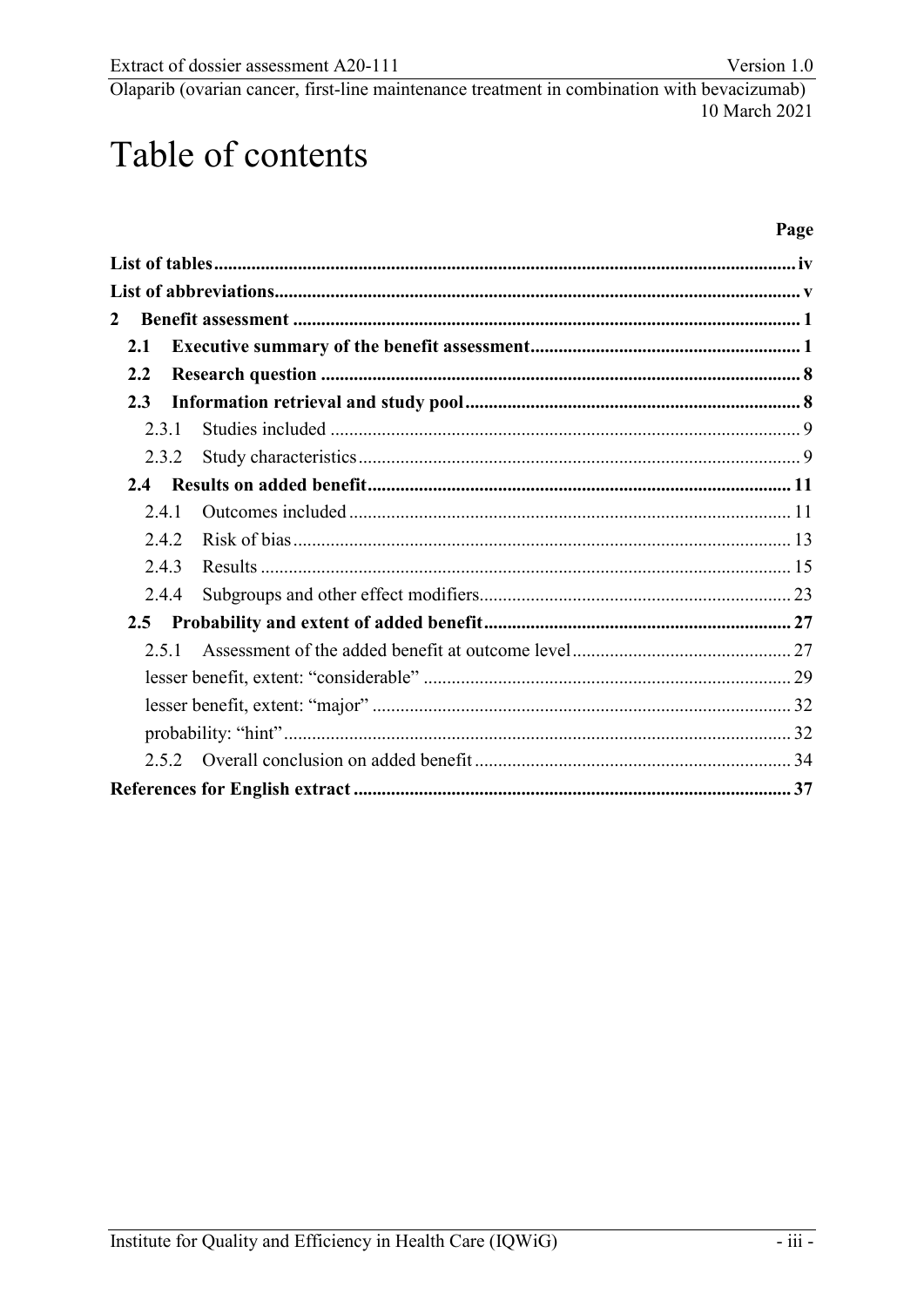#### <span id="page-4-0"></span>**List of table[s2](#page-4-1)**

-

10 March 2021

**Page** 

<span id="page-4-1"></span> $2$  Table numbers start with "2" as numbering follows that of the full dossier assessment.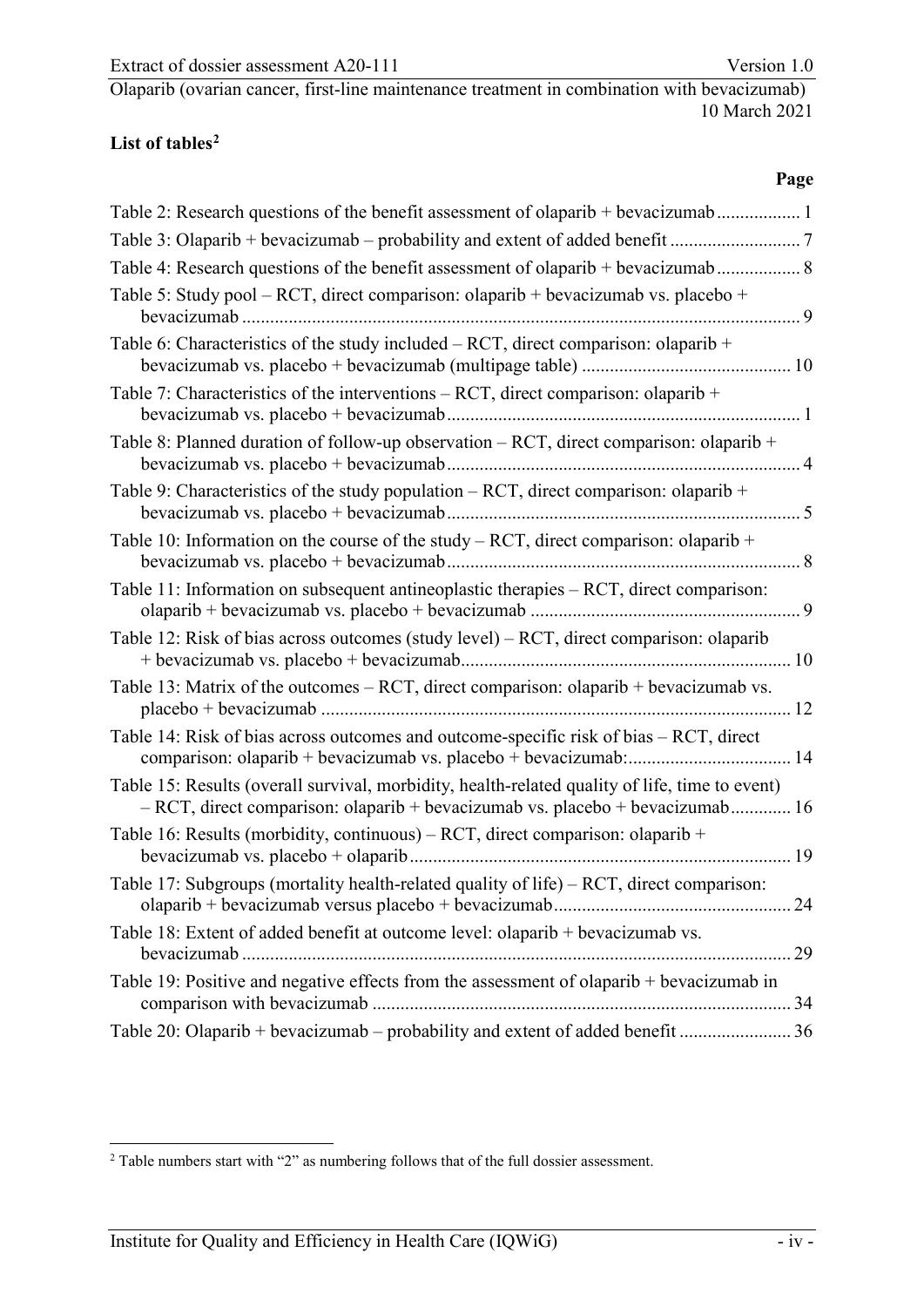| <b>Abbreviation</b> | <b>Meaning</b>                                                                                                            |
|---------------------|---------------------------------------------------------------------------------------------------------------------------|
| <b>ACT</b>          | appropriate comparator therapy                                                                                            |
| AE                  | adverse event                                                                                                             |
| <b>BRCA</b>         | breast cancer associated gene                                                                                             |
| CR                  | complete response                                                                                                         |
| <b>CTCAE</b>        | Common Terminology Criteria for Adverse Events                                                                            |
| <b>ECOG PS</b>      | Eastern Cooperative Oncology Group Performance Status                                                                     |
| <b>EORTC</b>        | European Organisation for Research and Treatment of Cancer                                                                |
| $EQ-5D$             | European Quality of Life Questionnaire-5 Dimensions                                                                       |
| <b>FIGO</b>         | Fédération Internationale de Gynécologie et d'Obstétrique                                                                 |
| G-BA                | Gemeinsamer Bundesausschuss (Federal Joint Committee)                                                                     |
| <b>GCP</b>          | good clinical practice                                                                                                    |
| <b>GIS</b>          | genomic instability score                                                                                                 |
| <b>HRD</b>          | homologous recombination deficiency                                                                                       |
| <b>ICH</b>          | International Council for Harmonisation of Technical Requirements for<br>Pharmaceuticals for Human Use                    |
| <b>IDS</b>          | interval debulking surgery/interval surgery                                                                               |
| <b>IQWiG</b>        | Institut für Qualität und Wirtschaftlichkeit im Gesundheitswesen<br>(Institute for Quality and Efficiency in Health Care) |
| <b>NED</b>          | no evidence of disease/no detectable tumour                                                                               |
| <b>PARP</b>         | polyadenosine diphosphate ribose polymerase                                                                               |
| <b>PDS</b>          | primary debulking surgery/primary surgery                                                                                 |
| <b>PFS</b>          | progression-free survival                                                                                                 |
| PR                  | partial response                                                                                                          |
| PT                  | Preferred Term                                                                                                            |
| QLQ-C30             | Quality of Life Questionnaire-Core 30                                                                                     |
| QLQ-OV28            | Quality of Life Questionnaire-Ovarian Cancer 28                                                                           |
| QS-OVAR             | quality assurance survey on ovarian cancer                                                                                |
| <b>RCT</b>          | randomized controlled trial                                                                                               |
| <b>RECIST</b>       | Response Evaluation Criteria in Solid Tumors                                                                              |
| <b>SAE</b>          | serious adverse event                                                                                                     |
| <b>SGB</b>          | Sozialgesetzbuch (Social Code Book)                                                                                       |
| tBRCA               | tumour BRCA                                                                                                               |
| VAS                 | visual analogue scale                                                                                                     |

# <span id="page-5-0"></span>**List of abbreviations**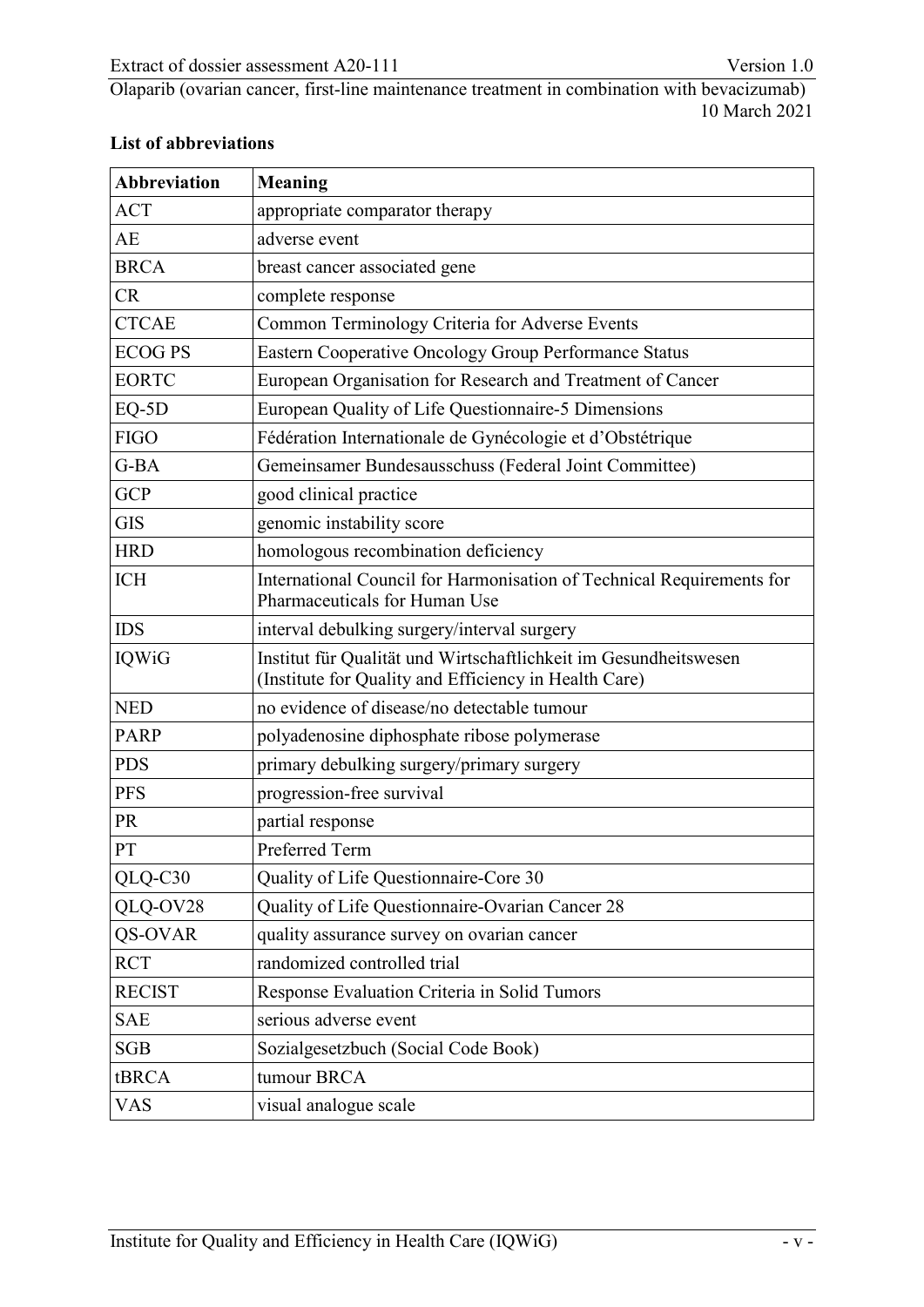#### <span id="page-6-0"></span>**2 Benefit assessment**

#### <span id="page-6-1"></span>**2.1 Executive summary of the benefit assessment**

#### **Background**

In accordance with §35a Social Code Book (SGB) V, the Federal Joint Committee (G-BA) commissioned the Institute for Quality and Efficiency in Health Care (IQWiG) to assess the benefit of the drug combination olaparib + bevacizumab. The assessment is based on a dossier compiled by the pharmaceutical company (hereinafter referred to as the "company"). The dossier was sent to IQWiG on 2 December 2021.

#### **Research question**

The aim of the present report is the assessment of the added benefit of olaparib + bevacizumab in comparison with bevacizumab as appropriate comparator therapy (ACT) as maintenance treatment of adult patients with advanced (Fédération Internationale de Gynécologie et d'Obstétrique [FIGO] stages III and IV) high-grade epithelial ovarian, fallopian tube or primary peritoneal cancer who are in response (complete or partial) following completion of first-line platinum-based chemotherapy in combination with bevacizumab and whose cancer is associated with homologous recombination deficiency (HRD) positive status. A positive HRD status is defined by either a mutation in breast cancer associated genes 1 or 2 (BRCA1/2) and/or genomic instability.

The research question presented in [Table 2](#page-6-3) resulted from the ACT specified by the G-BA.

<span id="page-6-3"></span><span id="page-6-2"></span>

|  | Table 2: Research questions of the benefit assessment of olaparib $+$ bevacizumab |
|--|-----------------------------------------------------------------------------------|
|  |                                                                                   |

| Therapeutic indication                                                                                                                                                                                                                                                                                                                                                                                                                            | $ACT^a$      |
|---------------------------------------------------------------------------------------------------------------------------------------------------------------------------------------------------------------------------------------------------------------------------------------------------------------------------------------------------------------------------------------------------------------------------------------------------|--------------|
| Maintenance therapy of adult patients with advanced (FIGO Continuation of the treatment with bevacizumab<br>stages III and IV) high-grade epithelial ovarian cancer <sup>b</sup> who started with first-line platinum-based<br>are in response (complete or partial) following completion<br>of first-line platinum-based chemotherapy in combination<br>with bevacizumab and whose cancer is associated with<br>HRD positive status <sup>c</sup> | chemotherapy |
| a. Presentation of the respective ACT specified by the G-BA.                                                                                                                                                                                                                                                                                                                                                                                      |              |

b. This term also includes fallopian tube and primary peritoneal cancer.

c. A positive HRD status is defined by either BRCA1/2-mutation and/or genomic instability.

ACT: appropriate comparator therapy; BRCA: breast cancer associated gene; FIGO: Fédération Internationale de Gynécologie et d'Obstétrique; G-BA: Federal Joint Committee; HRD homologous recombination deficiency

In the present dossier assessment, the term "ovarian cancer" includes ovarian, fallopian tube and primary peritoneal cancer. BRCA mutations are pathogenic mutations of the BRCA1 and/or BRCA2 gene in the germline or somatic cells.

The company named "continuation of the treatment with bevacizumab started with first-line platinum-based chemotherapy" as ACT and thus followed the specification of the G-BA.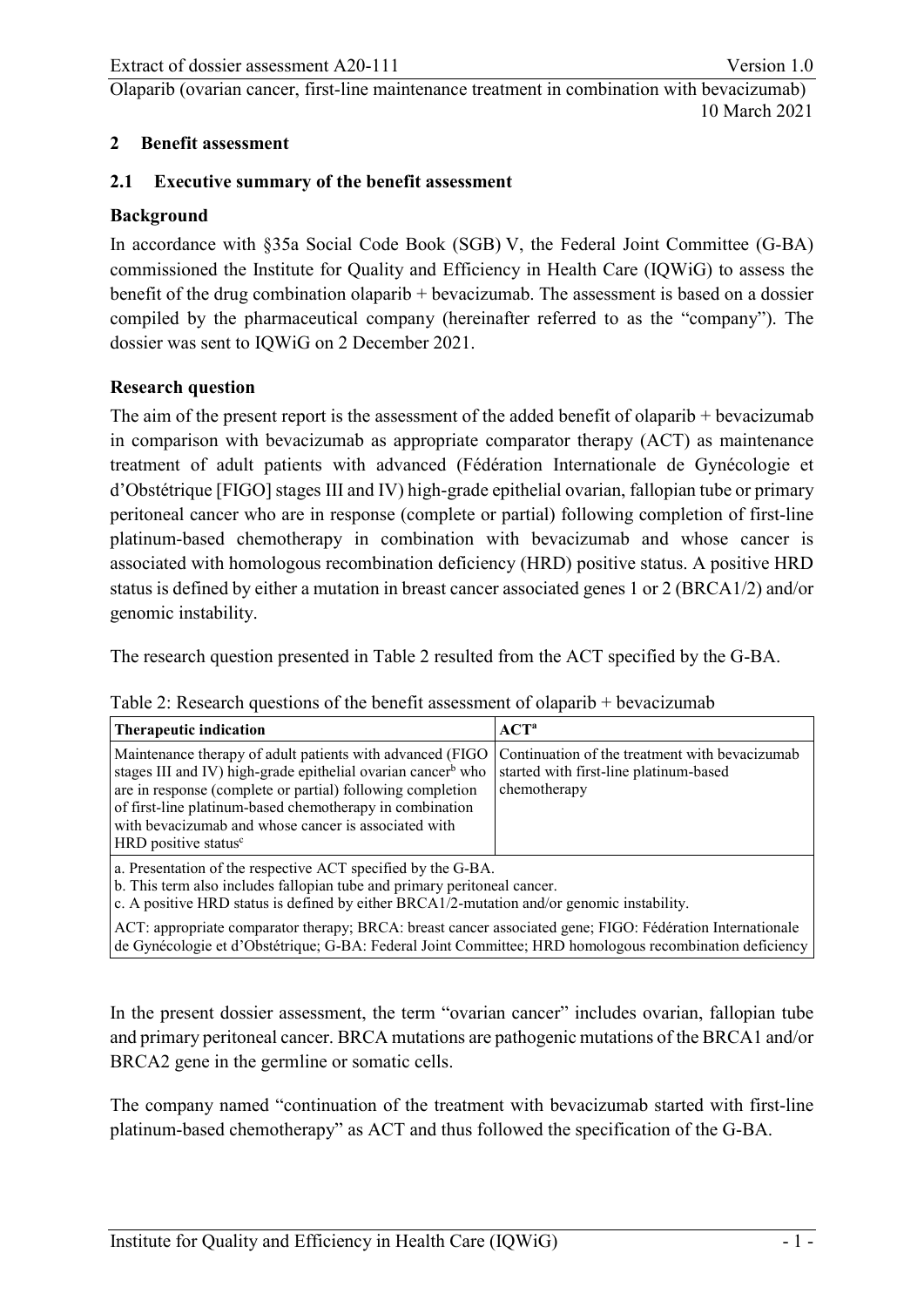The assessment was conducted by means of patient-relevant outcomes on the basis of the data provided by the company in the dossier. Randomized controlled trials (RCTs) were used for the derivation of the added benefit.

#### **Results**

#### *Study pool*

The PAOLA-1 study was included for the assessment of the added benefit.

#### *Study characteristics*

PAOLA-1 is a double-blind, randomized parallel-group study on the comparison of olaparib + bevacizumab versus placebo + bevacizumab for the maintenance treatment of adult patients with advanced high-grade serous or endometrioid ovarian, fallopian tube and/or primary peritoneal cancer who are in response (complete or partial) following first-line platinum-based chemotherapy in combination with bevacizumab. The study included patients who had received at least 6 cycles of platinum-based/taxane-based chemotherapy during first-line chemotherapy, of whom at least the last 3 cycles were administered in combination with bevacizumab. Patients had to have an Eastern Cooperative Oncology Group Performance Status (ECOG PS) of 0 or 1 and normal bone marrow and organ function.

A total of 806 patients were randomly stratified in a 2:1 ratio to either up to 2 years of maintenance therapy with olaparib in combination with continuation of the bevacizumab therapy or to continuation of treatment with bevacizumab alone. Stratification characteristics were the mutation status of the tumour's BRCA genes (tBRCA [mutated vs. non-mutated]) and the result of the first-line treatment. Regarding the result of the first-line therapy, distinction was made between 4 expressions:

- NED (PDS): Patients without detectable disease/tumour (no evidence of disease [NED]) after primary surgery (primary debulking surgery [PDS])
- NED/CR (IDS): Patients without detectable tumour/with complete response (CR) after interval surgery (interval debulking surgery [IDS])
- NED/CR (chemotherapy): patients without detectable tumour/with complete response after chemotherapy
- PR: Patients with partial response (PR)

During first-line therapy and until randomization, patients were not to have any sign of progression of the underlying disease. Treatment with olaparib and bevacizumab was performed according to the approval.

The primary outcome of the study was progression-free survival (PFS). Patient-relevant secondary outcomes were "overall survival" and outcomes on symptoms, health-related quality of life and adverse events (AEs).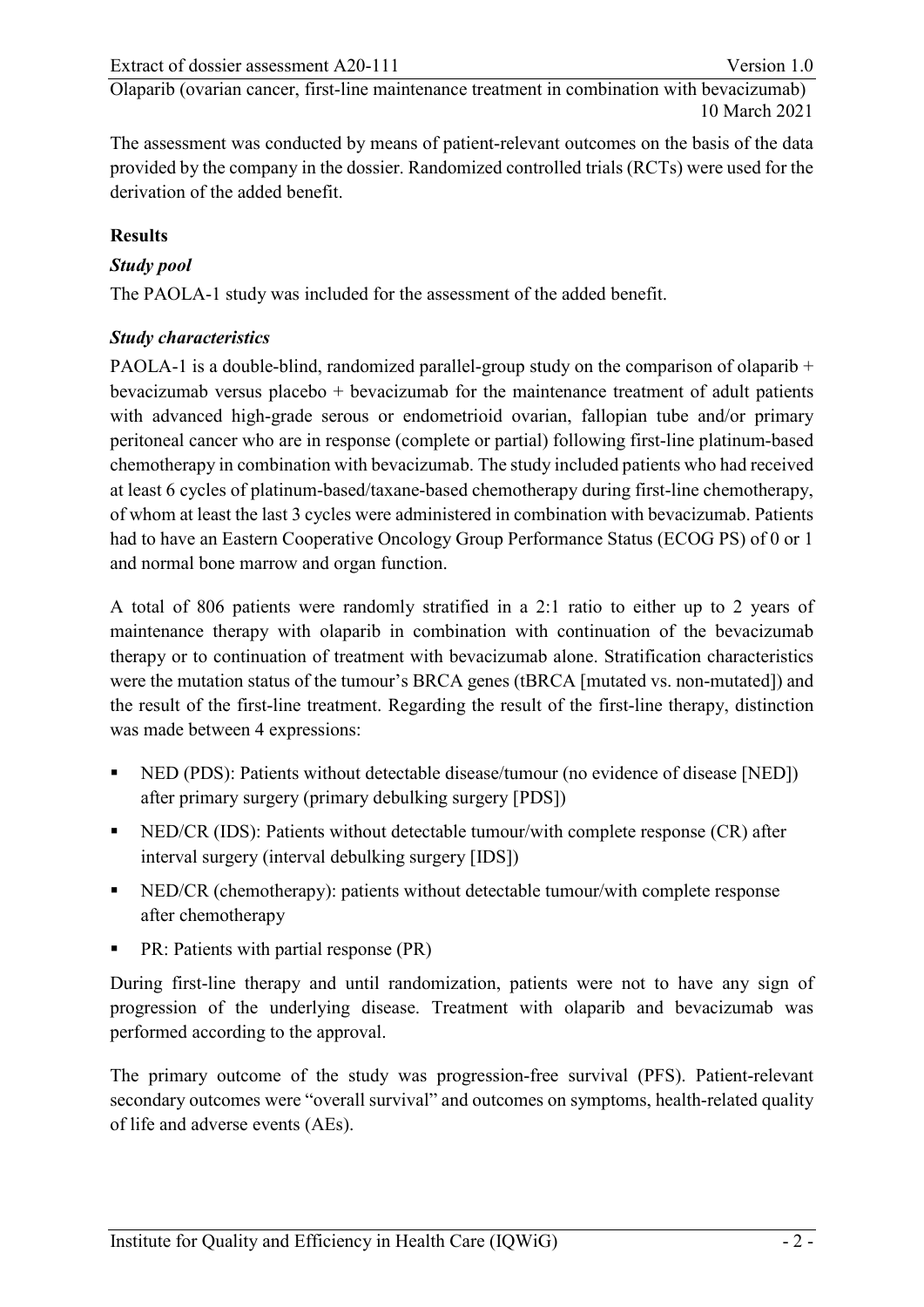# *Relevant subpopulation*

According to the approval, only the subpopulation of patients whose cancer is associated with an HRD positive status is considered for the present benefit assessment. The status "HRD positive" is defined by either BRCA1/2-mutation and/or genomic instability. This subpopulation is relevant for the present benefit assessment and comprises 255 patients in the olaparib + bevacizumab arm and 132 patients in the comparator arm with placebo + bevacizumab.

# *Risk of bias*

The risk of bias across outcomes was rated as low for the results of the study. The risk of bias is rated as low for the results on "overall survival", "symptoms (symptom scales of the European Organisation for Research and Treatment of Cancer Quality of Life Questionnaire-Core 30 [EORTC QLQ-C30] and the EORTC Quality of Life Questionnaire-Ovarian Cancer 28 [QLQ-OV28])", "health status (European Quality of Life Questionnaire-5 Dimensions visual analogue scale [EQ-5D VAS])", "health-related quality of life (functional scales of the EORTC QLQ-C30 and scales of the EORTC QLQ-OV28)", on the AEs selected as "specific AEs" with observation until death of the patient or end of the study as well as on the outcome "discontinuation due to AEs". Thereby, the certainty of results for the outcome "discontinuation due to AEs" was restricted despite a low risk of bias. Due to incomplete observations for potentially informative reasons, the risk of bias for the results on the outcomes "serious adverse events (SAEs)" and "severe AEs" was rated as high.

#### *Results*

*Mortality*

# *Overall survival*

No statistically significant difference between the treatment groups was shown for the outcome "overall survival".

However, there was an effect modification by the characteristic "result of the first-line therapy". For patients in the NED/CR (IDS) and PR subgroups, there was no hint of an added benefit of olaparib + bevacizumab in comparison with bevacizumab; an added benefit is therefore not proven. For patients without detectable tumour after primary surgery (NED [PDS]) and patients without detectable tumour/with complete response after chemotherapy (NED/CR [chemotherapy]), this resulted in an indication of an added benefit of olaparib  $+$  bevacizumab in comparison with bevacizumab.

# *Morbidity*

# *Symptoms (EORTC QLQ-C30 symptom scales)*

A statistically significant difference to the disadvantage of olaparib + bevacizumab compared with placebo + bevacizumab was shown for the outcome "nausea and vomiting". This resulted in an indication of lesser benefit of olaparib + bevacizumab in comparison with bevacizumab.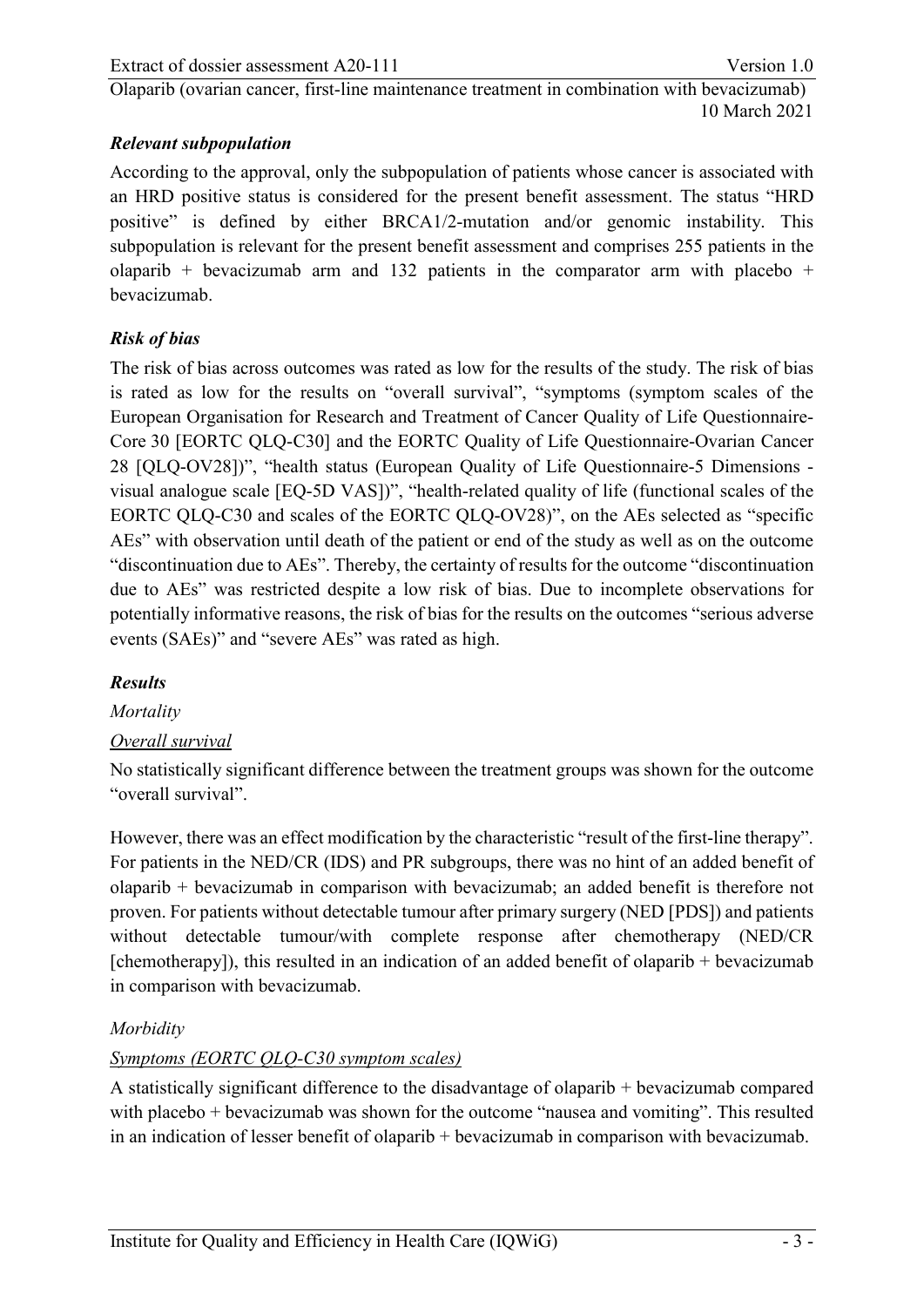A statistically significant difference in favour of olaparib + bevacizumab compared with placebo + bevacizumab was shown for the outcome "insomnia". A statistically significant difference to the disadvantage of olaparib + bevacizumab compared with placebo + bevacizumab was shown for the outcome "appetite loss". However, the extent of the effects for these outcomes of the category "non-serious/non-severe symptoms/late complications" was no more than marginal. In each case, this resulted in no hint of an added benefit of olaparib  $+$ bevacizumab in comparison with bevacizumab; an added benefit is therefore not proven for these outcomes.

No statistically significant difference between the treatment arms was shown for each of the outcomes "fatigue", "pain", "dyspnoea", "constipation" and "diarrhoea". This resulted in no hint of an added benefit of olaparib + bevacizumab in comparison with bevacizumab for each of these outcomes; an added benefit is therefore not proven for these outcomes.

#### *Symptoms (EORTC QLQ-OV28 symptom scales)*

A statistically significant difference in favour of olaparib  $+$  bevacizumab compared with placebo + bevacizumab was shown for the outcomes "hormonal symptoms" and "side effects of chemotherapy". However, the extent of the effects for these outcomes of the category "nonserious/non-severe symptoms/late complications" was no more than marginal. In each case, this resulted in no hint of an added benefit of olaparib  $+$  bevacizumab in comparison with bevacizumab; an added benefit is therefore not proven for these outcomes.

For the outcomes "abdominal/gastrointestinal symptoms", "peripheral neuropathy" as well as for the scale of individual questions, there is no statistically significant difference between the treatment arms. This resulted in no hint of an added benefit of olaparib + bevacizumab in comparison with bevacizumab for each of these outcomes; an added benefit is therefore not proven for these outcomes.

#### *Health status (EQ-5D VAS)*

There was no statistically significant difference between the treatment arms for the outcome "health status" measured using the EQ-5D VAS. This resulted in no hint of an added benefit of olaparib + bevacizumab in comparison with bevacizumab; an added benefit is therefore not proven.

#### *Health-related quality of life*

# *Functional scales of the EORTC QLQ-C30*

There was no statistically significant difference between the treatment groups for the outcome "global health status". However, there was an effect modification by the characteristic "age". For younger patients ( $< 65$  years), there was no hint of an added benefit of olaparib + bevacizumab in comparison with bevacizumab; an added benefit is therefore not proven. For older patients ( $\geq 65$  years), this resulted in an indication of an added benefit of olaparib + bevacizumab in comparison with bevacizumab.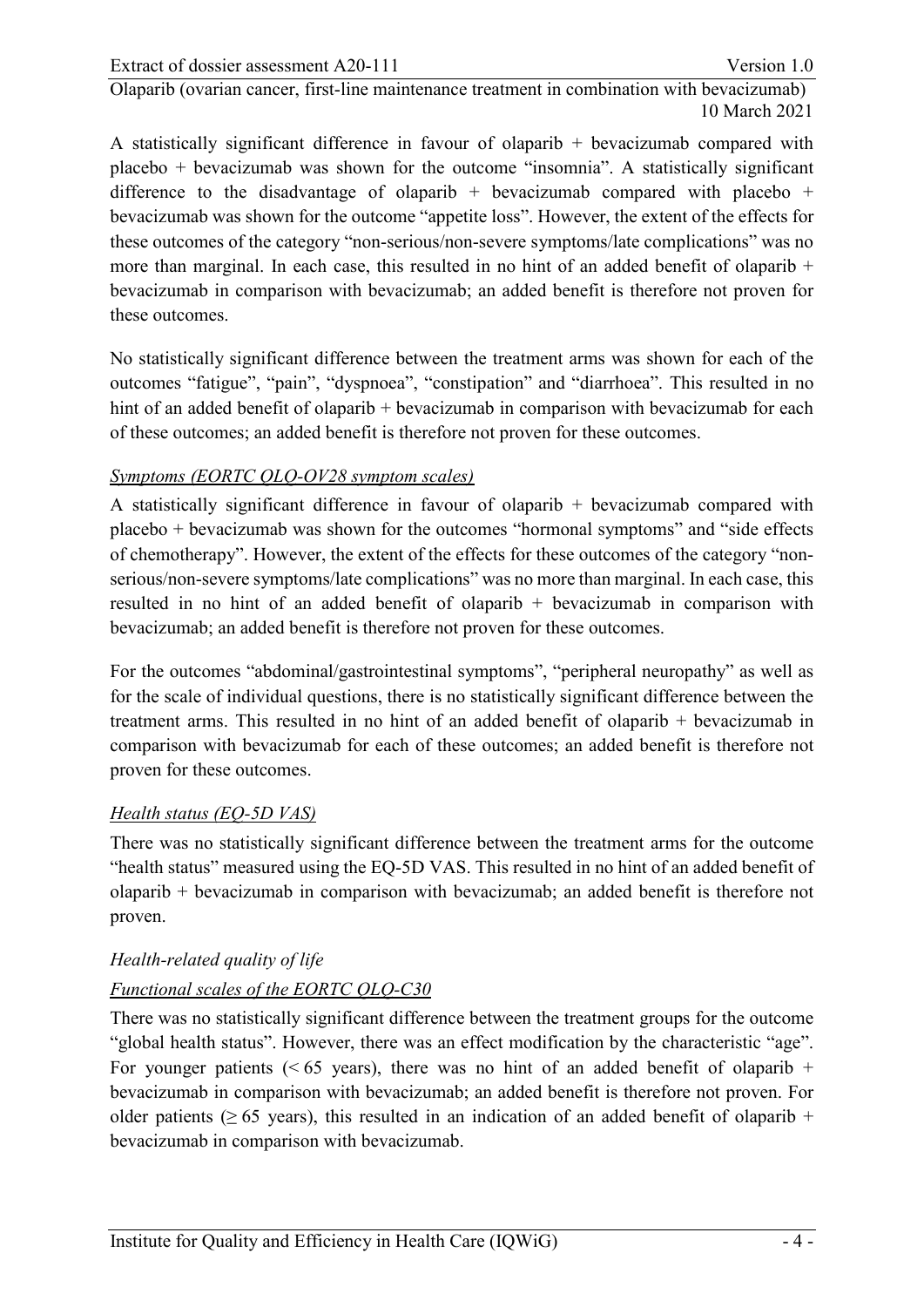No statistically significant difference between the treatment groups was shown for each of the outcomes "physical functioning", "role functioning", "cognitive functioning", "emotional functioning", and "social functioning". In each case, this resulted in no hint of an added benefit of olaparib + bevacizumab in comparison with bevacizumab; an added benefit is therefore not proven.

# *EORTC QLQ-OV28*

No statistically significant difference between the treatment groups was shown for the outcome "attitude regarding disease/treatment". However, there was an effect modification by the characteristic "result of the first-line therapy". For patients in the NED (PDS), NED/ CR (chemotherapy) and PR subgroups, there was no hint of an added benefit of olaparib  $+$ bevacizumab in comparison with bevacizumab; an added benefit is therefore not proven. For patients without detectable tumour/with complete response after interval surgery (NED/CR [IDS]), there is an indication of lesser benefit of olaparib + bevacizumab in comparison with bevacizumab.

No statistically significant difference between the treatment arms was shown for the outcome "body image". This resulted in no hint of an added benefit of olaparib + bevacizumab in comparison with bevacizumab for this outcome; an added benefit is therefore not proven.

# *Side effects*

# *SAEs and severe AEs (Common Terminology Criteria for Adverse Events [CTCAE] grade ≥ 3)*

No statistically significant difference between the treatment groups was shown for the outcomes "SAEs" and "severe AEs (CTCAE grade  $\geq$  3)". In each case, this resulted in no hint of greater or lesser harm from olaparib  $+$  bevacizumab in comparison with bevacizumab for these outcomes; greater or lesser harm is therefore not proven.

# *Discontinuation due to AEs*

A statistically significant difference to the disadvantage of olaparib + bevacizumab compared with placebo + bevacizumab was shown for the outcome "discontinuation due to AEs". This resulted in a hint of greater harm from olaparib + bevacizumab in comparison with bevacizumab.

# *Myelodysplastic syndrome and acute myeloid leukaemia and pneumonitis (Preferred Terms [PTs], AEs)*

No statistically significant difference between the treatment groups was shown for each of the outcomes "myelodysplastic syndrome" and "acute myeloid leukaemia" as well as "pneumonitis". In each case, this resulted in no hint of greater or lesser harm from olaparib + bevacizumab in comparison with bevacizumab for these outcomes; greater or lesser harm is therefore not proven.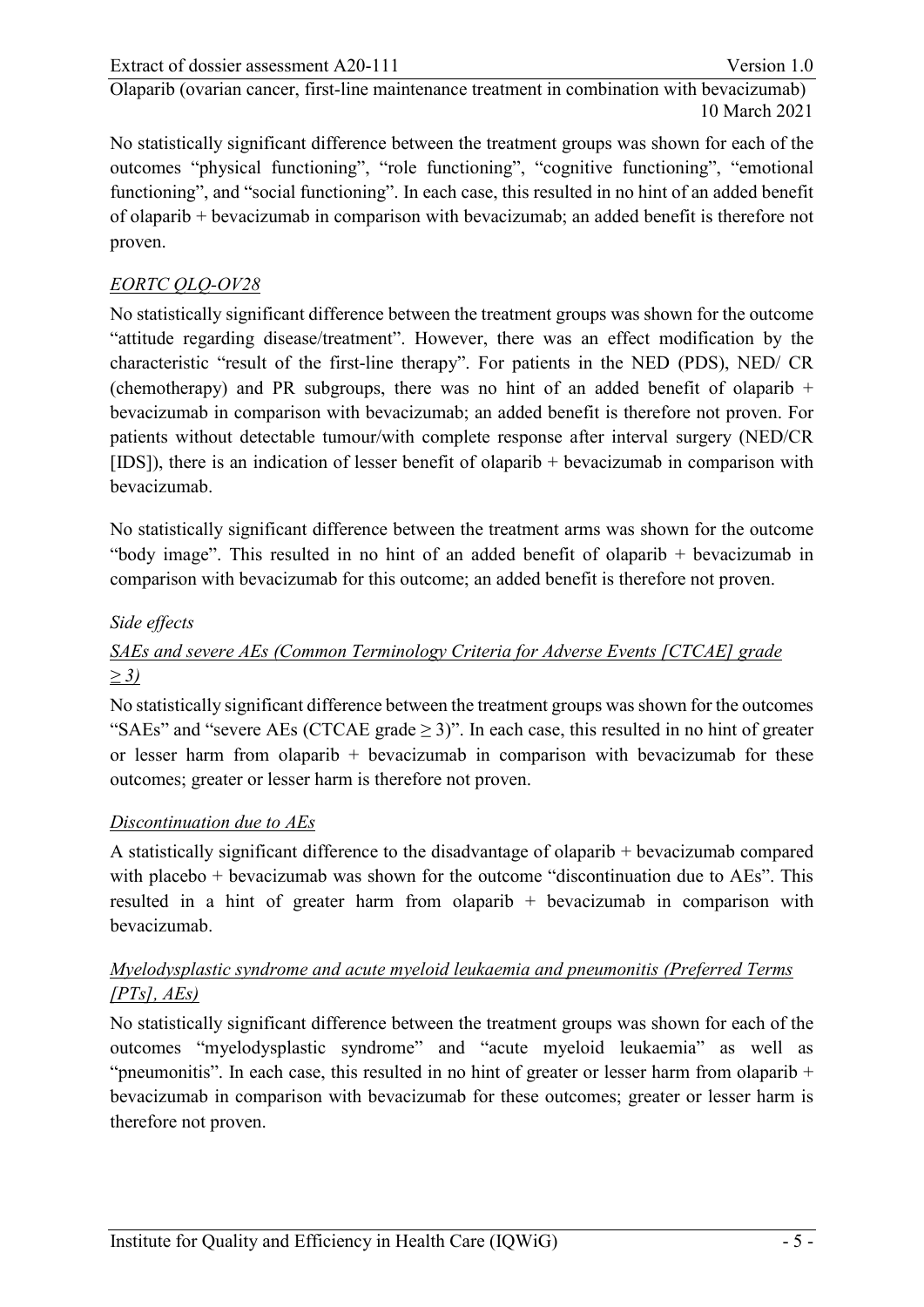# *Nausea (PTs, AEs), anaemia (PTs, severe AEs [CTCAE grade ≥ 3]) as well as fatigue and asthenia (PTs, severe AEs [CTCAE grade ≥ 3])*

A statistically significant difference to the disadvantage of olaparib  $+$  bevacizumab in comparison with placebo + bevacizumab was shown for each of the outcomes "nausea (PT, AEs)", "anaemia (PT, severe AEs [CTCAE grade  $\geq$  3])" as well as "fatigue" and "asthenia (PTs, severe AEs [CTCAE grade  $\geq$  3])". This resulted in an indication of greater harm from olaparib + bevacizumab in comparison with bevacizumab in each case.

# *Hypertension (PT, severe AEs [CTCAE grade ≥ 3])*

A statistically significant difference in favour of olaparib  $+$  bevacizumab in comparison with placebo + bevacizumab was shown for the outcome "hypertension (PT, severe AEs [CTCAE grade  $\geq$  3])". This resulted in an indication of lesser harm from olaparib + bevacizumab in comparison with bevacizumab.

# **Probability and extent of added benefit, patient groups with therapeutically important added benefit[3](#page-11-0)**

On the basis of the results presented, probability and extent of the added benefit of the drug combination olaparib + bevacizumab in comparison with the ACT are assessed as follows:

The overall consideration showed both positive and negative effects of olaparib + bevacizumab in comparison with bevacizumab. An additional effect modification by the characteristic "result of the first-line treatment" was shown for the outcome "overall survival". For this reason, the positive and negative effects are assessed below separately for patients without detectable tumour after primary surgery (NED [PDS]) and patients without detectable tumour/with complete response after chemotherapy (NED/CR [chemotherapy]) as well as for patients without detectable tumour/with complete response after interval surgery (IDS) and patients with partial response (PR).

For patients without detectable tumour after primary surgery (NED [PDS]) and patients without detectable tumour/with complete response after chemotherapy (NED/CR [chemotherapy]), this resulted in an indication of major added benefit of olaparib + bevacizumab in comparison with bevacizumab for the outcome "overall survival". Moreover, there is a further indication of a positive effect with the extent "considerable" in the category of serious/severe side effects. In contrast, there are several indications of negative effects with considerable or major extents in the outcome categories "non-serious/non-severe symptoms" and "serious/severe side effects"

<span id="page-11-0"></span><sup>-</sup><sup>3</sup> On the basis of the scientific data analysed, IOWiG draws conclusions on the (added) benefit or harm of an intervention for each patient-relevant outcome. Depending on the number of studies analysed, the certainty of their results, and the direction and statistical significance of treatment effects, conclusions on the probability of (added) benefit or harm are graded into 4 categories: (1) "proof", (2) "indication", (3) "hint", or (4) none of the first 3 categories applies (i.e., no data available or conclusions 1 to 3 cannot be drawn from the available data). The extent of added benefit or harm is graded into 3 categories: (1) major, (2) considerable, (3) minor (in addition, 3 further categories may apply: non-quantifiable extent of added benefit, added benefit not proven, or less benefit). For further details see [\[1,](#page-53-1)[2\]](#page-53-2).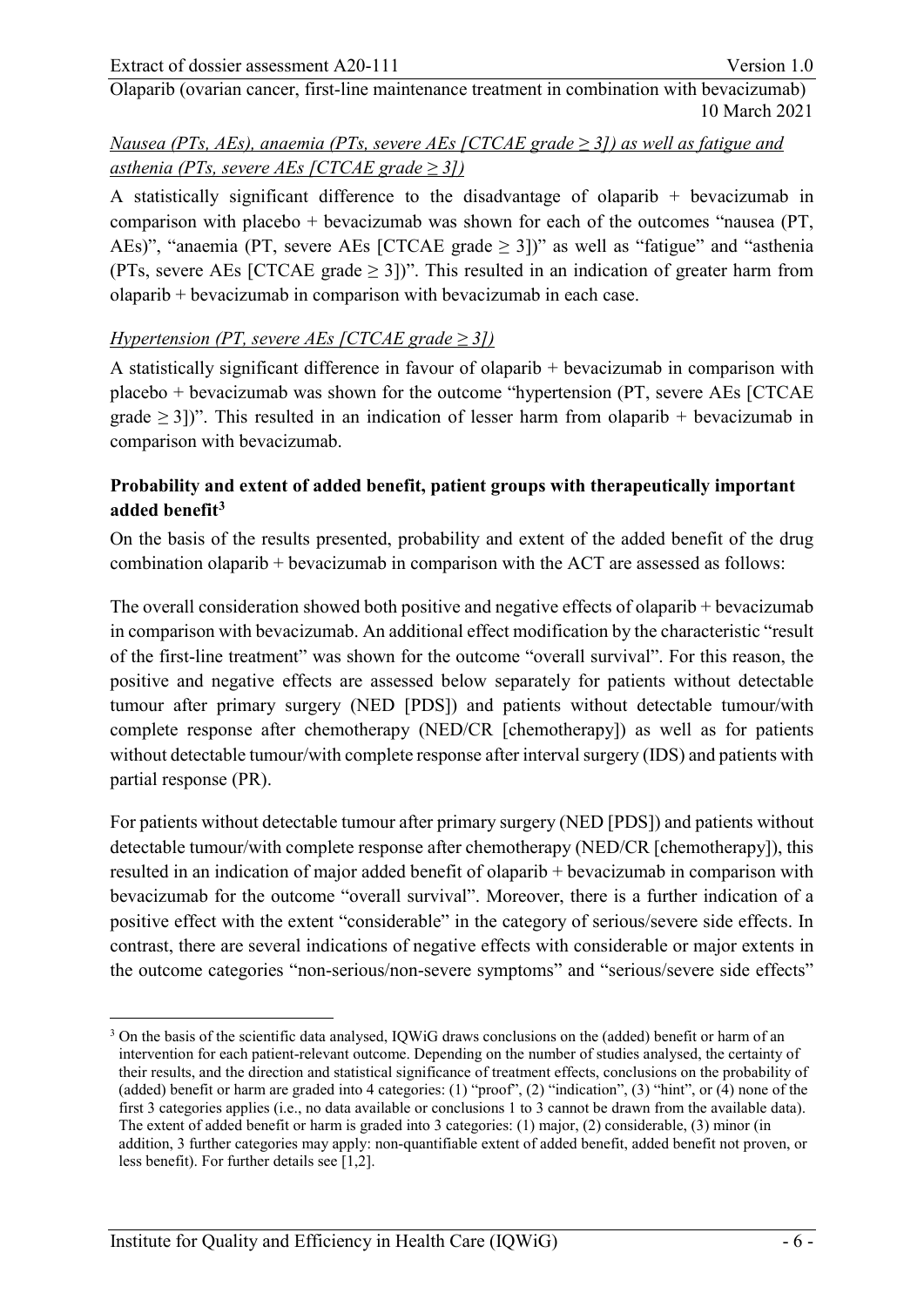as well as "non-serious/non-severe side effects". However, the negative effects did not completely call into question the positive effects. Overall, this resulted in an indication of considerable added benefit of olaparib  $+$  bevacizumab in comparison with the ACT bevacizumab for patients without detectable tumour after primary surgery (NED [PDS]) and patients without detectable tumour/with complete response after chemotherapy (NED/CR [chemotherapy]).

For patients without detectable tumour/with complete response after IDS and patients with PR, there was an indication of lesser harm with the extent "considerable" on the side of the positive effects in the category "serious/severe side effects". In contrast, there are several indications of negative effects with considerable or major extents in the outcome categories "non-serious/nonsevere symptoms" and "serious/severe side effects" as well as "non-serious/non-severe side effects". For patients without detectable tumour/with complete response after IDS, there is also a negative effect with the extent "considerable" in the outcome category "health-related quality of life". Overall, this resulted in an indication of lesser benefit of olaparib + bevacizumab in comparison with the ACT bevacizumab for patients without detectable tumour/with complete response after IDS and patients with PR.

[Table 3](#page-12-1) shows a summary of probability and extent of the added benefit of olaparib+ bevacizumab.

| Therapeutic indication                                                                                                                                                                                                                                                                                                                                                  | $ACT^a$                                                                                                  | Probability and extent of added<br><b>benefit</b> <sup>b</sup>                                                                                                                                                 |
|-------------------------------------------------------------------------------------------------------------------------------------------------------------------------------------------------------------------------------------------------------------------------------------------------------------------------------------------------------------------------|----------------------------------------------------------------------------------------------------------|----------------------------------------------------------------------------------------------------------------------------------------------------------------------------------------------------------------|
| Maintenance therapy of adult<br>patients with advanced (FIGO<br>stages III and IV) high-grade<br>epithelial ovarian cancer <sup>c</sup> who are<br>in response (complete or partial)<br>following completion of first-line<br>platinum-based chemotherapy in<br>combination with bevacizumab and<br>whose cancer is associated with<br>HRD positive status <sup>d</sup> | Continuation of the treatment with<br>bevacizumab started with first-line<br>platinum-based chemotherapy | Patients without detectable<br>٠<br>tumour after primary surgery<br>and patients without detectable<br>tumour/with complete response<br>following chemotherapy:<br>indication of considerable<br>added benefit |
|                                                                                                                                                                                                                                                                                                                                                                         |                                                                                                          | Patients without detectable<br>tumour after interval surgery<br>and patients with partial<br>response: indication of lesser<br>benefit                                                                         |

<span id="page-12-1"></span><span id="page-12-0"></span>Table 3: Olaparib + bevacizumab – probability and extent of added benefit

a. Presentation of the respective ACT specified by the G-BA.

b. The PAOLA-1 study included only patients with ECOG PS of 0 or 1 as well as only few patients with nonserous tumour histology (5.6% in the relevant subpopulation). It remains unclear whether the observed effects can be transferred to patients with ECOG  $PS \ge 2$  or patients with non-serous tumour histology.

c. This term also includes fallopian tube and primary peritoneal cancer.

d. A positive HRD status is defined by either BRCA 1/2-mutation and/or genomic instability.

ACT: appropriate comparator therapy; BRCA: breast cancer associated gene; ECOG PS: Eastern Cooperative Oncology Group Performance Status; FIGO: Fédération Internationale de Gynécologie et d'Obstétrique; G-BA: Federal Joint Committee.; HRD: homologous recombination deficiency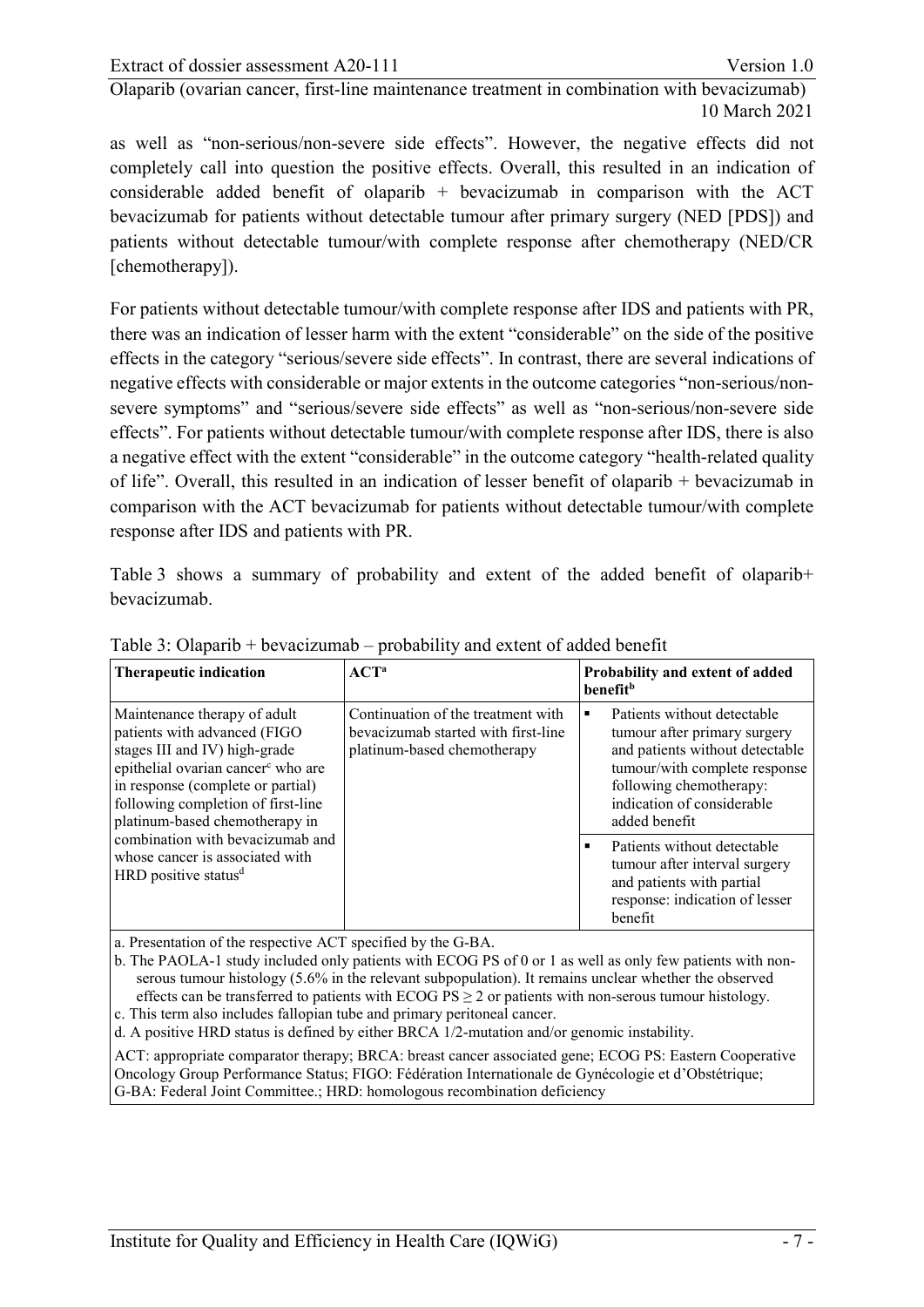The approach for the derivation of an overall conclusion on the added benefit is a proposal by IQWiG. The G-BA decides on the added benefit.

### <span id="page-13-0"></span>**2.2 Research question**

The aim of the present report is the assessment of the added benefit of olaparib + bevacizumab in comparison with bevacizumab as ACT as maintenance treatment of adult patients with advanced (FIGO stages III and IV) high-grade epithelial ovarian, fallopian tube or primary peritoneal cancer who are in response (complete or partial) following completion of first-line platinum-based chemotherapy in combination with bevacizumab and whose cancer is associated with HRD positive status. A positive HRD status is defined by either a mutation in BRCA1/2 and/or genomic instability.

The research question presented in [Table 4](#page-13-3) resulted from the ACT specified by the G-BA.

| Therapeutic indication                                                                                                                                                                                                                                                                                                                                         | $ACT^a$                                                                                                  |  |  |  |
|----------------------------------------------------------------------------------------------------------------------------------------------------------------------------------------------------------------------------------------------------------------------------------------------------------------------------------------------------------------|----------------------------------------------------------------------------------------------------------|--|--|--|
| Maintenance therapy of adult patients with advanced (FIGO)<br>stages III and IV) high-grade epithelial ovarian cancer <sup>b</sup> who<br>are in response (complete or partial) following completion<br>of first-line platinum-based chemotherapy in combination<br>with bevacizumab and whose cancer is associated with<br>HRD positive status <sup>c</sup> . | Continuation of the treatment with bevacizumab<br>started with first-line platinum-based<br>chemotherapy |  |  |  |
| a. Presentation of the respective ACT specified by the G-BA.<br>b. This term also includes fallopian tube and primary peritoneal cancer.<br>c. A positive HRD status is defined by either BRCA1/2-mutation and/or genomic instability.                                                                                                                         |                                                                                                          |  |  |  |
| ACT: appropriate comparator therapy; BRCA: breast cancer associated gene; FIGO: Fédération Internationale                                                                                                                                                                                                                                                      |                                                                                                          |  |  |  |

<span id="page-13-3"></span><span id="page-13-2"></span>Table 4: Research questions of the benefit assessment of olaparib + bevacizumab

In the present dossier assessment, the term "ovarian cancer" includes ovarian, fallopian tube and primary peritoneal cancer. BRCA mutation means pathogenic mutations of the BRCA1 and/or BRCA2 gene in the germline or the somatic cells.

de Gynécologie et d'Obstétrique; G-BA: Federal Joint Committee; HRD homologous recombination deficiency

The company named "continuation of the treatment with bevacizumab started with first-line platinum-based chemotherapy" as ACT and thus followed the specification of the G-BA.

The assessment was conducted by means of patient-relevant outcomes on the basis of the data provided by the company in the dossier. RCTs were used for the derivation of the added benefit.

# <span id="page-13-1"></span>**2.3 Information retrieval and study pool**

The study pool of the assessment was compiled on the basis of the following information:

Sources of the company in the dossier:

study list on olaparib + bevacizumab (status: 2 October 2020)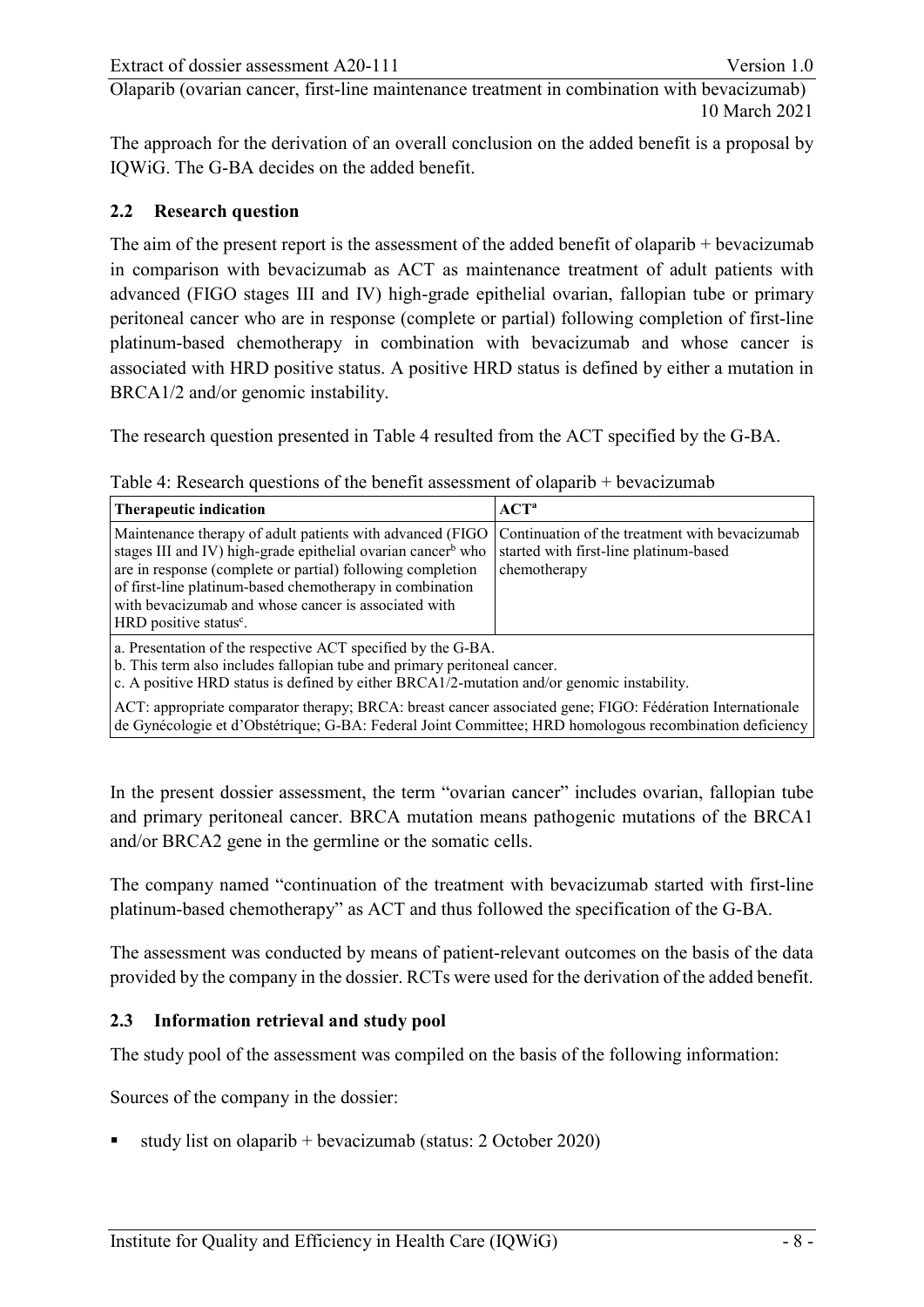- $\bullet$  bibliographical literature search on olaparib + bevacizumab (last search on 25 September 2020)
- search in trial registries/trial results databases for studies on olaparib + bevacizumab (last search on 2 October 2020)
- search on the G-BA website for olaparib + bevacizumab (last search on 1 October 2020)

To check the completeness of the study pool:

 search in trial registries for studies on olaparib + bevacizumab(last search on 9 December 2020)

The check did not identify any additional relevant studies.

#### <span id="page-14-0"></span>**2.3.1 Studies included**

The study listed in the following [Table 5](#page-14-3) was included in the benefit assessment.

<span id="page-14-3"></span><span id="page-14-2"></span>

| Table 5: Study pool – RCT, direct comparison: olaparib + bevacizumab vs. placebo + |  |  |
|------------------------------------------------------------------------------------|--|--|
| bevacizumab                                                                        |  |  |

| <b>Study</b>                                  | Study category                                             |                                        |                      | <b>Available sources</b> |                                         |                       |
|-----------------------------------------------|------------------------------------------------------------|----------------------------------------|----------------------|--------------------------|-----------------------------------------|-----------------------|
|                                               | Study for the<br>approval of<br>the drug to<br>be assessed | <b>Sponsored</b><br>study <sup>a</sup> | Third-party<br>study | <b>CSR</b>               | <b>Registry</b><br>entries <sup>b</sup> | <b>Publication</b>    |
|                                               | (yes/no)                                                   | (yes/no)                               | (yes/no)             | (yes/no<br>[citation])   | (yes/no<br>[citation])                  | yes/no<br>[citation]) |
| Study GINECO-<br>$\overline{\mathrm{OV125b}}$ | Yes                                                        | No <sup>d</sup>                        | Yes                  | No <sup>e</sup>          | Yes $[3-6]$                             | Yes $[7]$             |
| $(PAOLA-1c)$                                  |                                                            |                                        |                      |                          |                                         |                       |

a. Study for which the company was sponsor.

b. Citation of the study registry entries and, if available, of the reports on study design and/or results listed in the study registries.

c. In the following tables, the study is referred to with this abbreviated form.

d. The sponsor of the study is Arcagy Research. The company is financially involved.

e. Due to the working conditions during the coronavirus pandemic, the present assessment was conducted without access to the CSR in Module 5 of the dossier.

CSR: clinical study report; RCT: randomized controlled trial; vs.: versus

The study pool concurs with that of the company.

#### <span id="page-14-1"></span>**2.3.2 Study characteristics**

[Table 6](#page-15-1) and [Table 7](#page-17-1) describe the study used for the benefit assessment.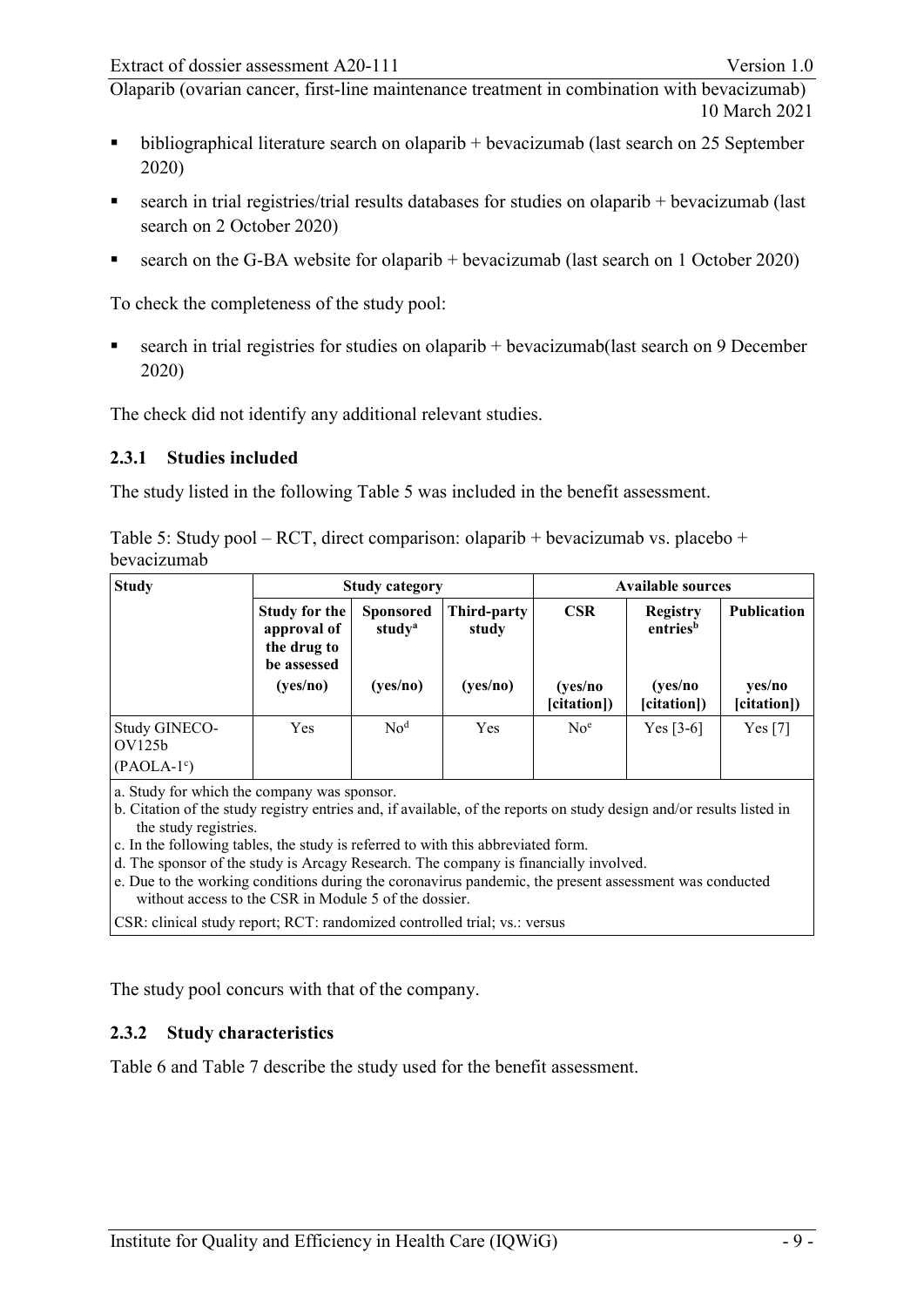Extract of dossier assessment A20-111 Version 1.0<br>
Olaparib (ovarian cancer, first-line maintenance treatment in combination with bevacizumab) 10 March 2021 Olaparib (ovarian cancer, first-line maintenance treatment in combination with bevacizumab)

Table 6: Characteristics of the study included – RCT, direct comparison: olaparib + bevacizumab vs. placebo + bevacizumab (multipage table)

<span id="page-15-1"></span><span id="page-15-0"></span>

| <b>Study</b> | Study design                    | <b>Population</b>                                                                                                                                                                                                                                                                                                                                                                                   | <b>Interventions (number of</b><br>randomized patients)                                                                                                                                                                                        | <b>Study duration</b>                                                                                                                                                                                                                                                                                                                                                                                                   | <b>Location and</b><br>period of study                                                                                                                                                                                                               | <b>Primary outcome;</b><br>secondary outcomes <sup>a</sup>                                           |
|--------------|---------------------------------|-----------------------------------------------------------------------------------------------------------------------------------------------------------------------------------------------------------------------------------------------------------------------------------------------------------------------------------------------------------------------------------------------------|------------------------------------------------------------------------------------------------------------------------------------------------------------------------------------------------------------------------------------------------|-------------------------------------------------------------------------------------------------------------------------------------------------------------------------------------------------------------------------------------------------------------------------------------------------------------------------------------------------------------------------------------------------------------------------|------------------------------------------------------------------------------------------------------------------------------------------------------------------------------------------------------------------------------------------------------|------------------------------------------------------------------------------------------------------|
| PAOLA-1      | RCT, double-<br>blind, parallel | Adult patients <sup>b</sup> with newly<br>diagnosed, advanced<br>(FIGO stages IIIB-IV <sup>c</sup> )<br>high-grade serous or<br>endometrioid <sup>d</sup> ovarian,<br>fallopian tube and/or<br>primary peritoneal cancer<br>who are in response<br>(complete or partial)<br>following first-line<br>platinum-based/taxane-<br>based chemotherapy in<br>combination with<br>bevacizumab <sup>e</sup> | $Olaparib + bevacizumab$<br>$(N = 537)$<br>$placebo + bevacizumab$<br>$(N = 269)$<br>relevant subpopulation<br>thereof <sup><math>\ddagger</math></sup> :<br>$olaparib + bevacizumab$<br>$(n = 255)$<br>$placebo + bevacizumab$<br>$(N = 132)$ | Screening:<br>$\leq$ 28 days before<br>randomization <sup>g</sup><br>treatment:<br>■ with olaparib or<br>placebo for up to 2<br>years or until disease<br>progression according<br>to RECIST <sup>h</sup><br>■ with bevacizumab for<br>up to $15$ months <sup>1</sup><br>observation <sup>1</sup> :<br>outcome-specific, at<br>most until death,<br>discontinuation of<br>participation in the study<br>or end of study | 137 centres in<br>Austria, Belgium,<br>Denmark, Finland,<br>France, Germany,<br>Italy, Japan,<br>Monaco, Spain,<br>Sweden<br>$07/2015k$ -ongoing<br>data cut-offs:<br>22 March $20191$<br>30 September<br>2019 <sup>m</sup><br>22 March $2020^{n,o}$ | Primary: PFS<br>secondary: overall<br>survival, morbidity,<br>health-related quality of<br>life, AEs |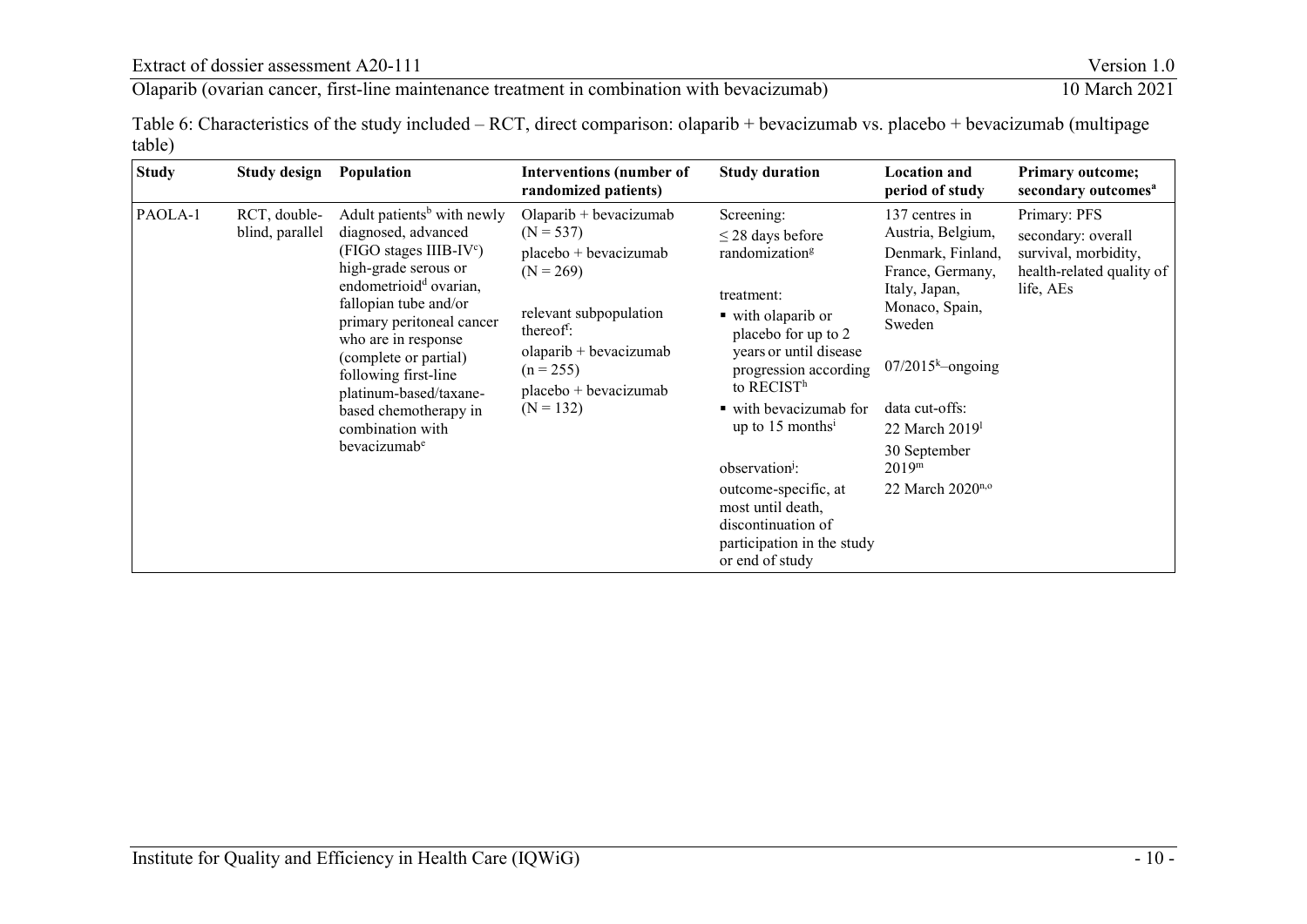Extract of dossier assessment A20-111 Version 1.0<br>
Olaparib (ovarian cancer, first-line maintenance treatment in combination with bevacizumab) 10 March 2021 Olaparib (ovarian cancer, first-line maintenance treatment in combination with bevacizumab)

Table 6: Characteristics of the study included – RCT, direct comparison: olaparib + bevacizumab vs. placebo + bevacizumab (multipage table)

|         |                             | <b>Study design Population</b>                                | <b>Interventions (number of</b><br>randomized patients)                                                                                                                                                                                                                                                                                                                                                                                                                                                                                                                                                    | <b>Study duration</b> | <b>Location and</b><br>period of study | <b>Primary outcome:</b><br>secondary outcomes <sup>a</sup> |
|---------|-----------------------------|---------------------------------------------------------------|------------------------------------------------------------------------------------------------------------------------------------------------------------------------------------------------------------------------------------------------------------------------------------------------------------------------------------------------------------------------------------------------------------------------------------------------------------------------------------------------------------------------------------------------------------------------------------------------------------|-----------------------|----------------------------------------|------------------------------------------------------------|
|         |                             | available outcomes for this benefit assessment.               | a. Primary outcomes include information without consideration of the relevance for this benefit assessment. Secondary outcomes only include information on relevant                                                                                                                                                                                                                                                                                                                                                                                                                                        |                       |                                        |                                                            |
|         |                             | b. ECOG $PS \le 1$ and normal bone marrow and organ function. |                                                                                                                                                                                                                                                                                                                                                                                                                                                                                                                                                                                                            |                       |                                        |                                                            |
|         |                             |                                                               | c. According to the FIGO classification of 1988 [7], corresponding to stages III-IV of the current FIGO classification [8].                                                                                                                                                                                                                                                                                                                                                                                                                                                                                |                       |                                        |                                                            |
|         |                             |                                                               | d. Or other epithelial, non-mucinous ovarian cancer in the presence of a germline BRCA1 or BRCA2 mutation.                                                                                                                                                                                                                                                                                                                                                                                                                                                                                                 |                       |                                        |                                                            |
|         |                             |                                                               | e. Prior to randomization, patients had to have received $\geq 3$ cycles of bevacizumab in combination with the last 3 cycles of platinum-based chemotherapy. Receipt of<br>only 2 cycles of bevacizumab in combination with the last 3 cycles of platinum-based chemotherapy was exclusively allowed in the case of interval surgery.<br>f. Patients whose tumour is associated with a positive HRD status. The status "HRD positive" is defined by either BRCA1/2-mutation and/or genomic instability.<br>Genomic instability is defined as genomic instability score $\geq 42$ according to Myriad [9]. |                       |                                        |                                                            |
|         |                             |                                                               | g. Patients were to be randomized within 3-9 weeks after the last chemotherapy (last dose was the day of the last infusion) and all major toxicities from the prior<br>chemotherapy had to have subsided to CTCAE grade 1 or better (except alopecia and peripheral neuropathy).                                                                                                                                                                                                                                                                                                                           |                       |                                        |                                                            |
|         |                             |                                                               | h. Patients who, in the opinion of the investigator, drew further benefit from continued therapy could receive further treatment for 2 years or after progression.                                                                                                                                                                                                                                                                                                                                                                                                                                         |                       |                                        |                                                            |
|         |                             | i. Including the doses administered during pretreatment.      |                                                                                                                                                                                                                                                                                                                                                                                                                                                                                                                                                                                                            |                       |                                        |                                                            |
|         |                             | j. Outcome-specific data are described in Table 8.            |                                                                                                                                                                                                                                                                                                                                                                                                                                                                                                                                                                                                            |                       |                                        |                                                            |
|         |                             |                                                               | k. Inclusion of the first patient 07/2015. Inclusion of the last patient 09/2017.                                                                                                                                                                                                                                                                                                                                                                                                                                                                                                                          |                       |                                        |                                                            |
|         |                             | l. Final PFS analysis (planned after 458 events for PFS).     |                                                                                                                                                                                                                                                                                                                                                                                                                                                                                                                                                                                                            |                       |                                        |                                                            |
|         | m. Regulatory data cut-off. |                                                               | n. Planned final PFS2 analysis (planned after 411 events for PFS2 or at the latest 1 year after final PFS analysis), planned interim analysis for overall survival. The<br>results of this data cut off were used for the present benefit assessment.                                                                                                                                                                                                                                                                                                                                                      |                       |                                        |                                                            |
|         |                             | or at the latest 3 years after final PFS analysis.            | o. The final analysis of overall survival was planned from a data maturity of approx. 60% (the exact number of events should be determined after the interim analysis)                                                                                                                                                                                                                                                                                                                                                                                                                                     |                       |                                        |                                                            |
| Tumours |                             |                                                               | AE: adverse event; BRCA: breast cancer associated gene; CTCAE: Common Terminology Criteria for Adverse Events; ECOG PS: Eastern Cooperative Oncology<br>Group Performance Status; HRD: homologous recombination deficiency; FIGO: Fédération Internationale de Gynécologie et d'Obstétrique; n: relevant<br>subpopulation; N: number of randomized patients; PFS: progression-free survival; RCT: randomized controlled trial; RECIST: Response Evaluation Criteria In Solid                                                                                                                               |                       |                                        |                                                            |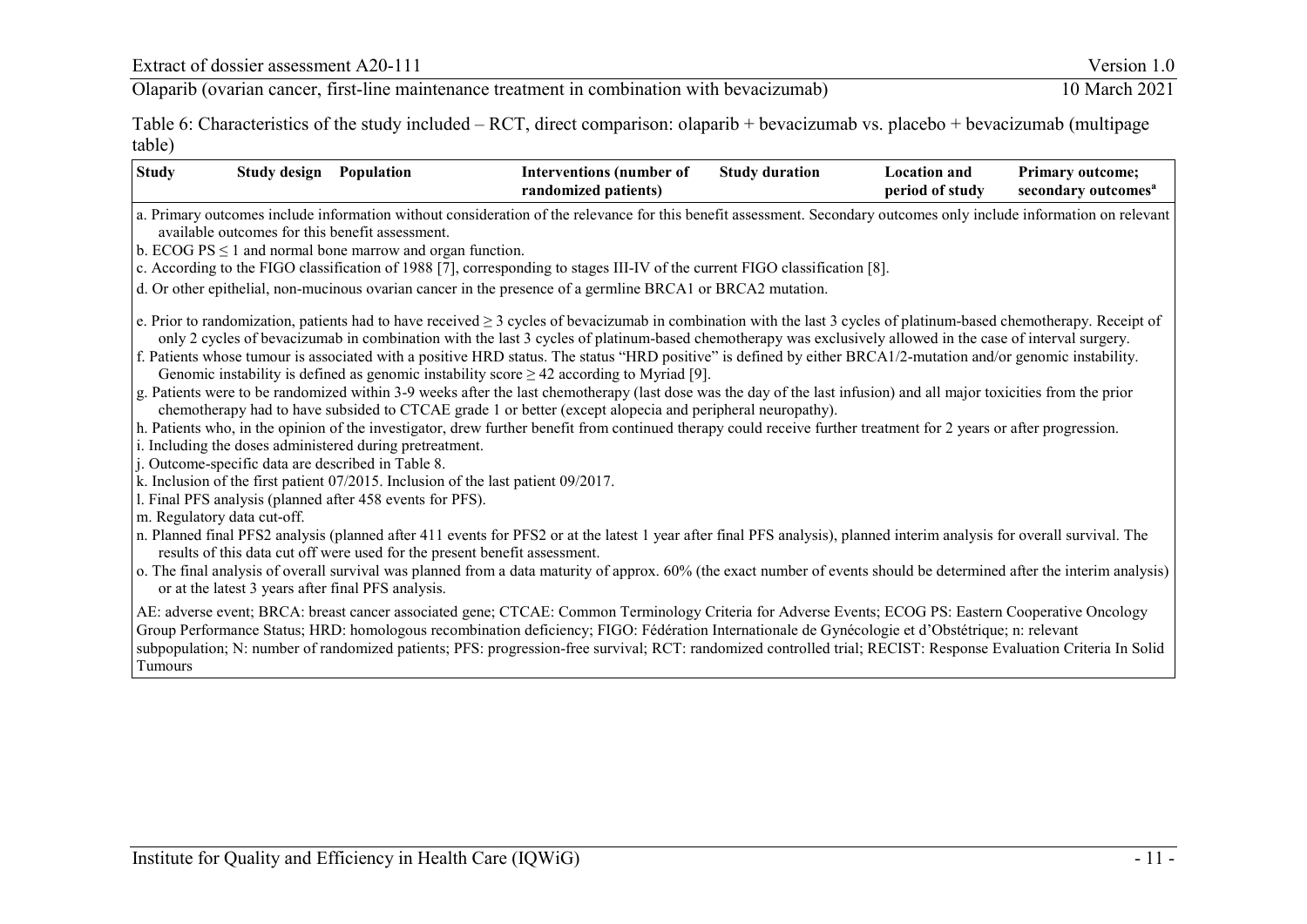<span id="page-17-1"></span><span id="page-17-0"></span>

| Table 7: Characteristics of the interventions $- RCT$ , direct comparison: olaparib $+$ |  |
|-----------------------------------------------------------------------------------------|--|
| bevacizumab vs. placebo + bevacizumab                                                   |  |

| <b>Study</b>                                                                                                | <b>Intervention</b>                                                                                                                                                                                                                              | Comparison                                                                                                                                                                                      |  |  |  |  |  |  |
|-------------------------------------------------------------------------------------------------------------|--------------------------------------------------------------------------------------------------------------------------------------------------------------------------------------------------------------------------------------------------|-------------------------------------------------------------------------------------------------------------------------------------------------------------------------------------------------|--|--|--|--|--|--|
| PAOLA-1                                                                                                     | • Olaparib 600 mg/day (2 film-coated tablets<br>of 150 mg twice daily), orally, at the same<br>time of the day <sup>a</sup> , at 12-hour intervals<br>• bevacizumab 15 mg/kg IV every 3 weeks<br>for a total of 15 months/22 cycles <sup>b</sup> | • Placebo (twice daily), orally, at the same<br>time of the day <sup>a</sup> at 12-hour intervals<br>• bevacizumab 15 mg/kg IV every 3 weeks<br>for a total of 15 months/22 cycles <sup>b</sup> |  |  |  |  |  |  |
|                                                                                                             | Dose adjustments, treatment interruptions and treatment discontinuation due to toxicity were<br>possible <sup>c</sup>                                                                                                                            |                                                                                                                                                                                                 |  |  |  |  |  |  |
|                                                                                                             | pretreatment                                                                                                                                                                                                                                     |                                                                                                                                                                                                 |  |  |  |  |  |  |
|                                                                                                             | required:                                                                                                                                                                                                                                        |                                                                                                                                                                                                 |  |  |  |  |  |  |
|                                                                                                             | • 6-9 cycles of platinum-based/taxane-based chemotherapied                                                                                                                                                                                       |                                                                                                                                                                                                 |  |  |  |  |  |  |
|                                                                                                             | $\blacksquare \geq 3$ cycles of bevacizumab together with the last 3 cycles of platinum-based chemotherapy <sup>e</sup>                                                                                                                          |                                                                                                                                                                                                 |  |  |  |  |  |  |
|                                                                                                             | not allowed                                                                                                                                                                                                                                      |                                                                                                                                                                                                 |  |  |  |  |  |  |
|                                                                                                             | • any prior treatment with a PARP inhibitor including olaparib                                                                                                                                                                                   |                                                                                                                                                                                                 |  |  |  |  |  |  |
|                                                                                                             | • Treatment with a test medication during first-line chemotherapy                                                                                                                                                                                |                                                                                                                                                                                                 |  |  |  |  |  |  |
|                                                                                                             | concomitant treatment                                                                                                                                                                                                                            |                                                                                                                                                                                                 |  |  |  |  |  |  |
|                                                                                                             | allowed:                                                                                                                                                                                                                                         |                                                                                                                                                                                                 |  |  |  |  |  |  |
|                                                                                                             | • any medication, with the exception of the cited non-permitted concomitant treatments,<br>which, in the investigator's opinion, was necessary for the patient's well-being and did not<br>impair the treatment with the study medication        |                                                                                                                                                                                                 |  |  |  |  |  |  |
|                                                                                                             | not allowed:                                                                                                                                                                                                                                     |                                                                                                                                                                                                 |  |  |  |  |  |  |
|                                                                                                             | • other anticancer therapies, i.e. chemotherapy, immunotherapy, hormonal therapy,<br>radiotherapy, therapy with antineoplastic drugs, biological therapies or novel drugs                                                                        |                                                                                                                                                                                                 |  |  |  |  |  |  |
|                                                                                                             | $\blacksquare$ live vaccines                                                                                                                                                                                                                     |                                                                                                                                                                                                 |  |  |  |  |  |  |
|                                                                                                             | • CYP3A4 inhibitors                                                                                                                                                                                                                              |                                                                                                                                                                                                 |  |  |  |  |  |  |
|                                                                                                             | a. If the intake time was missed, the respective medication could only be taken within 2 hours.<br>b. Including the doses administered during pretreatment.                                                                                      |                                                                                                                                                                                                 |  |  |  |  |  |  |
|                                                                                                             | c. Repeated interruptions of the drug intake for the same reason were allowed for $\leq 4$ weeks. Toxicity-related<br>dose adjustments were made without relevant deviations from the requirements of the SPC.                                   |                                                                                                                                                                                                 |  |  |  |  |  |  |
|                                                                                                             | d. If platinum-based/taxane-based treatment was discontinued due to toxicity to platinum therapy, patients must                                                                                                                                  |                                                                                                                                                                                                 |  |  |  |  |  |  |
|                                                                                                             | have received at least 4 cycles of platinum-based treatment.                                                                                                                                                                                     |                                                                                                                                                                                                 |  |  |  |  |  |  |
| e. In patients with IDS, at least 2 cycles of bevacizumab together with the last 3 cycles of platinum-based |                                                                                                                                                                                                                                                  |                                                                                                                                                                                                 |  |  |  |  |  |  |

chemotherapy. CYP: cytochrome P450; IDS: interval debulking surgery; IV: intravenous; PARP: poly(adenosine diphosphate-

ribose) polymerase; RCT: randomized controlled trial; SPC: Summary of Product Characteristics

PAOLA-1 is a double-blind, randomized parallel-group study on the comparison of olaparib + bevacizumab versus placebo + bevacizumab for the maintenance treatment of adult patients with advanced high-grade serous or endometrioid ovarian, fallopian tube and/or primary peritoneal cancer who are in response (complete or partial) following first-line platinum-based chemotherapy in combination with bevacizumab. The study included patients who had received at least 6 cycles of platinum-based/taxane-based chemotherapy during first-line chemotherapy, of whom at least the last 3 cycles were administered in combination with bevacizumab. Patients had to have an ECOG PS of 0 or 1 and normal bone marrow and organ function. Moreover, side effects from the prior chemotherapy had to have subsided to CTCAE grade  $\leq 1$ .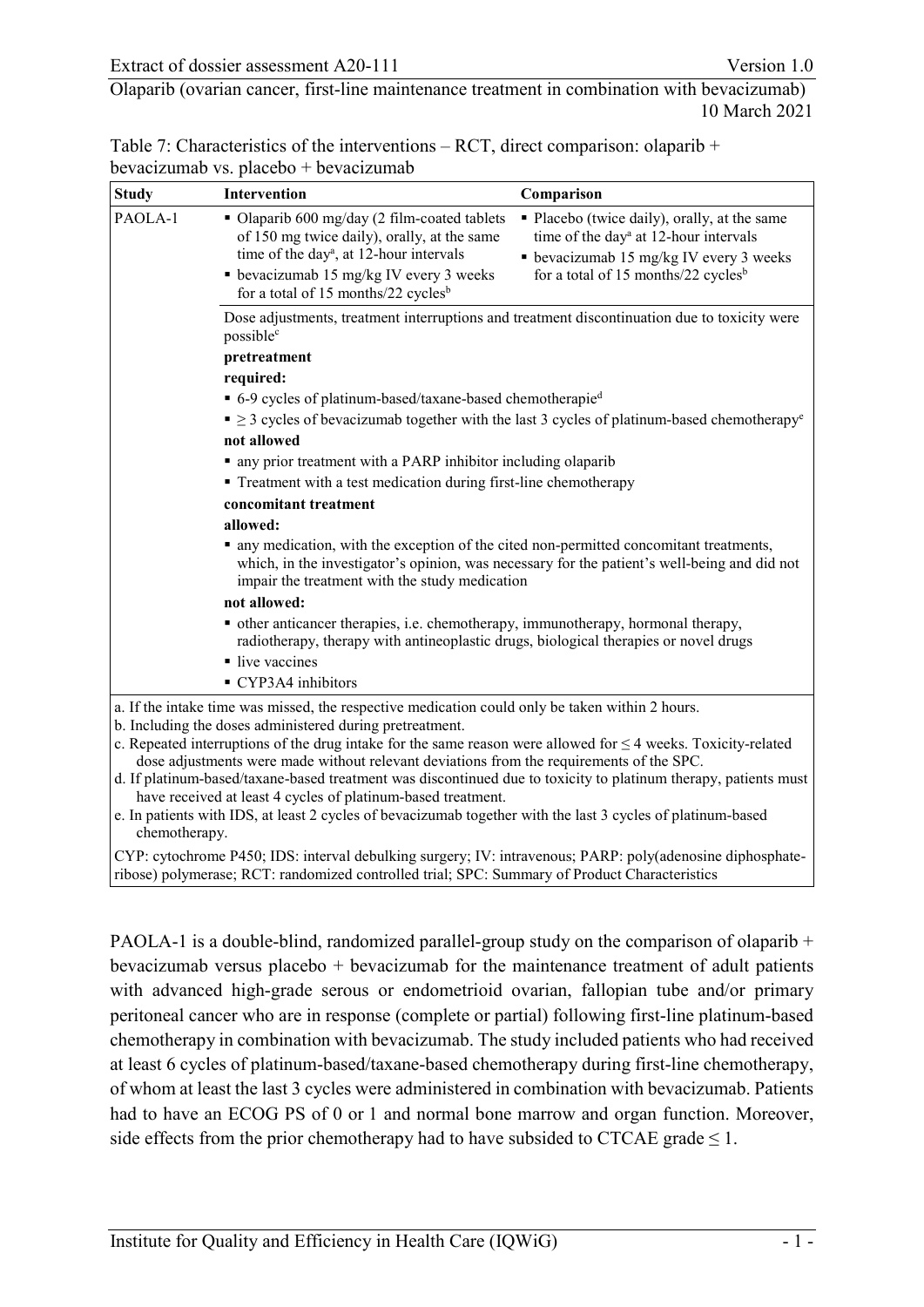A total of 806 patients were randomly stratified in a 2:1 ratio to either up to 2 years of maintenance therapy with olaparib in combination with continuation of the bevacizumab therapy or to continuation of treatment with bevacizumab alone. Stratification characteristics were the mutation status of the tumour's BRCA genes (tBRCA [mutated vs. non-mutated]) and the result of the first-line treatment. Regarding the result of the first-line therapy, distinction was made between 4 expressions:

- NED (PDS): Patients without detectable disease/tumour (NED) after PDS)
- NED/CR (IDS): Patients without detectable tumour/with complete response (CR) after IDS
- NED/CR (chemotherapy): patients without detectable tumour/with complete response after chemotherapy
- PR: Patients with partial response

During first-line therapy and until randomization, patients were not to have any sign of progression of the underlying disease. Randomization took place within 3 to 9 weeks after completion of chemotherapy, which, according to the approval, consisted of treatment with carboplatin and paclitaxel in almost all patients. Treatment with olaparib and bevacizumab was performed according to the approval [\[10,](#page-54-0)[11\]](#page-54-1). Patients in both study arms were to continue their therapy with 15 mg/kg bevacizumab for a total of 22 cycles (including the cycles in the firstline treatment). Moreover, patients in the intervention arm received 300 mg olaparib twice daily, while the patients in the control arm received a corresponding placebo.

Patients were to receive the study medication for 2 years or until disease progression according to modified Response Evaluation Criteria in Solid Tumours (RECIST) 1.1 or until another discontinuation criterion was met (patient's decision, AEs, serious protocol violations). However, treatment could also be continued beyond the planned 2 years or disease progression if, in the physician's opinion, the patient continued to benefit from the treatment. Subsequent therapies after termination of the study medication were not specified in the study protocol, so that any medical intervention was freely determined at the physician's discretion together with the patient. According to the study protocol, unblinding of patients and investigators was not planned for this purpose.

The primary outcome of the study was PFS. Patient-relevant secondary outcomes were "overall survival" and outcomes on symptoms, health-related quality of life and AEs.

#### **Relevant subpopulation**

According to the approval, only the subpopulation of patients whose cancer is associated with an HRD positive status is considered for the present benefit assessment. The status "HRD positive" is defined by either BRCA1/2-mutation and/or genomic instability. In the PAOLA-1 study, the genomic instability score (GIS) was determined in tissue samples from all patients using the Myriad MyChoice HRD plus assay [\[9\]](#page-53-8). The company presented analyses of a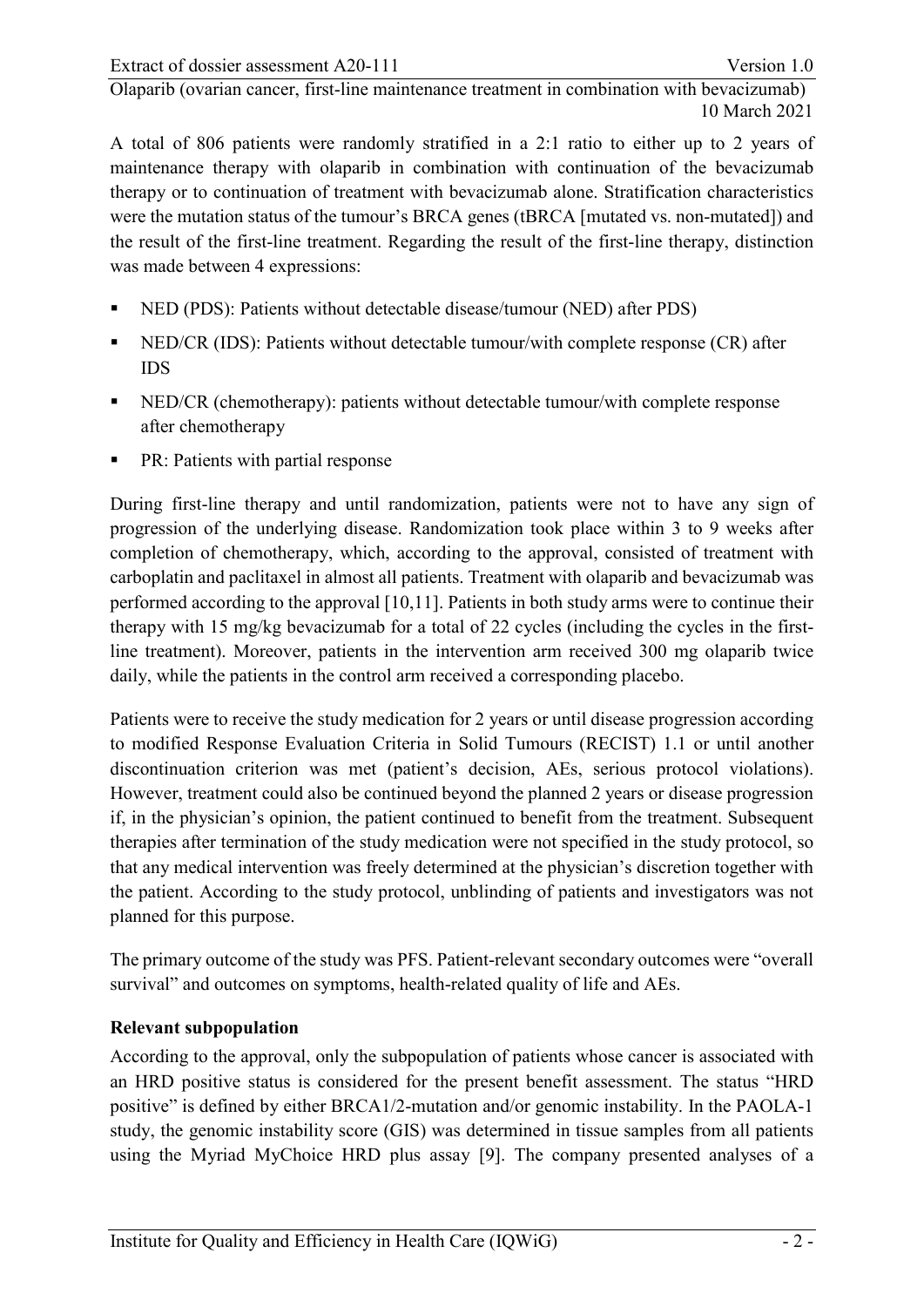subpopulation with a positive HRD status, defined as genomic instability with a GIS  $\geq$  42 and/or a pathogenic BRCA mutation in the tumour. This subpopulation is relevant for the present benefit assessment and comprises 255 patients in the olaparib + bevacizumab arm and 132 patients in the comparator arm with placebo + bevacizumab.

# **Data cut-offs**

Data are available on 3 data cut-offs:

- First data cut-off of 22 March 2019: preplanned final PFS analysis after 458 events for PFS
- Second data cut-off of 30 September 2019: regulatory data cut-off
- Third data cut-off of 22 March 2020: preplanned interim analysis for overall survival

The final analysis for "overall survival" is still pending. According to the study protocol, it was to be conducted after the death of 60% of the patients or at the latest 3 years after the final PFS analysis, i.e. in March 2022.

In its dossier, the company presented results on all patient-relevant outcomes for the third data cut-off. These data serve as the basis for the benefit assessment.

[Table 8](#page-20-0) shows the planned duration of follow-up observation of the patients for the individual outcomes.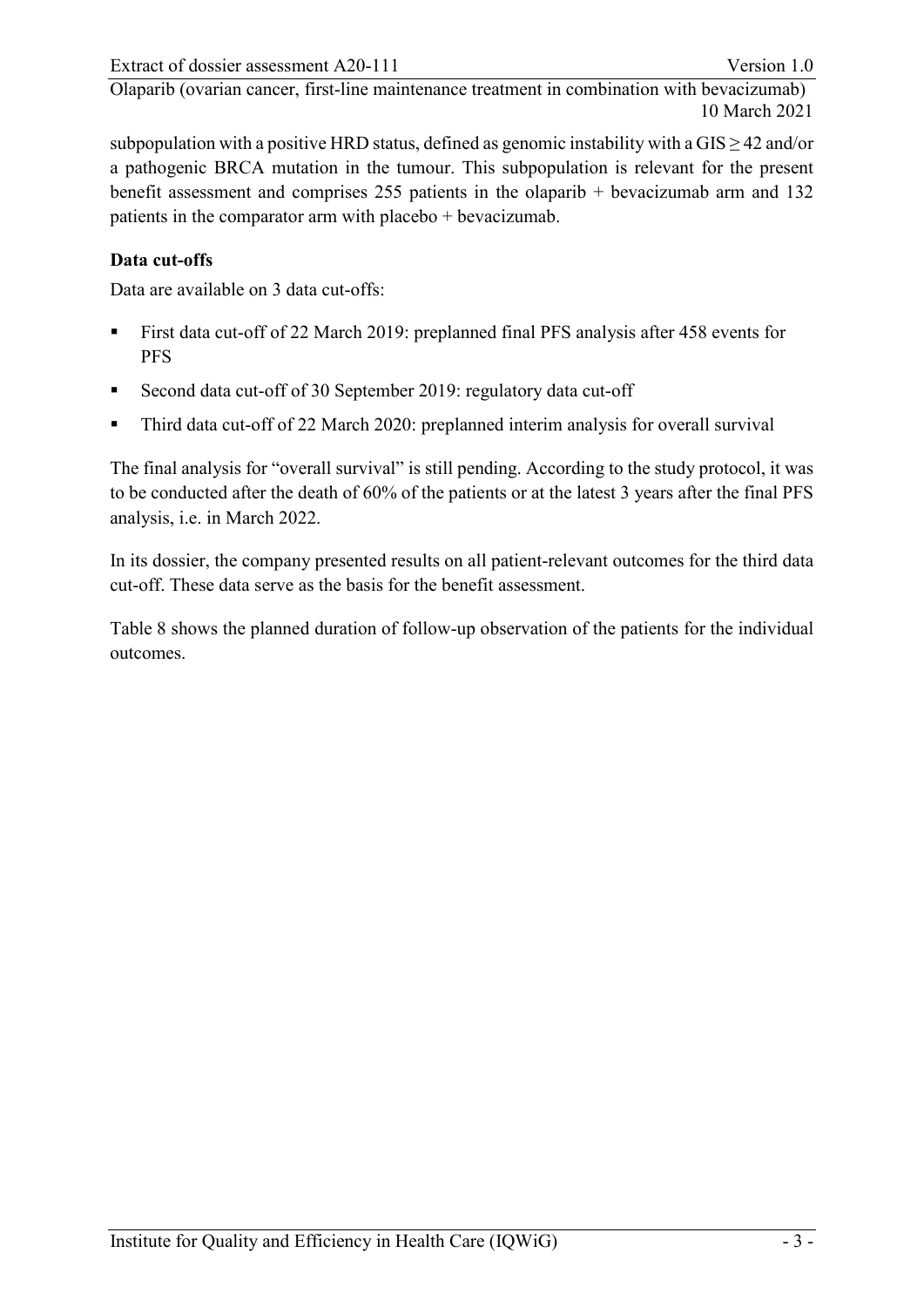<span id="page-20-1"></span><span id="page-20-0"></span>

| Table 8: Planned duration of follow-up observation $- RCT$ , direct comparison: olaparib $+$ |  |
|----------------------------------------------------------------------------------------------|--|
| bevacizumab vs. placebo + bevacizumab                                                        |  |

| <b>Study</b>                       | <b>Planned follow-up observation</b>                                                                                                                                                                             |  |  |  |  |
|------------------------------------|------------------------------------------------------------------------------------------------------------------------------------------------------------------------------------------------------------------|--|--|--|--|
| outcome category                   |                                                                                                                                                                                                                  |  |  |  |  |
| outcome                            |                                                                                                                                                                                                                  |  |  |  |  |
| PAOLA-1                            |                                                                                                                                                                                                                  |  |  |  |  |
| Mortality                          |                                                                                                                                                                                                                  |  |  |  |  |
| Overall survival                   | Until death or final analysis                                                                                                                                                                                    |  |  |  |  |
| Morbidity                          |                                                                                                                                                                                                                  |  |  |  |  |
| <b>EORTC QLQ-C30</b>               | Up to 2 years after the start of the study                                                                                                                                                                       |  |  |  |  |
| EORTC QLQ-OV28                     | Up to 2 years after the start of the study                                                                                                                                                                       |  |  |  |  |
| EQ-5D VAS                          | Up to 2 years after the start of the study                                                                                                                                                                       |  |  |  |  |
| Health-related quality of life     |                                                                                                                                                                                                                  |  |  |  |  |
| <b>EORTC QLQ-C30</b>               | Up to 2 years after the start of the study                                                                                                                                                                       |  |  |  |  |
| Side effects                       |                                                                                                                                                                                                                  |  |  |  |  |
| AEs/SAEs/severe AEs                | Until 30 days after the last dose of the study medication                                                                                                                                                        |  |  |  |  |
| Selected specific AEs <sup>a</sup> | Until death or final analysis                                                                                                                                                                                    |  |  |  |  |
|                                    | a. Specific AEs prespecified in the study as AESIs or expected AEs should be monitored until death or end of<br>the study. The analyses on these AFs are available as AFSI analyses in Module 4 A of the company |  |  |  |  |

the study. The analyses on these AEs are available as AESI analyses in Module 4 A of the company. Extended follow-up concerned the following AEs: anaemia, neutropenia, thrombocytopenia, nausea, vomiting, fatigue and asthenia, hypertension, proteinuria, GI perforations, abscess and fistulas, wound healing complications, haemorrhages, arterial thromboembolism, venous thromboembolism, posterior reversible encephalopathy syndrome, congestive heart failure, non-GI fistulas or abscesses, myelodysplastic syndrome, acute myeloid leukaemia, secondary neoplasms, pneumonitis.

AE: adverse event; AESI: adverse event of special interest; EORTC: European Organisation for Research and Treatment of Cancer; EQ-5D: European Quality of Life-5 Dimensions; GI: gastrointestinal; QLQ-C30: Quality of Life Questionnaire-Core 30; QLQ-OV28: Quality of Life Questionnaire-Ovarian Cancer 28; RCT: randomized controlled trial; SAE: serious adverse event; VAS: visual analogue scale

The observation periods for the outcomes "AEs", "severe AEs" and "SAEs" were systematically shortened because they were only recorded for the time period of treatment with the study medication (plus 30 days). The outcomes on morbidity and health-related quality of life were recorded for up to 2 years after the start of the study, however, the observation times were shortened here as well. To be able to draw a reliable conclusion on the total study period or the time until death of the patients, it would be necessary, however, to record these outcomes over the total period of time, as was the case for survival.

Moreover, in PAOLA-1 specific AEs prespecified as AEs of special interest or as expected AEs, were to be monitored until death or end of the study.

[Table 9](#page-21-0) shows the characteristics of patients of the relevant subpopulation in the study included.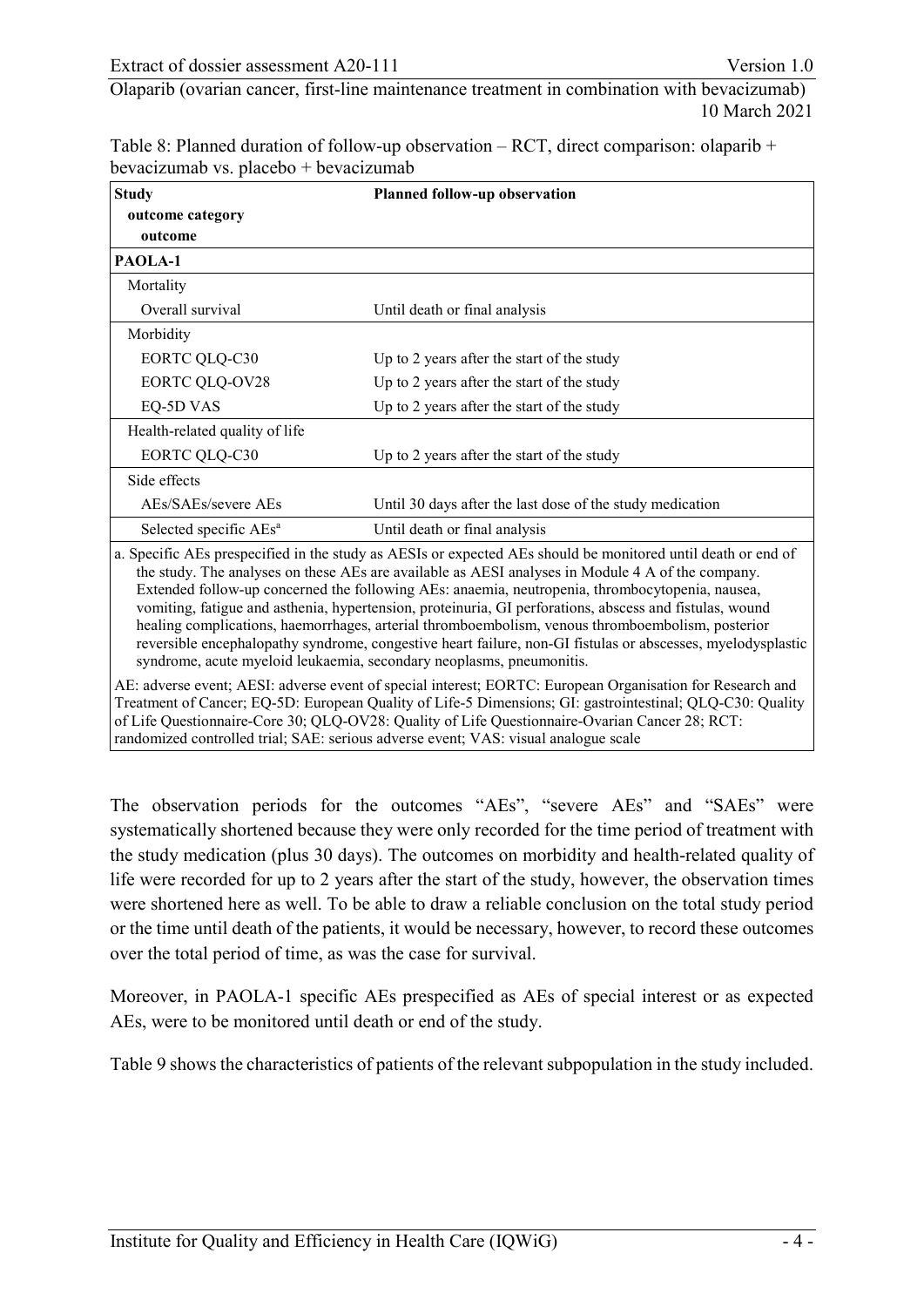| <b>Study</b>                                   | Olaparib + bevacizumab | Placebo + bevacizumab |
|------------------------------------------------|------------------------|-----------------------|
| characteristic                                 | $N^a = 255$            | $N^a = 132$           |
| category                                       |                        |                       |
| PAOLA-1                                        |                        |                       |
| Age [years], mean (SD)                         | 59(9)                  | 57(10)                |
| Region, $n$ $(\%)$                             |                        |                       |
| Europe                                         | 245 (96.1)             | 126(95.5)             |
| Japan                                          | 10(3.9)                | 6(4.5)                |
| ECOG PS, $n$ $(\%)$                            |                        |                       |
| $\boldsymbol{0}$                               | 190 (74.5)             | 100(75.8)             |
| 1                                              | 61(23.9)               | 31(23.5)              |
| Missing                                        | 4(1.6)                 | 1(0.8)                |
| Primary tumour location, n (%)                 |                        |                       |
| Ovary                                          | 217(85.1)              | 118 (89.4)            |
| Fallopian tubes                                | 24(9.4)                | 5(3.8)                |
| Peritoneal                                     | 14(5.5)                | 9(6.8)                |
| Histology, n (%)                               |                        |                       |
| Serous                                         | 242 (94.9)             | 124 (93.9)            |
| Endometrioid                                   | 9(3.5)                 | 4(3.0)                |
| Clear-cell                                     | 1(0.4)                 | 0(0)                  |
| Undifferentiated                               | 1(0.4)                 | 3(2.3)                |
| Other                                          | 2(0.8)                 | 1(0.8)                |
| FIGO stage <sup>b</sup> , $n$ (%)              |                        |                       |
| <b>IIIB</b>                                    | 25(9.8)                | 9(6.8)                |
| $\rm~IIIC$                                     | 157(61.6)              | 81 (61.4)             |
| IV                                             | 73 (28.6)              | 42(31.8)              |
| tBRCA mutation status                          |                        |                       |
| before randomization, n (%)                    |                        |                       |
| tBRCA-mutated                                  | 150 (58.8)             | 65(49.2)              |
| Not tBRCA-mutated                              | 105(41.2)              | 67(50.8)              |
| Surgical pretreatment                          |                        |                       |
| Patients without surgery, n (%)                | 10(3.9)                | 8(6.1)                |
| Prior surgery, n (%)                           | 245 (96.1)             | 124 (93.9)            |
| Of which with macroscopic tumour<br>remnant    | 79 (32.2°)             | 43 (34.7°)            |
| Of which without macroscopic tumour<br>remnant | 166 $(67.8^{\circ})$   | 81 $(65.3^{\circ})$   |
| Prior primary surgery (PDS), n (%)             | 145 (56.9)             | 79 (59.8)             |
| Of which with macroscopic tumour<br>remnant    | 55 (37.9°)             | $30(38.0^{\circ})$    |
| Of which without macroscopic tumour<br>remnant | 90 $(62.1^{\circ})$    | 49 $(62.0^{\circ})$   |

<span id="page-21-0"></span>Table 9: Characteristics of the study population – RCT, direct comparison: olaparib + bevacizumab vs. placebo + bevacizumab (multipage table)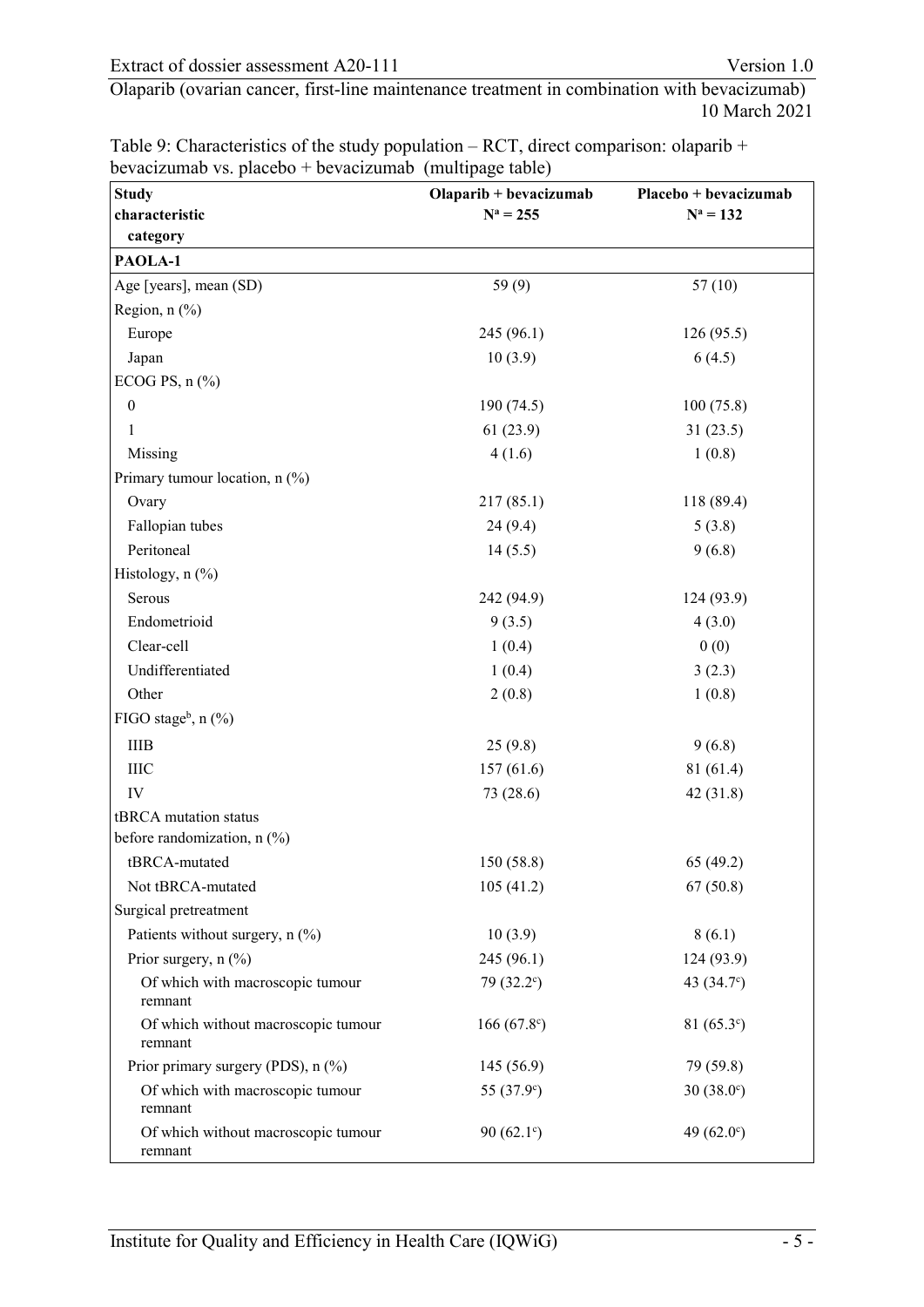|                                                         | Table 9: Characteristics of the study population $- RCT$ , direct comparison: olaparib $+$ |
|---------------------------------------------------------|--------------------------------------------------------------------------------------------|
| bevacizumab vs. placebo + bevacizumab (multipage table) |                                                                                            |

| <b>Study</b>                                                    | $Olaparib + bevacizumab$ | Placebo + bevacizumab    |
|-----------------------------------------------------------------|--------------------------|--------------------------|
| characteristic                                                  | $N^a = 255$              | $N^a = 132$              |
| category                                                        |                          |                          |
| Prior interval surgery (IDS), n (%)                             | 100(39.2)                | 45(34.1)                 |
| Of which with macroscopic tumour<br>remnant                     | 24(24.0°)                | 13(28.9°)                |
| Of which without macroscopic tumour<br>remnant                  | $76(76.0^{\circ})$       | 32 $(71.1°)$             |
| Cycles of platinum-containing first-line<br>chemotherapy, n (%) |                          |                          |
| $\leq 6$ cycles                                                 | $177(69.4)$ <sup>c</sup> | 92 $(69.7)$ <sup>c</sup> |
| 7-8 cycles                                                      | $60(23.5)^{\circ}$       | $30(22.7)^{\circ}$       |
| $\geq$ 9 cycles                                                 | $18(7.1)^c$              | $10(7.6)^c$              |
| Cycles with bevacizumab in first-line<br>chemotherapy, $n$ (%)  |                          |                          |
| $\leq$ 3 cycles                                                 | 44 $(17.3)^{\circ}$      | $21(15.9)^c$             |
| 4-5 cycles                                                      | 103 $(40.4)^c$           | 43 $(32.6)$ °            |
| $\geq 6$ cycles <sup>h</sup>                                    | 108(42.4)                | 68 (51.5)                |
| Result of the first-line therapy before                         |                          |                          |
| randomization, $n$ (%)                                          |                          |                          |
| $NED$ (PDS) <sup>d</sup>                                        | 92(36.1)                 | 48 (36.4)                |
| $NED/CR$ (IDS) <sup>e</sup>                                     | 74 (29.0)                | 38 (28.8)                |
| $NED/CR$ (chemotherapy) <sup>f</sup>                            | 40(15.7)                 | 20(15.2)                 |
| PRg                                                             | 49 (19.2)                | 26(19.7)                 |
| Treatment discontinuation, $n$ (%)                              | 120 $(47.1)^{i,j}$       | 94 $(71.8)^{i,j}$        |
| Study discontinuation, $n$ (%)                                  | ND <sup>k</sup>          | ND <sup>k</sup>          |

a. Number of randomized patients.

b. According to FIGO classification of 1988 [\[7\]](#page-53-9)

c. Institute's calculation.

d. Patients without detectable tumour after primary surgery.

e. Patients without detectable tumour/with complete response after interval surgery.

f. Patients without detectable tumour/with complete response after chemotherapy.

g. Patients with partial response.

h. According to the SPC for bevacizumab, the drug may be administered for up to 6 cycles in addition to carboplatin and paclitaxel in the therapeutic indication [\[11\]](#page-54-1). The data in Module 4 A provide no information on how many patients received more than 6 cycles in combination with carboplatin and paclitaxel.

i. Institute's calculation; the percentage refers to the number of treated patients.

j. In the relevant subpopulation, 21.6% of patients in the intervention arm and 55.7% of patients in the comparator arm discontinued the study medication due to disease progression according to RECIST.

k. No data for the relevant subpopulation. In the total population, 29% of the randomized patients in both the intervention and the control arm discontinued the study (of which due to death: 89% vs. 91%).

BRCA: breast cancer associated gene; CR: complete response; ECOG PS: Eastern Cooperative Oncology Group Performance Status ;FIGO: Fédération Internationale de Gynécologie et d'Obstétrique; ND: no data; IDS: interval surgery; n: Number of patients in the category; N: number of randomized patients; NED: no detectable tumour; PDS: primary surgery; PR: partial response; RCT: randomized controlled trial; RECIST: Response Evaluation Criteria In Solid Tumours; SD: standard deviation; tBRCA: tumour BRCA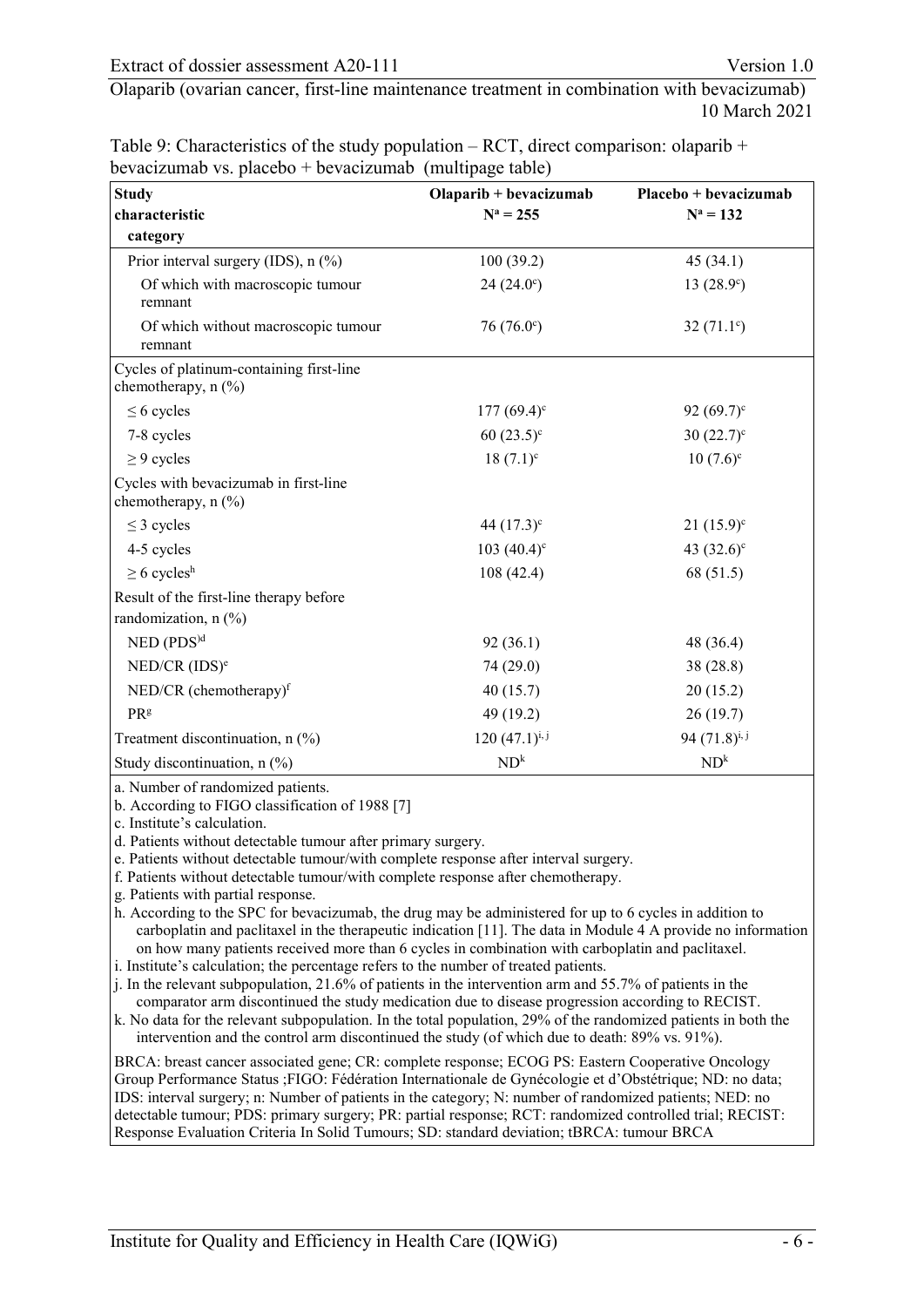The patient characteristics are largely comparable between the two treatment arms. The mean age of the patients was 58 years, and the majority (approx. 95%) of the patients were from Europe. 75% of the patients had a good general condition, corresponding to an ECOG PS of 0. Corresponding to the higher incidence [\[12](#page-54-2)[,13\]](#page-54-3), the majority of patients were diagnosed with a primary tumour location in the ovary (87%) and a serous tumour histology (95%). Moreover, just over 60% of patients were classified as FIGO stage IIIC at diagnosis, although it should be noted that the 1988 FIGO classification [\[7\]](#page-53-9) was used in the study protocol. Patients who were assigned to this stage at diagnosis solely due to metastases in retroperitoneal lymph nodes would be assigned to stage IIIA according to the current FIGO classification [\[8\]](#page-53-10). All carcinomas of the patients in the present relevant subpopulation were associated with a positive HRD status, of which about half of the patients had a pathogenic BRCA mutation in the tumour. Prior to first-line platinum-containing chemotherapy 58% of the patients underwent PDS and 37% underwent IDS.

Since no patients with  $ECOG$  PS  $\geq$  2 and only few patients with non-serous tumour histology were included in the study, it remains unclear whether the study results can be transferred to these patients, who are also comprised by the therapeutic indication to be assessed.

[Table 10](#page-24-0) shows the median treatment duration of the patients and the median observation period for individual outcomes.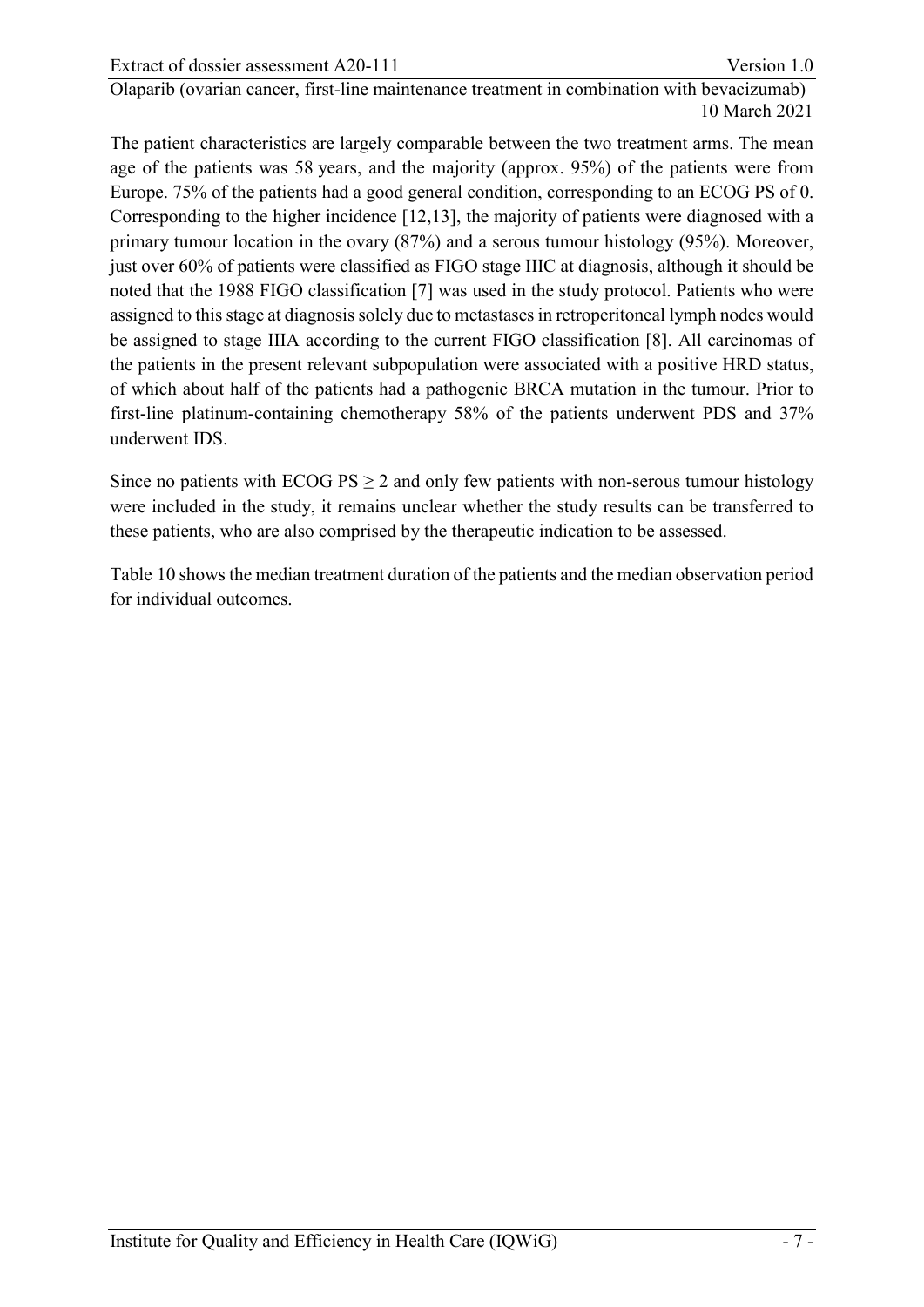<span id="page-24-0"></span>

| Table 10: Information on the course of the study – RCT, direct comparison: olaparib + |  |
|---------------------------------------------------------------------------------------|--|
| bevacizumab vs. placebo + bevacizumab                                                 |  |

| Olaparib $+$       | Placebo +                                                                                                                           |
|--------------------|-------------------------------------------------------------------------------------------------------------------------------------|
|                    | bevacizumab                                                                                                                         |
|                    | $N = 132$                                                                                                                           |
|                    |                                                                                                                                     |
|                    |                                                                                                                                     |
| 23.8 [0; 36]       | 16.8 [0; 25]                                                                                                                        |
|                    |                                                                                                                                     |
|                    |                                                                                                                                     |
| $36.6$ [1.4; 55.5] | 36.1 [0.3; 53.7]                                                                                                                    |
|                    |                                                                                                                                     |
| 24.2 [0.0; 52.5]   | 24.1 [0.0; 41.2]                                                                                                                    |
|                    |                                                                                                                                     |
| 24.2 [0.0; 52.5]   | 24.1 [0.0; 41.2]                                                                                                                    |
|                    |                                                                                                                                     |
| 24.8 [1.2; 36.8]   | $17.8$ [1.1; 26.3]                                                                                                                  |
|                    |                                                                                                                                     |
| 38.5 [8.9; 55.6]   | 36.8 [5.3; 53.8]                                                                                                                    |
|                    | bevacizumab<br>$N = 255$<br>a Number of analyzed patients olaparib + beyacizyumab ys. placebo + beyacizyumab: $N = 255$ , $N = 131$ |

a. Number of analysed patients olaparib + bevacizumab vs. placebo + bevacizumab:  $N =$ 

b. The company did not provide any information on the determination of observation periods.

c. Specific AEs prespecified in the study as AESIs or expected AEs should be monitored until death or end of the study. The analyses on these AEs are available as AESI analyses in Module 4 A of the company.

AE: adverse event; AESI: adverse event of special interest; EORTC: European Organisation for Research and Treatment of Cancer; EQ-5D: European Quality of Life-5 Dimensions; max: maximum; min: minimum; N: number of analysed patients; QLQ-C30: Quality of Life Questionnaire-Core 30; QLQ-OV28: Quality of Life Questionnaire-Ovarian Cancer 28; RCT: randomized controlled trial; SAE: serious adverse event; VAS: visual analogue scale

Median treatment duration in the intervention arm was 7 months longer than in the comparator arm (23.8 months vs. 16.8 months).

The observation periods for overall survival, the outcomes of the categories "morbidity" and "health-related quality of life" and for the specific AEs with observation until death or end of the study were comparable. The differences in the observation periods between the treatment arms entail a difference in the respective observation periods for the outcomes "AEs", "SAEs" and "severe AEs", because these outcomes are only observed until 30 days after the last dose of the study medication.

[Table 11](#page-25-0) shows which subsequent antineoplastic therapies patients received after discontinuing the study medication.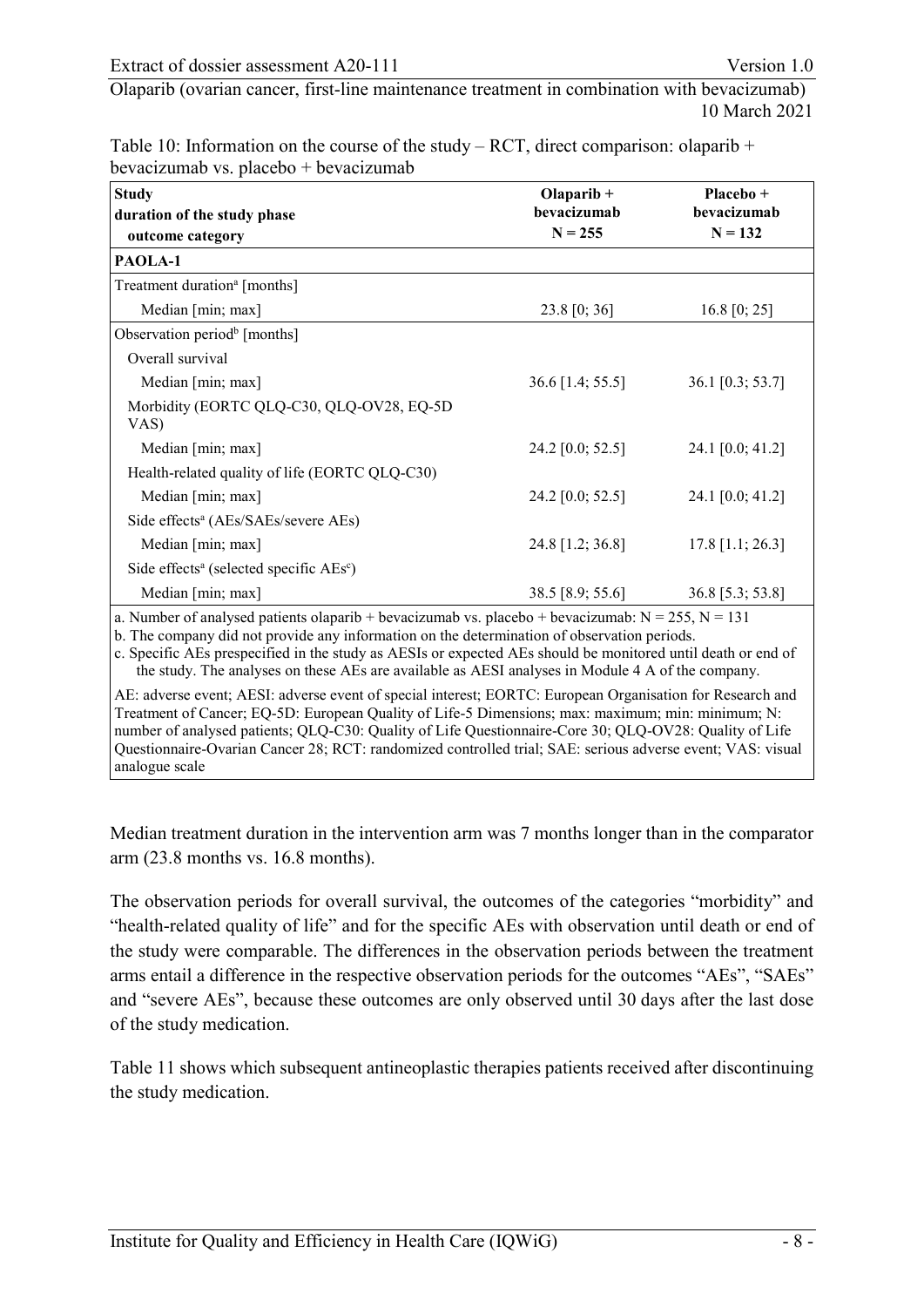| <b>Study</b>                                           | Patients with subsequent therapy |                       |  |  |  |  |
|--------------------------------------------------------|----------------------------------|-----------------------|--|--|--|--|
| drug class                                             | $n$ (%)                          |                       |  |  |  |  |
| drug                                                   | Olaparib + bevacizumab           | Placebo + bevacizumab |  |  |  |  |
|                                                        | $N = 255$                        | $N = 132$             |  |  |  |  |
| PAOLA-1                                                |                                  |                       |  |  |  |  |
| Patients with a first subsequent therapy <sup>a</sup>  | 113(44.3)                        | 98 (74.2)             |  |  |  |  |
| Platinum-based chemotherapy                            | 98 (86.7)                        | 84 (85.7)             |  |  |  |  |
| Carboplatin                                            | 98 (86.7)                        | 84 (85.7)             |  |  |  |  |
| Other platinum-based chemotherapy                      | 2(1.8)                           | 1(1.0)                |  |  |  |  |
| Non-platinum-based cytoreductive<br>therapy            | 99 (87.6)                        | 91 (92.9)             |  |  |  |  |
| Gemcitabine                                            | 15(13.3)                         | 14(14.3)              |  |  |  |  |
| Paclitaxel                                             | 11(9.7)                          | 8(8.2)                |  |  |  |  |
| Pegylated liposomal doxurubicin (PLD,<br>Caelyx)       | 73 (64.6)                        | 69 (70.4)             |  |  |  |  |
| Targeted therapy                                       | 36(31.9)                         | 57 (58.2)             |  |  |  |  |
| Bevacizumab                                            | 14(12.4)                         | 16(16.3)              |  |  |  |  |
| PARP inhibitor                                         | 16(14.2)                         | 40 (40.8)             |  |  |  |  |
| Other drugs                                            | 16(14.2)                         | 14(14.3)              |  |  |  |  |
| Other                                                  | 15(13.3)                         | 10(10.2)              |  |  |  |  |
| Patients with a second subsequent therapy <sup>a</sup> | 66 (25.9)                        | 62(47.0)              |  |  |  |  |
| Platinum-based chemotherapy                            | 18(27.3)                         | 29(46.8)              |  |  |  |  |
| Carboplatin                                            | 18(27.3)                         | 29 (46.8)             |  |  |  |  |
| Other platinum-based chemotherapy                      | 4(6.1)                           | 5(8.1)                |  |  |  |  |
| Non-platinum-based cytoreductive<br>therapy            | 49 (74.2)                        | 39 (62.9)             |  |  |  |  |
| Gemcitabine                                            | 16(24.2)                         | 16(25.8)              |  |  |  |  |
| Paclitaxel                                             | 20(30.3)                         | 13(21.0)              |  |  |  |  |
| Pegylated liposomal doxurubicin (PLD,<br>Caelyx)       | 13(19.7)                         | 10(16.1)              |  |  |  |  |
| Targeted therapy                                       | 13(19.7)                         | 19(30.6)              |  |  |  |  |
| Bevacizumab                                            | 4(6.1)                           | 11(17.7)              |  |  |  |  |
| PARP inhibitor                                         | 4(6.1)                           | 11(17.7)              |  |  |  |  |
| Other drugs                                            | 8(12.1)                          | 7(11.3)               |  |  |  |  |
| Other                                                  | 10(15.2)                         | 15(24.2)              |  |  |  |  |

<span id="page-25-0"></span>Table 11: Information on subsequent antineoplastic therapies – RCT, direct comparison:  $olapar<sub>ib</sub> + bevacizumab vs. <sub>plac</sub>ebo + bevacizumab$ 

a. Percentages shown for the specific subsequent therapies listed below were calculated in relation to the total number of patients with first or second subsequent therapy.

n: number of patients with subsequent therapy; N: number of analysed patients; PARP: poly-adenosine diphosphate ribose polymerase; RCT: randomized controlled trial

The drugs chosen for the first subsequent therapy were largely equally distributed between the arms. Patients in both arms received platinum-based chemotherapy as first-line therapy in 86%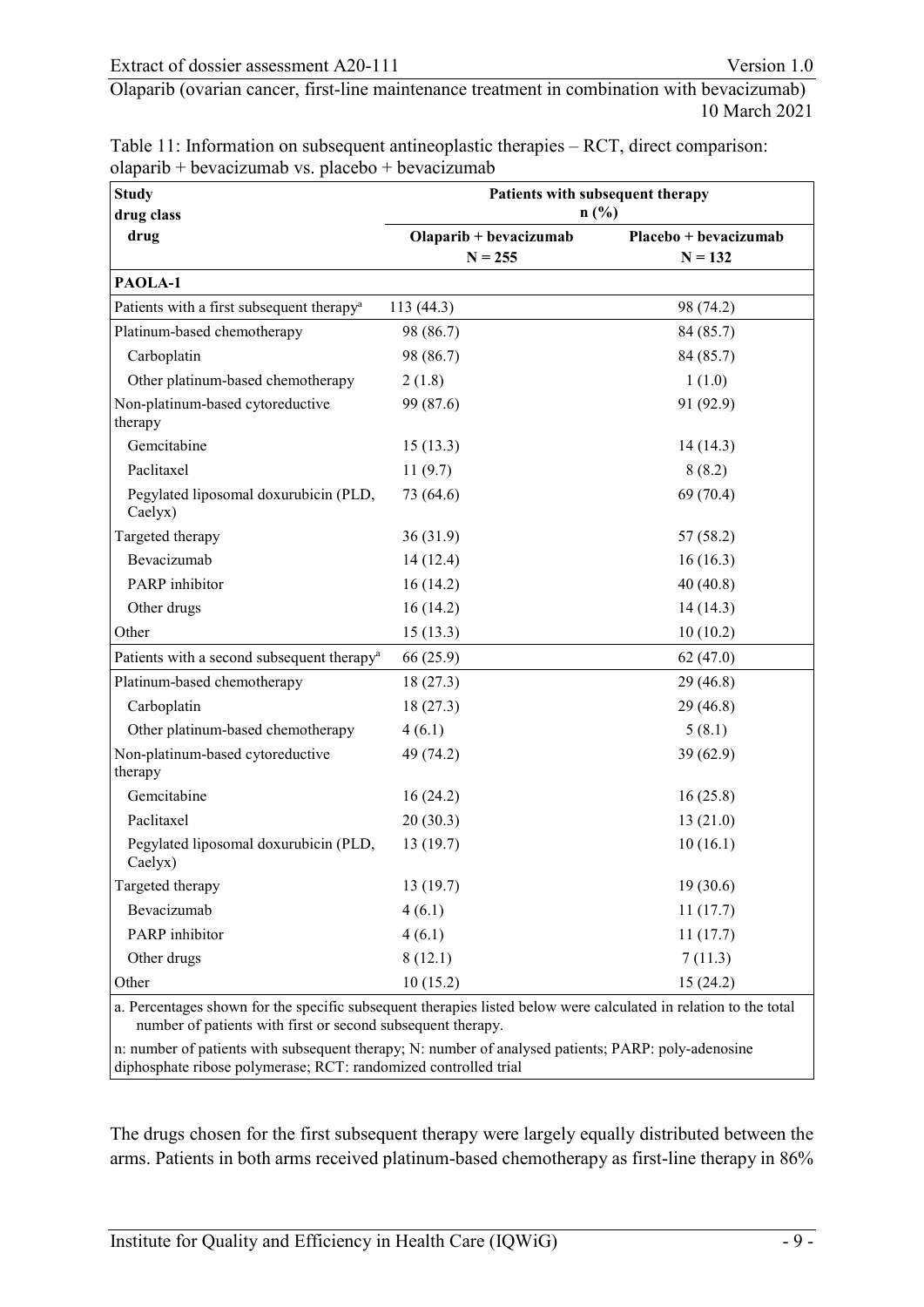of the cases. However, it was notable that the percentage of patients who received a polyadenosine diphosphate ribose polymerase (PARP) inhibitor in the first subsequent therapy was significantly higher in the comparator arm. According to the study protocol, the choice of subsequent medication was not restricted; unblinding was only intended for medical emergencies in which knowledge of the administered study medication was necessary for the attending physician.

Moreover, the second subsequent therapy differs between the arms: more patients in the comparator arm received further platinum-based chemotherapy, bevacizumab and/or a PARP inhibitor in the second subsequent therapy.

The reasons for these differences are unclear.

#### **Risk of bias across outcomes (study level)**

[Table 12](#page-26-0) shows the risk of bias across outcomes (risk of bias at study level).

<span id="page-26-0"></span>Table 12: Risk of bias across outcomes (study level) – RCT, direct comparison: olaparib + bevacizumab vs. placebo + bevacizumab

| <b>Study</b> |                                                    |                      | <b>Blinding</b> |         |                                                |                             |                                              |
|--------------|----------------------------------------------------|----------------------|-----------------|---------|------------------------------------------------|-----------------------------|----------------------------------------------|
|              | g<br>55<br>ē<br>ຼື<br>ទ្ធព<br>ಲ<br>ನ<br>ರ್<br>sequ | 5<br>cati<br>នី<br>ឨ | ے               | مخ<br>ă | Ĕ.<br>≅<br>ting<br>resi<br>epoi<br>≞<br>Ξ<br>≃ | ခွ<br>ದ<br>ದ<br>ನ<br>◓<br>Z | 듨<br>$\overline{\mathbf{a}}$<br>bias<br>Risk |
| PAOLA-1      | Yes                                                | Yes                  | Yes             | Yes     | Yes                                            | Yes                         | Low                                          |
|              | RCT: randomized controlled trial; vs.: versus      |                      |                 |         |                                                |                             |                                              |

The risk of bias across outcomes was rated as low for the study. This concurs with the company's assessment.

#### **Transferability of the study results to the German health care context**

The company stated that PAOLA-1 was considered representative for the German health care context with regard to demographic and disease-specific factors. Therefore, the results could be transferred to the German health care context without restrictions. It justified this with the fact that more than 30% of the patients were treated in German study centres and that it could also be assumed that the patients received equivalent treatment within the other European centres. The company considered the German and the European guideline for the treatment of ovarian cancer to be largely compliant. The company described that the pretreatment of the patients included in the study complied with the treatment recommendations of the S3 guideline [\[8\]](#page-53-10) and with the German SPC on bevacizumab [\[11\]](#page-54-1). It stated that the study was conducted in accordance with the International Council for Harmonisation of Technical Requirements for Pharmaceuticals for Human Use (ICH)/good clinical practice (GCP) guidelines.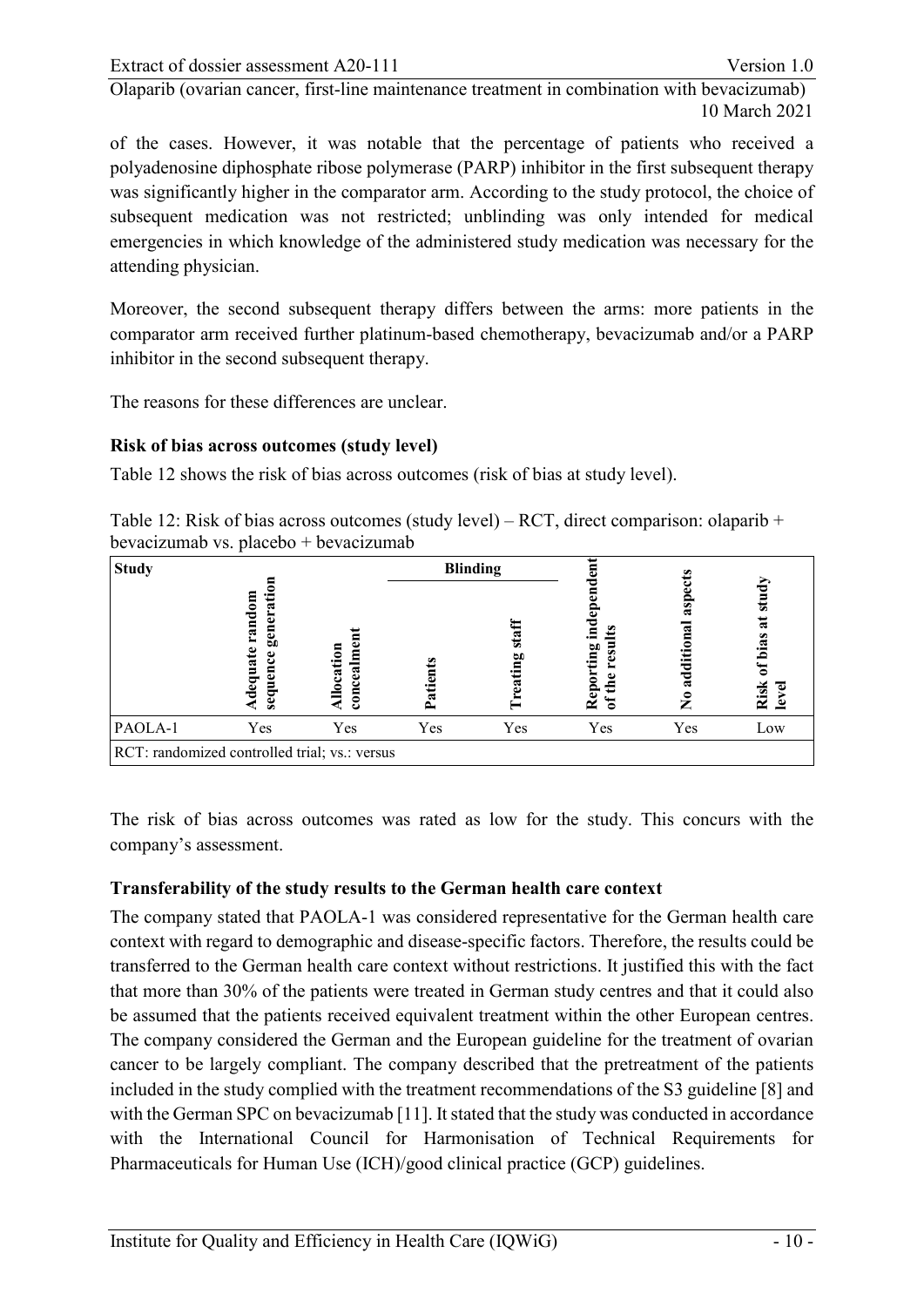The company also compared the patient characteristics of the target population of the PAOLA-1 study with those of a quality assurance survey on ovarian cancer (QS-OVAR) in German hospitals. In doing so, the company identified no relevant differences with regard to tumour entities and histology, age and ECOG PS. However, it described differences in the time point of the debulking surgery (PDS vs. IDS) and the proportion of patients without macroscopic tumour remnants after PDS/IDS.

The company did not provide any further information on the transferability of the study results to the German health care context.

# <span id="page-27-0"></span>**2.4 Results on added benefit**

# <span id="page-27-1"></span>**2.4.1 Outcomes included**

The following patient-relevant outcomes were to be considered in the assessment:

- Mortality
	- Overall survival
- Morbidity
	- □ Symptoms measured with the EORTC QLQ-C30 symptom scales
	- □ Symptoms measured using the EORTC QLQ-OV28 symptom scales
	- □ Health status measured with the EQ-5D VAS
- Health-related quality of life
	- health-related quality of life measured with the functional scales of the EORTC QLQ-C30 and scales of the EORTC QLQ-OV28
- Side effects
	- SAEs
	- **□** Severe AEs (CTCAE grade  $\geq$  3)
	- <sup>n</sup> Discontinuation due to AEs
	- $\blacksquare$  Myelodysplastic syndrome (PT, AEs)
	- Acute myeloid leukaemia (PT, AEs)
	- Pneumonitis (PT, AEs)
	- Further specific AEs, if any

The choice of patient-relevant outcomes deviates from that of the company, which used further outcomes in the dossier (Module 4). The specific AEs "myelodysplastic syndrome" and "acute myeloid leukaemia" were jointly analysed in the company's dossier.

[Table 13](#page-28-0) shows for which outcomes data were available in the study included.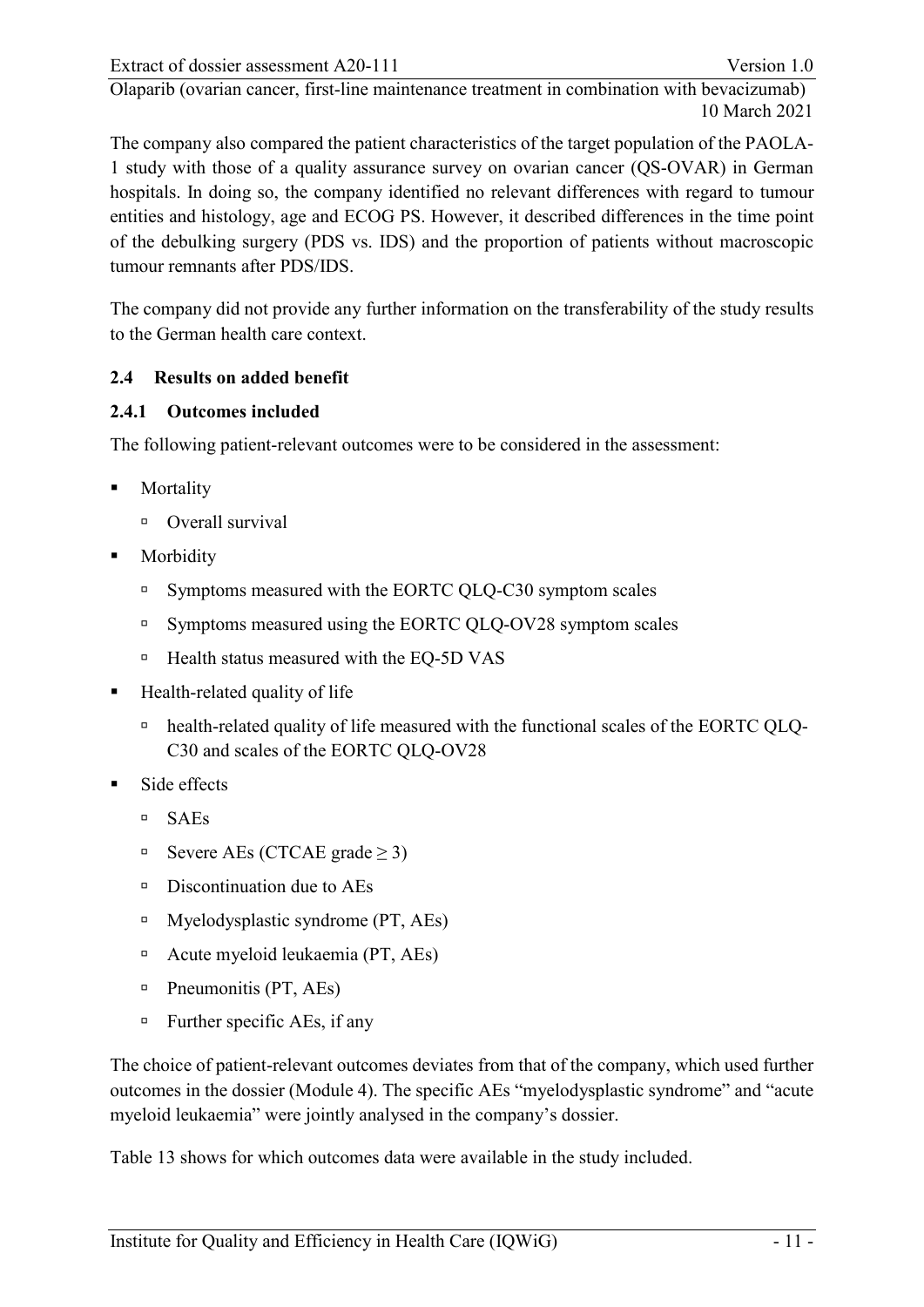| <b>Study</b> |                     |                                                                                 |                           |                                                                                                | Outcomes    |                         |                                      |                                                                             |                                    |                                   |
|--------------|---------------------|---------------------------------------------------------------------------------|---------------------------|------------------------------------------------------------------------------------------------|-------------|-------------------------|--------------------------------------|-----------------------------------------------------------------------------|------------------------------------|-----------------------------------|
|              | survival<br>Overall | Symptoms (EORTC QLQ-C30 symptom<br>EORTC QLQ-OV28 symptom<br>scales;<br>scales) | Health status (EQ-5D VAS) | EORT<br>Health-related quality of life (EORTC<br>QLQ-C30 functional scales and<br>$QLQ - OV28$ | <b>SAEs</b> | Severe AEs <sup>a</sup> | <b>AEs</b><br>Discontinuation due to | acute<br>Myelodysplastic syndrome and<br>AEs)<br>(PTs,<br>myeloid leukaemia | Pneumonitis (PT, AEs) <sup>b</sup> | Further specific AEs <sup>e</sup> |
| PAOLA-1      | Yes                 | Yes                                                                             | Yes                       | Yes                                                                                            | Yes         | Yes                     | Yes                                  | Yes                                                                         | Yes                                | Yes                               |

<span id="page-28-0"></span>Table 13: Matrix of the outcomes – RCT, direct comparison: olaparib + bevacizumab vs. placebo + bevacizumab

a. Operationalized as CTCAE grade  $\geq$  3.

b. Prespecified in the study as AESIs, follow-up until death or end of study.

c. The following events were considered (MedDRA coding): nausea (PT, AEs), anaemia (PT, severe AEs [CTCAE grade ≥ 3]), fatigue and asthenia (PTs, severe AEs [CTCAE grade ≥ 3]), hypertension (PT, severe AEs [CTCAE grade  $\geq$  3]). All AEs specified as specific AEs were monitored until death or end of study.

AE: adverse event; AESI: adverse event of special interest; CTCAE: Common Terminology Criteria for Adverse Events; EORTC: European Organisation for Research and Treatment of Cancer; EQ-5D: European Quality of Life-5 Dimensions; MedDRA: Medical Dictionary for Regulatory Activities; PT: Preferred Term; QLQ-C30: Quality of Life Questionnaire-Core 30; QLQ-OV28: Quality of Life Questionnaire-Ovarian Cancer 28; RCT: randomized controlled trial; SAE: serious adverse event; VAS: visual analogue scale

#### **Symptoms and health-related quality of life**

The company presented responder analyses up to a deterioration by 10 points for the outcomes recorded with the symptom and functional scales of the EORTC QLQ-C30 and the EORTC QLQ-OV28. As explained in the General Methods of the Institute [\[1](#page-53-11)[,14\]](#page-54-4), for a response criterion to reflect with sufficient certainty a patient-noticeable change, it should correspond to a predefined value of at least 15% of the scale range of an instrument (in post-hoc analyses exactly 15% of the scale range). This is not the case with the response criteria presented. The responder analyses submitted by the company were nevertheless used for the benefit assessment, as with a response threshold of 10 points the analysis represents a sufficient approximation to an analysis with a 15 % threshold (15 points). An explanation can be found in benefit assessment A20-97 [\[15\]](#page-54-5).

#### **EORTC QLQ-OV28**

The EORTC QLQ-OV28 is an additional disease-specific module to the EORTC QLQ-C30 for patients with ovarian cancer and comprises 28 items.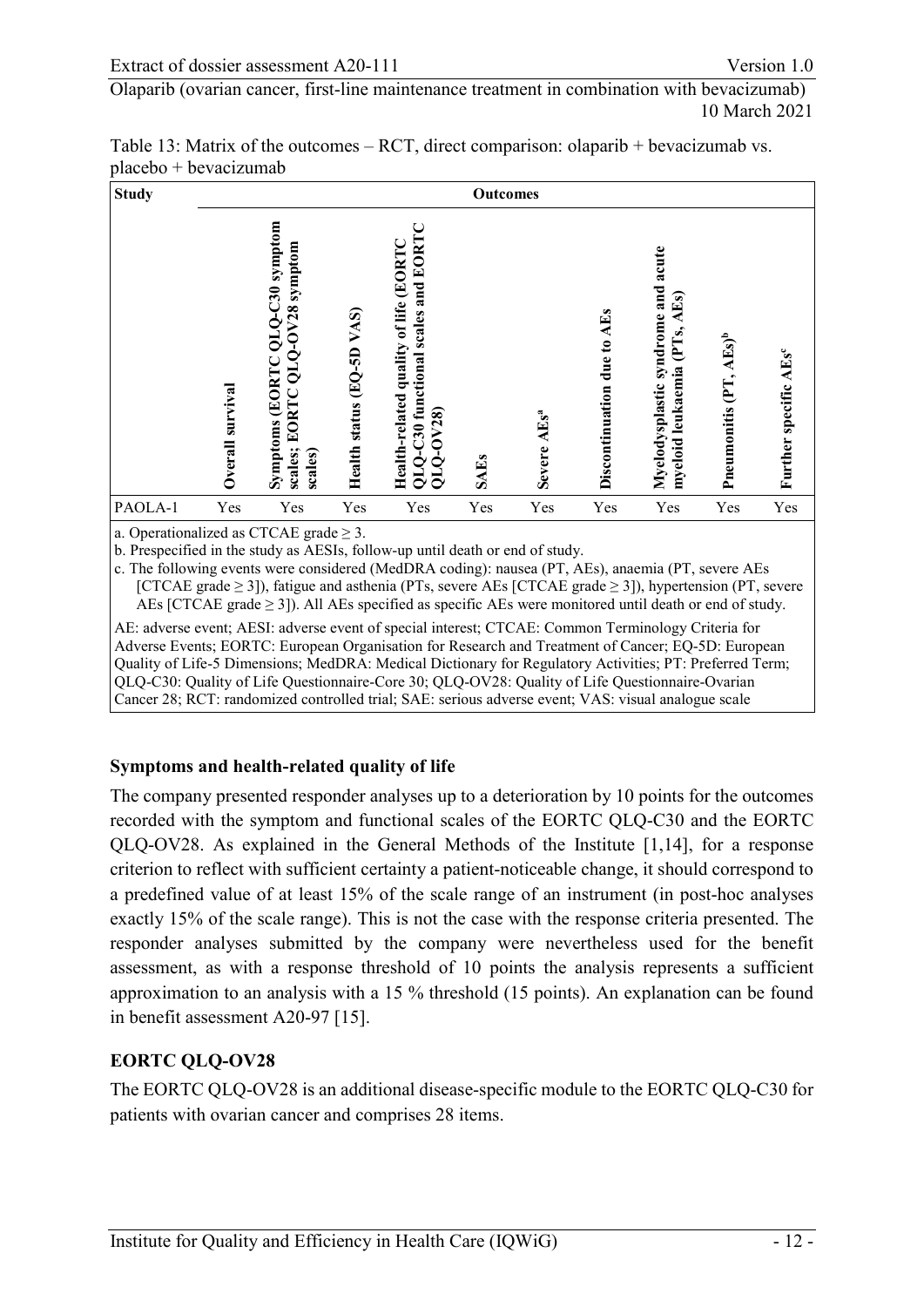In its dossier, the company used the validated version of the questionnaire and analysed the scales in accordance with the general EORTC QLQ-C30 Scoring Manual of 2001 [\[16\]](#page-54-6), which is available on the EORTC website. There, the following allocation of the items to scales can be found for the EORTC QLQ-OV28: "abdominal/gastrointestinal symptoms" (6 items), "peripheral neuropathy" (2 items), "side effects of chemotherapy" (5 items), "hormonal symptoms" (2 items), "body image" (2 items), "attitude regarding disease/treatment" (3 items), "other individual items" (4) and "sexuality" (4 items; not presented by the company in Module 4 A, as the 2001 manual provides no analysis algorithm).

Upon request to the EORTC, the current EORTC-QLQ-OV28 Scoring Manual [\[17\]](#page-54-7) was made available. According to this scoring manual, the items are assigned to the scales as follows: "abdominal/gastrointestinal symptoms" (7 items), "peripheral neuropathy" (3 items), "side effects of chemotherapy" (7 items), "hormonal symptoms" (2 items), "body image" (2 items), "attitude regarding disease/treatment" (3 items) and sexuality  $(2 + 2$  conditional items). This assignment results from the field test of the EORTC-QLQ-OV28 [\[18\]](#page-54-8).

The analyses submitted by the company were used, as the partly deviating assignment of the items to the scales was not assumed to result in a relevant loss of information.

#### **Specific AEs**

In the PAOLA-1 study, follow-up observation was planned until 30 days after the end of treatment for most AEs. Moreover, specific AEs prespecified as AEs of special interest or as expected AEs were to be monitored until death or end of the study. The specific AEs considered in the present benefit assessment were those with extended follow-up. The observation periods for these outcomes were comparable between the treatment groups (see [Table 10\)](#page-24-0), so that a consideration of the proportions of patients with event using the relative risk would also be adequate. However, in the present situation, event time analyses corresponding to the superordinate AE outcomes were used for these outcomes. When considering the relative risk, the same results are also shown with regard to statistical significance.

# <span id="page-29-0"></span>**2.4.2 Risk of bias**

[Table 14](#page-30-0) describes the risk of bias for the results of the relevant outcomes.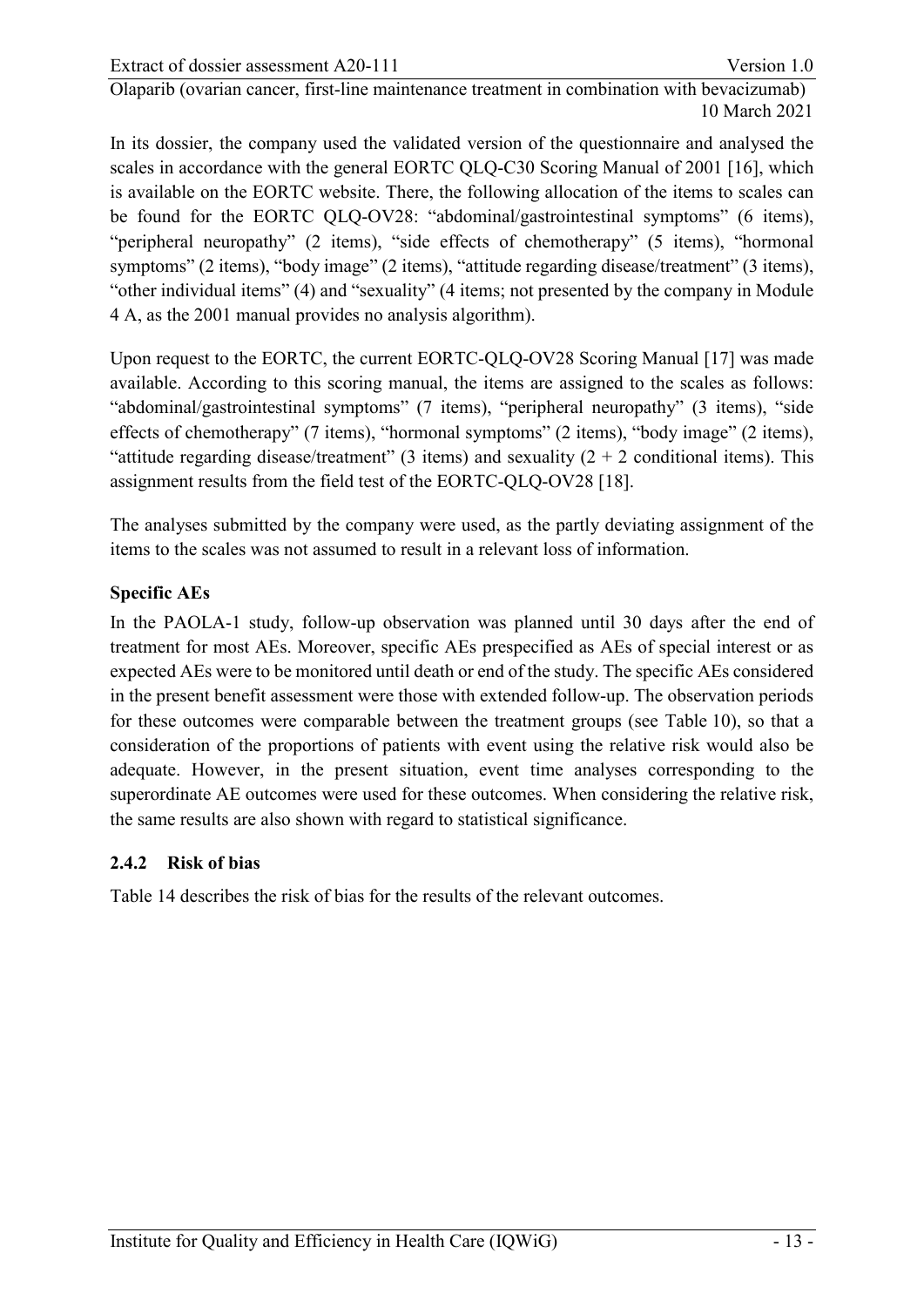<span id="page-30-0"></span>

| Table 14: Risk of bias across outcomes and outcome-specific risk of bias – RCT, direct |  |
|----------------------------------------------------------------------------------------|--|
| comparison: olaparib + bevacizumab vs. placebo + bevacizumab:                          |  |
|                                                                                        |  |

| <b>Study</b> |                    |                  | <b>Outcomes</b>                                                                 |                           |                                                                                             |                |                         |                                      |                                                                          |                                    |                                   |
|--------------|--------------------|------------------|---------------------------------------------------------------------------------|---------------------------|---------------------------------------------------------------------------------------------|----------------|-------------------------|--------------------------------------|--------------------------------------------------------------------------|------------------------------------|-----------------------------------|
|              | <b>Study level</b> | Overall survival | Symptoms (EORTC QLQ-C30 symptom<br>EORTC QLQ-OV28 symptom<br>scales;<br>scales) | Health status (EQ-5D VAS) | QLQ-C30 functional scales and EORTC<br>Health-related quality of life (EORTC<br>$QLO - O28$ | <b>SAEs</b>    | Severe AEs <sup>a</sup> | <b>AEs</b><br>Discontinuation due to | Myelodysplastic syndrome and acute<br>AEs)<br>(PTs,<br>myeloid leukaemia | Pneumonitis (PT, AEs) <sup>b</sup> | Further specific AEs <sup>c</sup> |
| PAOLA-1      | L                  | L                | L                                                                               | L                         | L                                                                                           | H <sup>d</sup> | H <sup>d</sup>          | $\mathcal{L}^{\text{e}}$             | L                                                                        | L                                  | L                                 |

a. Operationalized as CTCAE grade  $\geq$  3.

b. Prespecified in the study as AESIs, follow-up until death or end of study.

c. The following events were considered (MedDRA coding): nausea (PT, AEs), anaemia (PT, severe AEs [CTCAE grade ≥ 3]), fatigue and asthenia (PTs, severe AEs [CTCAE grade ≥ 3]), hypertension (PT, severe AEs [CTCAE grade  $\geq$  3]). All AEs specified as specific AEs were monitored until death or end of study. d. Incomplete observations for potentially informative reasons.

e. Despite the low risk of bias, limited certainty of results is assumed for the outcome "discontinuation due to AEs".

AE: adverse event; AESI: adverse event of special interest; CTCAE: Common Terminology Criteria for Adverse Events; EORTC: European Organisation for Research and Treatment of Cancer; EQ-5D: European Quality of Life-5 Dimensions; MedDRA: Medical Dictionary for Regulatory Activities; PT: Preferred Term; QLQ-C30: Quality of Life Questionnaire-Core 30; QLQ-OV28: Quality of Life Questionnaire-Ovarian Cancer 28; RCT: randomized controlled trial; SAE: serious adverse event; VAS: visual analogue scale

Concurring with the company, the risk of bias was rated as low for the results on "overall survival", "symptoms (symptom scales of the EORTC QLQ-C30 and the EORTC QLQ-OV28)", "health status (EQ-5D VAS)", "health-related quality of life (functional scales of the EORTC QLQ-C30 and scales of the EORTC QLQ-OV28)", for the AEs selected as "specific AEs" with observation periods until death or end of study, as well as for the outcome "discontinuation due to AEs".

Thereby, the certainty of results for the outcome "discontinuation due to AEs" was restricted despite a low risk of bias. Premature treatment discontinuation for reasons other than AEs is a competing event for the outcome "discontinuation due to AEs" to be recorded. This means that, after discontinuation for other reasons, AEs that would have led to discontinuation may have occurred, but that the criterion "discontinuation" can no longer be applied to them. It cannot be estimated how many AEs are concerned.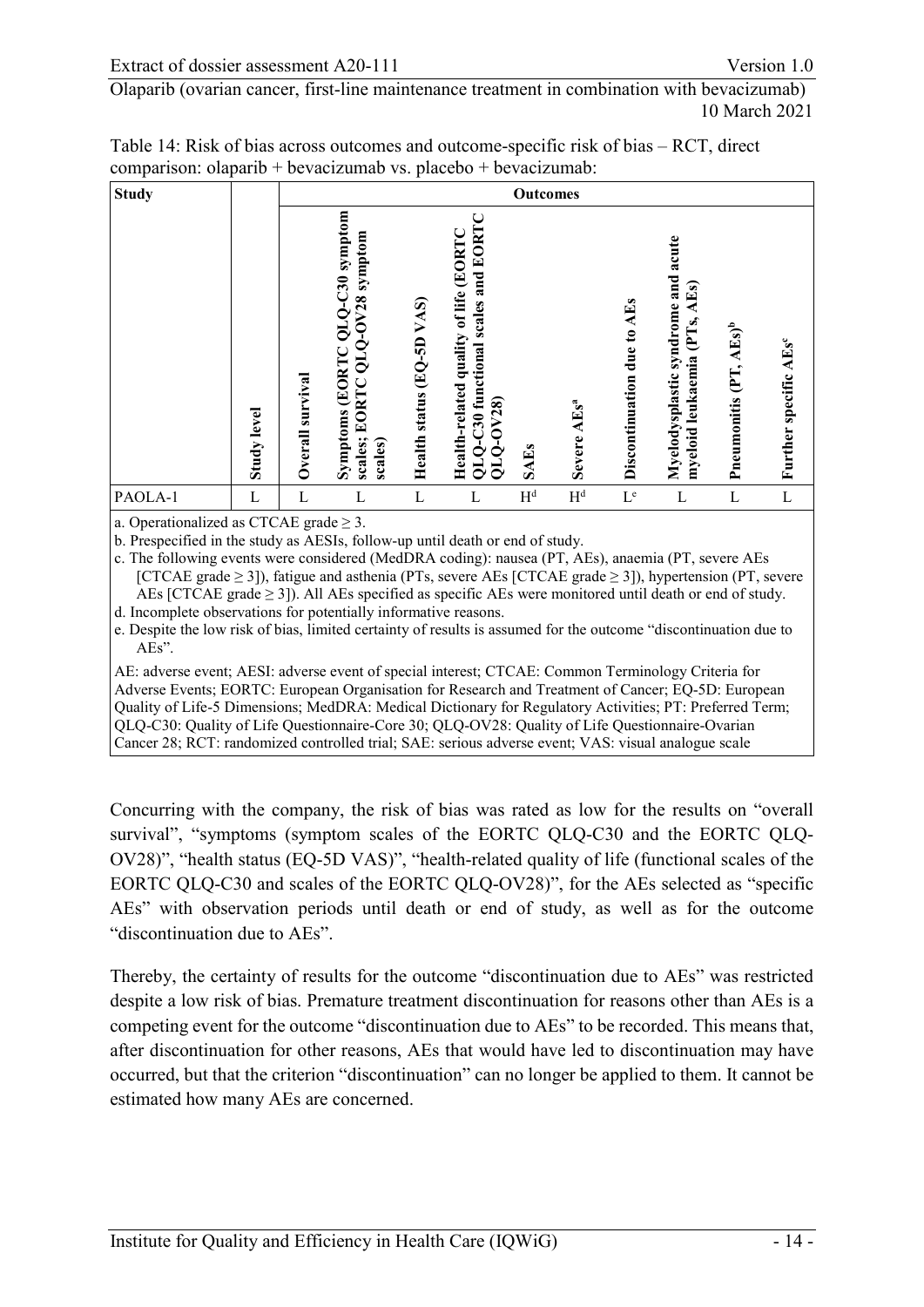Deviating from the company's assessment, the risk of bias was rated as high for the outcomes "SAEs" and "severe AEs" due to incomplete observations for potentially informative reasons. In the relevant subpopulation, 21.6% of patients in the intervention arm and 55.7% in the comparator arm discontinued their study medication due to disease progression according to RECIST; the median observation time differed significantly between the study arms (24.8 months in the intervention arm vs. 17.8 months in the comparator arm).

# <span id="page-31-0"></span>**2.4.3 Results**

[Table 15](#page-32-0) and [Table 16](#page-35-0) summarize the results on the comparison of olaparib + bevacizumab with placebo + bevacizumab in patients with advanced (FIGO stages III and IV) high-grade epithelial ovarian cancer who are in response (complete or partial) following completion of first-line platinum-based chemotherapy in combination with bevacizumab and whose cancer is associated with HRD positive status. Where necessary, calculations conducted by the Institute are provided in addition to the data from the company's dossier.

Kaplan-Meier curves for the results of the included outcomes can be found in Appendix A of the full dossier assessment. Kaplan-Meier curves on relevant subgroup results can be found in Appendix B of the full dossier assessment. Forest plots of own meta-analyses are presented in Appendix C, and results on the outcome "health status" are presented as supplementary information in Appendix D. Results on common AEs can be found in Appendix E of the full dossier assessment.

All results refer exclusively to the relevant subpopulation and the data cut-off of 22 March 2020.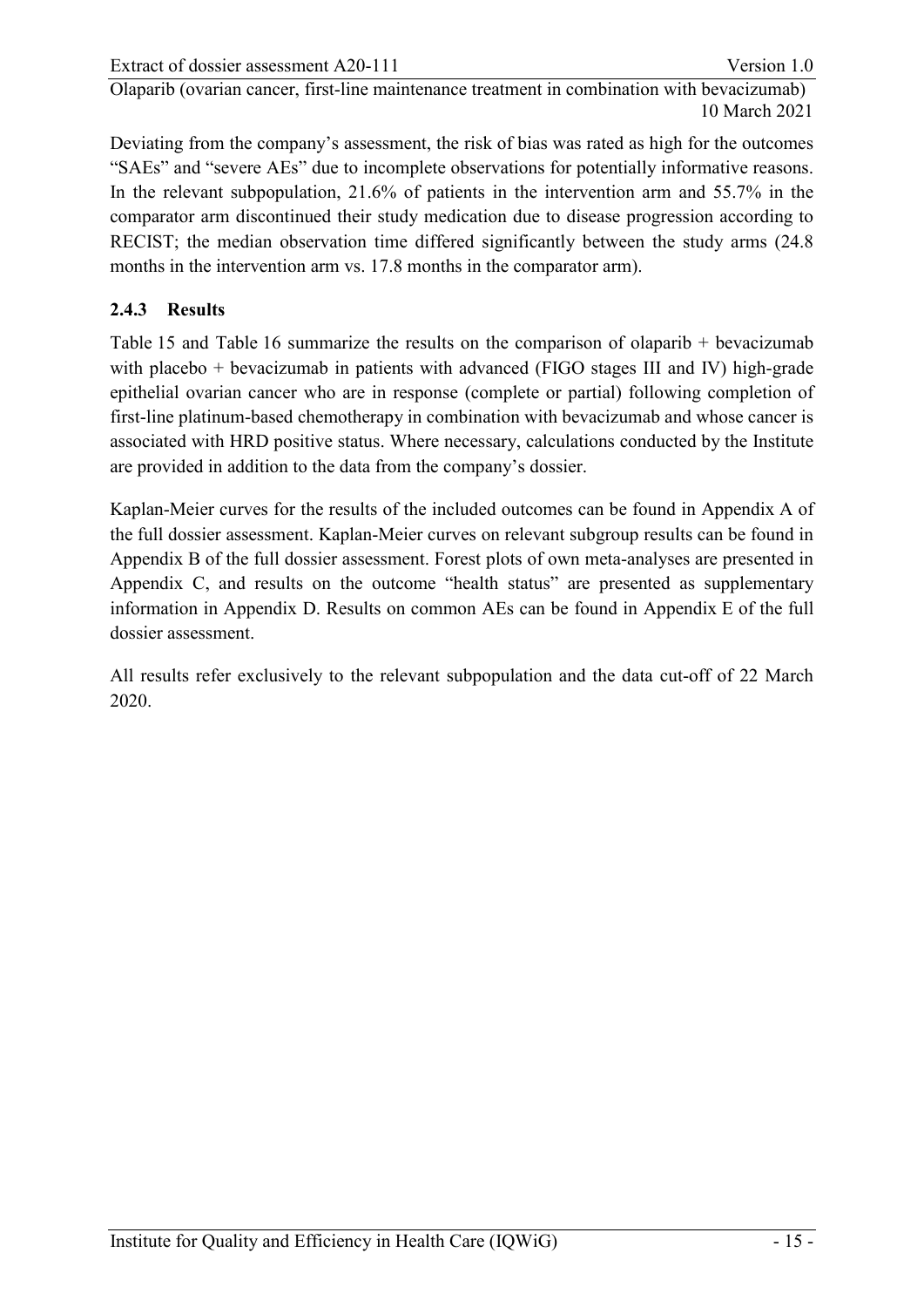<span id="page-32-0"></span>Table 15: Results (overall survival, morbidity, health-related quality of life, time to event) – RCT, direct comparison: olaparib + bevacizumab vs. placebo + bevacizumab (multipage table)

| <b>Study</b><br>outcome category             |           | Olaparib $+$<br>bevacizumab                                                     |           | Placebo + bevacizumab                                                           | Olaparib + bevacizumab vs.<br>placebo + bevacizumab |  |
|----------------------------------------------|-----------|---------------------------------------------------------------------------------|-----------|---------------------------------------------------------------------------------|-----------------------------------------------------|--|
| outcome                                      | ${\bf N}$ | median time to<br>event in months<br>[95% CI]<br>patients with<br>event<br>n(%) | ${\bf N}$ | median time to<br>event in months<br>[95% CI]<br>patients with<br>event<br>n(%) | HR [95 $%$ CI]; p-value <sup>a</sup>                |  |
| PAOLA-1                                      |           |                                                                                 |           |                                                                                 |                                                     |  |
| <b>Mortality</b>                             |           |                                                                                 |           |                                                                                 |                                                     |  |
| Overall survival                             | 255       | NA<br>61(23.9)                                                                  | 132       | NA<br>42(31.8)                                                                  | $0.70$ [0.47; 1.05]; 0.078                          |  |
| <b>Morbidity</b>                             |           |                                                                                 |           |                                                                                 |                                                     |  |
| EORTC QLQ-C30 – symptom scales <sup>b</sup>  |           |                                                                                 |           |                                                                                 |                                                     |  |
| Fatigue                                      | 255       | 5.6 [3.1; 6.0]<br>199 (78.0)                                                    | 132       | $5.7$ [5.5; 11.1]<br>98 (74.2)                                                  | $1.10$ [0.86; 1.41]; 0.482                          |  |
| Nausea and<br>vomiting                       | 255       | 5.8 [5.6; 8.7]<br>178 (69.8)                                                    | 132       | 19.2 [12.7; 23.5]<br>70(53.0)                                                   | 1.81 [1.37; 2.42]; < 0.001                          |  |
| Pain                                         | 255       | 5.8 [5.6; 8.3]<br>183 (71.8)                                                    | 132       | $5.6$ [3.0; 8.1]<br>95(72.0)                                                    | $0.92$ [0.72; 1.19]; 0.551                          |  |
| Dyspnoea                                     | 255       | 20.7 [16.0; 52.5]<br>125(49.0)                                                  | 132       | 18.7 [12.3; 24.9]<br>67(50.8)                                                   | 0.92 [0.68; 1.25]; 0.580                            |  |
| Insomnia                                     | 255       | 11.3 [8.4; 14.0]<br>159(62.4)                                                   | 132       | $8.3$ [5.6; 11.1]<br>91 (68.9)                                                  | $0.73$ [0.56; 0.95]; 0.019                          |  |
| Appetite loss                                | 255       | 13.6 [11.1; 22.1]<br>146 (57.3)                                                 | 132       | 22.3 [16.6; 28.7]<br>65(49.2)                                                   | $1.42$ [1.06; 1.92]; 0.023                          |  |
| Constipation                                 | 255       | 19.9 [16.6; 23.4]<br>133 (52.2)                                                 | 132       | 19.7 [14.0; 22.3]<br>69(52.3)                                                   | $1.03$ [0.77; 1.39]; 0.831                          |  |
| Diarrhoea                                    | 255       | 24.0 [16.6; 25.9]<br>124(48.6)                                                  | 132       | 23.5 [19.9; 35.0]<br>58 (43.9)                                                  | 1.15 [0.84; 1.58]; 0.409                            |  |
| EORTC QLQ-OV28 – symptom scales <sup>b</sup> |           |                                                                                 |           |                                                                                 |                                                     |  |
| gastrointestinal<br>symptoms                 |           | Abdominal/ 255 11.1 [8.3; 14.0]<br>169(66.3)                                    | 132       | $8.3$ [5.7; 11.3]<br>89 (67.4)                                                  | $0.88$ [0.68; 1.15]; 0.351                          |  |
| Peripheral<br>neuropathy                     | 255       | 25.3 [18.6; NC<br>$114(44.7)$ ]                                                 | 132       | 23 [12.7; NC]<br>58 (43.9)                                                      | 0.93 [0.68; 1.29]; 0.654                            |  |
| Hormonal<br>symptoms                         | 255       | 19.1 [14.3; 24.2]<br>135 (52.9)                                                 | 132       | $11.3$ [5.6; 19.1]<br>76 (57.6)                                                 | $0.75$ [0.56; 0.996]; 0.046                         |  |
| Side effects of<br>chemotherapy              | 255       | 17.9 [12.0; 24.6]<br>135 (52.9)                                                 | 132       | 11.1 [8.3; 16.6]<br>82(62.1)                                                    | $0.75$ [0.57; 0.997]; 0.045                         |  |
| Individual<br>questions <sup>c</sup>         | 255       | 21.9 [16.6; 25.7]<br>127 (49.8)                                                 | 132       | 19.4 [16.4; NC]<br>64 (48.5)                                                    | $1.01$ [0.75; 1.38]; 0.954                          |  |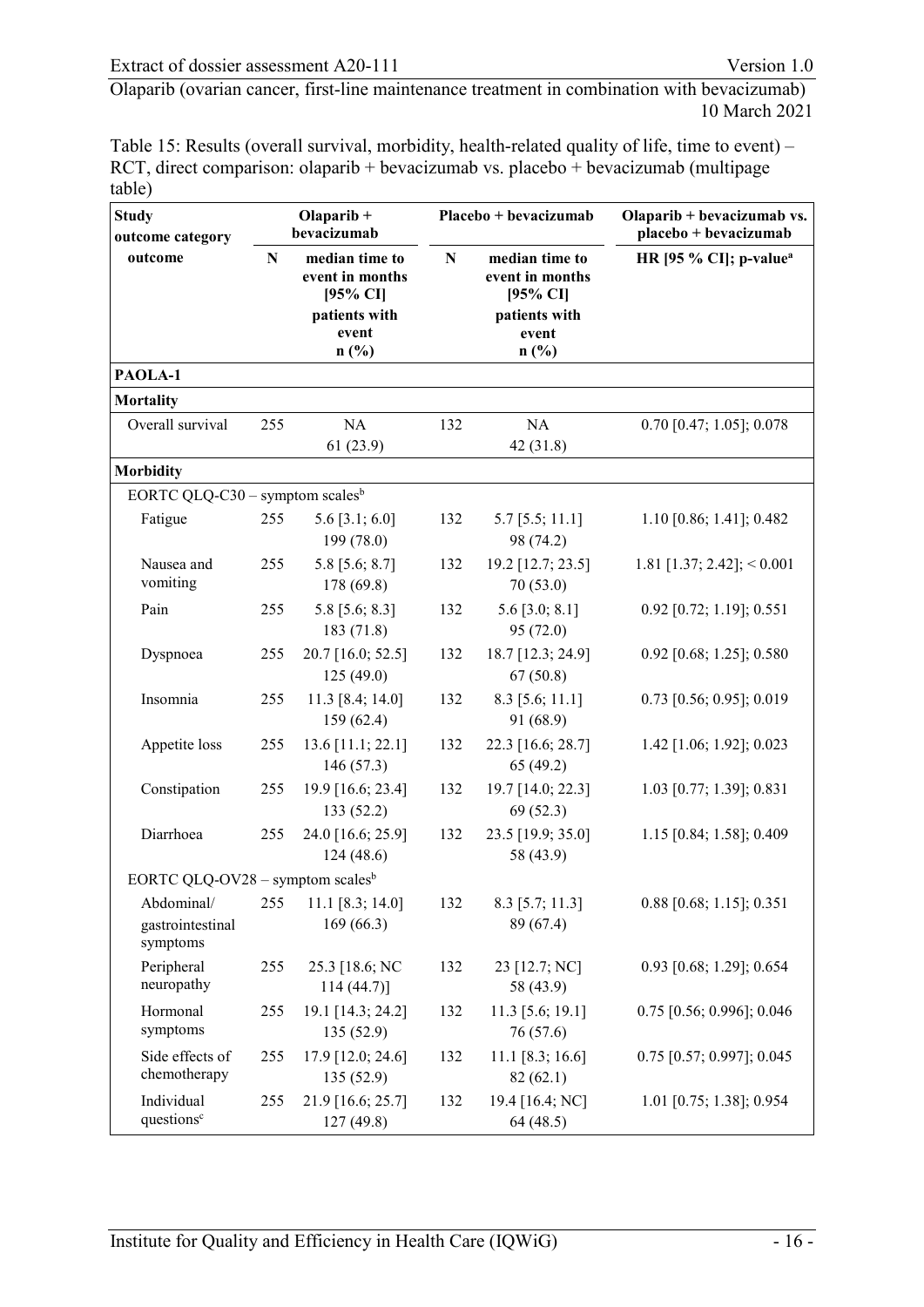Table 15: Results (overall survival, morbidity, health-related quality of life, time to event) – RCT, direct comparison: olaparib + bevacizumab vs. placebo + bevacizumab (multipage table)

| <b>Study</b><br>outcome category             | Olaparib +<br>bevacizumab |                                               |           | Placebo + bevacizumab                         | Olaparib + bevacizumab vs.<br>placebo + bevacizumab |  |
|----------------------------------------------|---------------------------|-----------------------------------------------|-----------|-----------------------------------------------|-----------------------------------------------------|--|
| outcome                                      | N                         | median time to<br>event in months<br>[95% CI] | ${\bf N}$ | median time to<br>event in months<br>[95% CI] | HR [95 $%$ CI]; p-value <sup>a</sup>                |  |
|                                              |                           | patients with<br>event<br>n(%)                |           | patients with<br>event<br>n(%)                |                                                     |  |
| Sexual<br>functioning                        |                           |                                               |           | No usable data <sup>d</sup>                   |                                                     |  |
| Health-related quality of life               |                           |                                               |           |                                               |                                                     |  |
| EORTC QLQ-C30 functional scales <sup>e</sup> |                           |                                               |           |                                               |                                                     |  |
| Global health<br>status                      | 255                       | 16.6 [11.5; 21.8]<br>146 (57.3)               | 132       | 13.8 [9.3; 17.2]<br>81 (61.4)                 | $0.85$ [0.65; 1.12]; 0.234                          |  |
| Physical<br>functioning                      | 255                       | 20 [13.9; 52.5]<br>125(49.0)                  | 132       | 16.4 [11.5; 22.4]<br>74(56.1)                 | $0.85$ [0.64; 1.14]; 0.279                          |  |
| Role functioning                             | 255                       | 8.4 [5.8; 11.2]<br>167(65.5)                  | 132       | $9.3$ [6.1; 16.2]<br>82(62.1)                 | 1.11 $[0.85; 1.46]; 0.450$                          |  |
| Cognitive<br>functioning                     | 255                       | 11.1 [8.5; 14.0]<br>174(68.2)                 | 132       | $8.5$ [5.9; 13.6]<br>85 (64.4)                | 0.91 [0.70; 1.19]; 0.484                            |  |
| Emotional<br>functioning                     | 255                       | 13.8 [9.0; 19.3]<br>158 (62.0)                | 132       | $11.1$ [8.3; 13.8]<br>85 (64.4)               | $0.93$ [0.71; 1.22]; 0.571                          |  |
| Social<br>functioning                        | 255                       | 13.5 [8.6; 19.6]<br>148 (58.0)                | 132       | 11.3 [8.5; 16.4]<br>81 (61.4)                 | $0.91$ [0.69; 1.20]; 0.471                          |  |
| EORTC QLQ-OV28 <sup>b</sup>                  |                           |                                               |           |                                               |                                                     |  |
| Body image                                   | 255                       | 21.9 [12.7; NC]<br>126 (49.4)                 | 132       | $18.7$ [11.5; 25.1]<br>71(53.8)               | $0.93$ [0.70; 1.26]; 0.638                          |  |
| Attitude<br>regarding<br>disease/treatment   | 255                       | $12.2$ [8.3; 24.1]<br>134(52.5)               | 132       | 17.5 [11.2; NC]<br>65(49.2)                   | 1.15 [0.86; 1.57]; 0.362                            |  |
| <b>Side effects</b>                          |                           |                                               |           |                                               |                                                     |  |
| AEs<br>(supplementary<br>information)        | 255                       | $0.2$ [0.2; 0.3]<br>255 (100)                 | 131       | $0.3$ [0.2; 0.7]<br>127 (96.9)                | $\overline{\phantom{0}}$                            |  |
| <b>SAEs</b>                                  | 255                       | NA<br>73 (28.6)                               | 131       | NA<br>45 (34.4)                               | $0.75$ [0.52; 1.10]; 0.133                          |  |
| Severe AEsf                                  | 255                       | $8.6$ [5.6; 15.3]<br>147(57.6)                | 131       | 16.7 [6.6; NC]<br>65(49.6)                    | 1.20 [0.90; 1.63]; 0.221                            |  |
| Discontinuation<br>due to AEs                | 255                       | $\rm NA$<br>50 (19.6)                         | 131       | NA<br>8(6.1)                                  | $3.14$ [1.57; 7.18]; 0.002                          |  |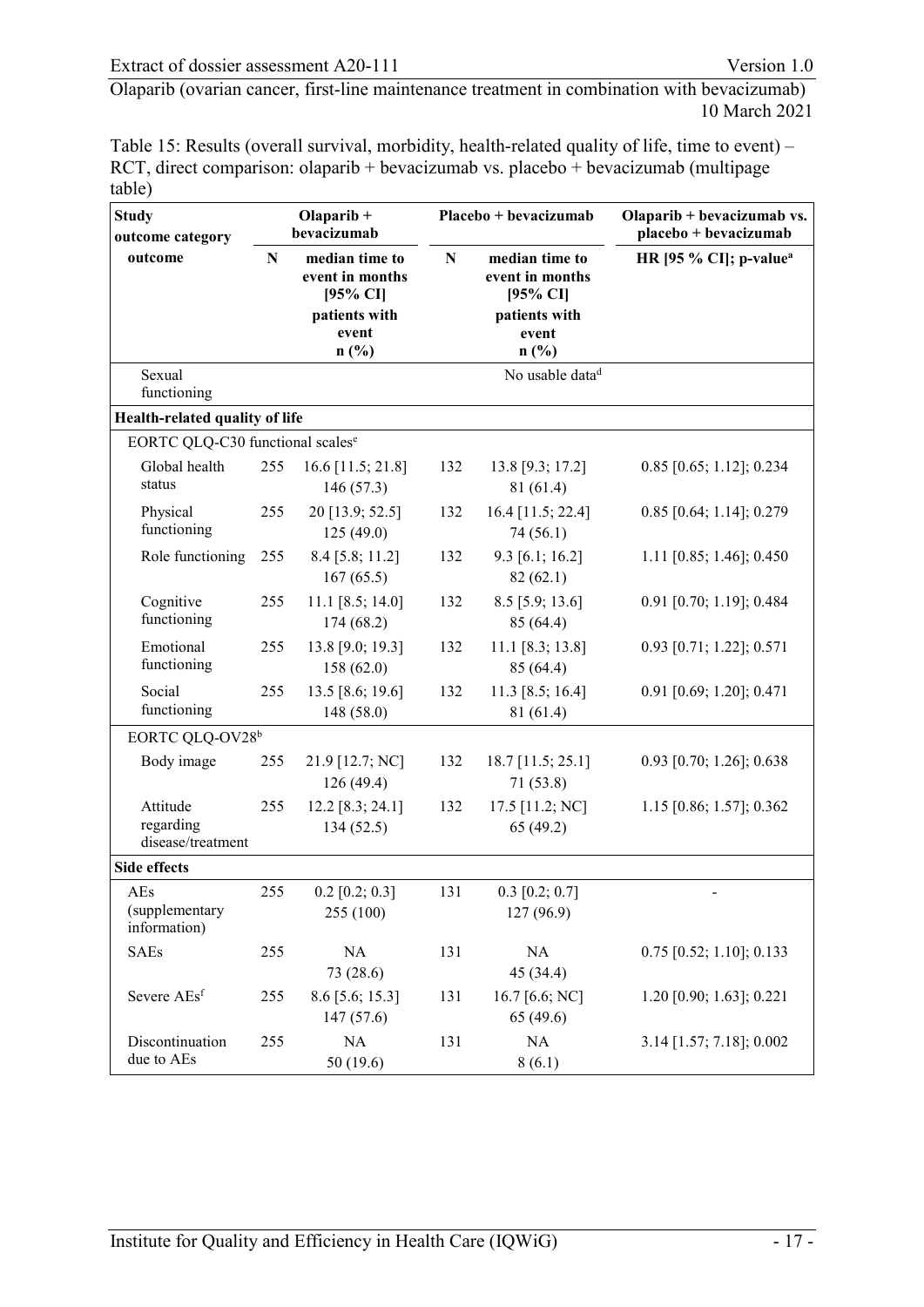Table 15: Results (overall survival, morbidity, health-related quality of life, time to event) – RCT, direct comparison: olaparib + bevacizumab vs. placebo + bevacizumab (multipage table)

| <b>Study</b><br>outcome category                                                   | Olaparib $+$<br>bevacizumab |                                                                           |     | Placebo + bevacizumab                                                     | Olaparib + bevacizumab vs.<br>placebo + bevacizumab |  |
|------------------------------------------------------------------------------------|-----------------------------|---------------------------------------------------------------------------|-----|---------------------------------------------------------------------------|-----------------------------------------------------|--|
| outcome                                                                            | N                           | median time to<br>event in months<br>$[95\% \text{ CI}]$<br>patients with | N   | median time to<br>event in months<br>$[95\% \text{ CI}]$<br>patients with | HR [95 $%$ CI]; p-value <sup>a</sup>                |  |
|                                                                                    |                             | event<br>n(%)                                                             |     | event<br>$n$ (%)                                                          |                                                     |  |
| Myelodysplastic<br>syndrome and<br>acute myeloid<br>leukaemia (PTs,<br>$AEs)$ g, h | 255                         | <b>NA</b><br>2(0.8)                                                       | 131 | NA<br>2(1.5)                                                              | $0.54$ [0.06; 4.51]; 0.531                          |  |
| Pneumonitis (PT,<br>$AEs$ <sup>g</sup>                                             | 255                         | NA<br>3(1.2)                                                              | 131 | NA.<br>0(0)                                                               | NC; 0.195                                           |  |
| Nausea (PT, AEs) <sup>g</sup>                                                      | 255                         | $2.9$ [0.8; 16.0]<br>144(56.5)                                            | 131 | <b>NA</b><br>33(25.2)                                                     | $3.10$ [2.14; 4.63]; < 0.001                        |  |
| Anaemia (PT<br>severe UEs)f, g                                                     | 255                         | NA<br>47 (18.4)                                                           | 131 | NA<br>1(0.8)                                                              | 27.79 [6.08; 492.43]; $< 0.001$                     |  |
| Fatigue and<br>asthenia (PTs,<br>severe AEs)f, g                                   | 255                         | <b>NA</b><br>17(6.7)                                                      | 131 | NA<br>2(1.5)                                                              | 4.54 [1.29; 28.70]; 0.027                           |  |
| Hypertension (PT,<br>severe AEs) <sup>f, g</sup>                                   | 255                         | NA<br>50(19.6)                                                            | 131 | NA<br>42(32.1)                                                            | $0.52$ [0.34; 0.79]; 0.002                          |  |

a. HR and CI: Cox proportional hazards model, p-value: log-rank test, each stratified by the result of first-line therapy and tBRCA mutation status.

b. Time to deterioration; defined as increase of the score by  $\geq 10$  points compared with baseline.

c. The individual questions included in this scale refer to the presence of indigestion or heartburn, hair loss and altered sense of taste. According to the current scoring manual, this scale is no longer analysed, but the individual questions are included in the analysis of the other scales (see Sectio[n 2.4.1\)](#page-27-1).

d. The company presented no analyses for the "sexuality" scale, as the scoring manual used by it provides no analysis algorithm [\[16\]](#page-54-6).

e. Time to deterioration; defined as decrease of the score by  $\geq 10$  points compared with baseline.

f. Operationalized as CTCAE grade  $\geq$  3.

g. Follow-up observation until death or end of study.

h. Discrepant data within Module 4 A of the dossier; data on the outcome "MDS/AML intervention vs. control n (%)"; HR [95% CI]; p: 2 (0.8) vs. 1 (0.8); 1.07 [0.10; 23.20]; 0.955.

AE: adverse event; AML: acute myeloid leukaemia; BRCA: breast cancer associated gene; CI: confidence interval; CTCAE: Common Terminology Criteria for Adverse Events; EORTC: European Organisation for Research and Treatment of Cancer; HR: hazard ratio; MDS: myelodysplastic syndrome; n: number of patients with (at least one) event; N: number of analysed patients; NA: not achieved; NC: not calculable; PT: Preferred Term; QLQ-C30: Quality of Life Questionnaire-Core 30; QLQ-OV28: Quality of Life Questionnaire-Ovarian Cancer 28; RCT: randomized controlled trial; SAE: serious adverse events; tBRCA: tumour BRCA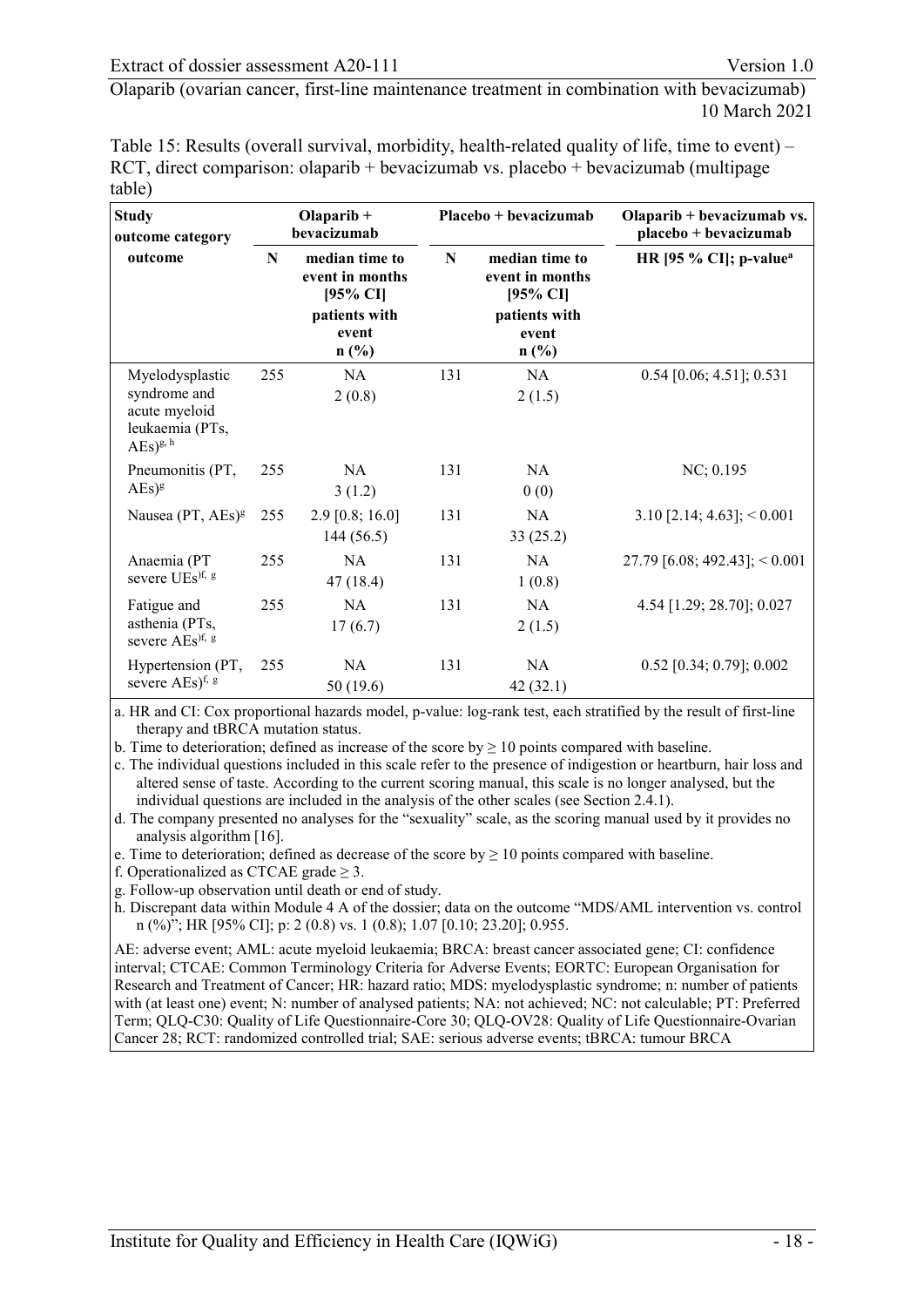| <b>Study</b><br>outcome category<br>outcome                                                                                                                                                              |   | $Olaparib + bevacizumab$          |                                                                           |   | Placebo + bevacizumab             |                                                                              | Olaparib $+$<br>bevacizumab vs.<br>placebo +<br>bevacizumab                                                         |
|----------------------------------------------------------------------------------------------------------------------------------------------------------------------------------------------------------|---|-----------------------------------|---------------------------------------------------------------------------|---|-----------------------------------|------------------------------------------------------------------------------|---------------------------------------------------------------------------------------------------------------------|
|                                                                                                                                                                                                          | N | values at<br>baseline<br>mean(SD) | mean<br>change in<br>the course<br>of the study<br>mean <sup>a</sup> (SE) | N | values at<br>baseline<br>mean(SD) | mean<br>change in<br>the course<br>of the<br>study<br>mean <sup>a</sup> (SE) | <b>MD</b> [95% CI];<br>p-value <sup>a</sup>                                                                         |
| PAOLA-1                                                                                                                                                                                                  |   |                                   |                                                                           |   |                                   |                                                                              |                                                                                                                     |
| <b>Morbidity</b>                                                                                                                                                                                         |   |                                   |                                                                           |   |                                   |                                                                              |                                                                                                                     |
| Health status (EQ- 217 $72.6(16.5)$ )<br>$5D VAS)^b$                                                                                                                                                     |   |                                   | 1.5(0.8)                                                                  |   | $121 \quad 72.3(14.7)$            | 1.4(1.1)                                                                     | $0.07$ [-2.60; 2.74];<br>0.959                                                                                      |
| a. Mean value and SE (change per treatment group) as well as MD, CI and p-value (group comparison):<br>MMRM; adjusted for baseline value.<br>intervention. The EQ-5D VAS values can range from 0 to 100. |   |                                   |                                                                           |   |                                   |                                                                              | b. Higher values indicate a better health status; positive effects (intervention vs. control) mean an advantage for |

<span id="page-35-0"></span>Table 16: Results (morbidity, continuous) – RCT, direct comparison: olaparib + bevacizumab vs. placebo + olaparib

CI: confidence interval; EQ-5D: European Quality of Life Questionnaire-Core 5 Dimensions; MD: mean difference; MMRM: mixed-effects model repeated measures; N: number of analysed Patients; RCT: randomized controlled trial; SD: standard deviation; SE: standard error; VAS: visual analogue scale; vs.: versus

Based on the available data, at most indications, e.g. of an added benefit, can be determined for the outcomes "overall survival", "symptoms", "health status", "health-related quality of life" and "specific AEs", and at most hints, e.g. of an added benefit, can be determined for the outcomes "SAEs", "severe AEs (CTCAE grade  $\geq$  3)" and "discontinuation due to AEs" because of the high risk of bias or a limited certainty of results.

#### **Mortality**

#### *Overall survival*

No statistically significant difference between the treatment groups was shown for the outcome "overall survival".

However, there was an effect modification by the characteristic "result of the first-line therapy". For patients in the NED/CR (IDS) and PR subgroups, there was no hint of an added benefit of olaparib + bevacizumab in comparison with bevacizumab; an added benefit is therefore not proven. For patients without detectable tumour after primary surgery (NED [PDS]) and patients without detectable tumour/with complete response after chemotherapy (NED/CR [chemotherapy]), this resulted in an indication of an added benefit of olaparib  $+$  bevacizumab in comparison with bevacizumab (see Section [2.4.4\)](#page-39-0).

This deviates from the company's assessment, which only derived an indication of an added benefit for the subgroup of patients without detectable tumour after primary surgery (NED).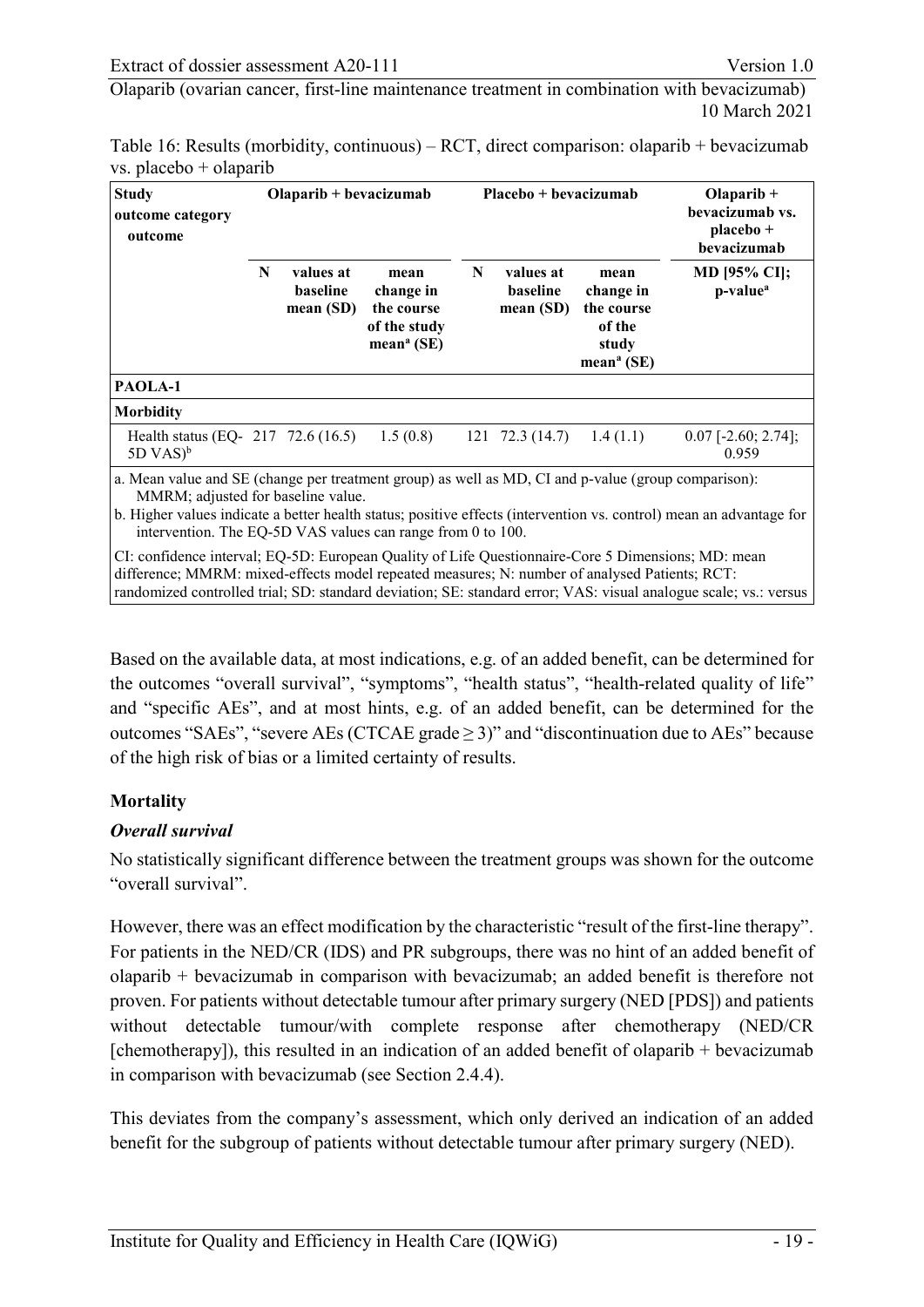#### **Morbidity**

The company did not perform an outcome-specific derivation of the added benefit for the outcomes of the category "morbidity", but derived the added benefit across all outcomes. Hence, the company's outcome-specific assessment is not described below.

#### *Symptoms (EORTC QLQ-C30 symptom scales)*

Symptom outcomes were recorded using the EORTC QLQ-C30 symptom scales.

A statistically significant difference to the disadvantage of olaparib + bevacizumab compared with placebo + bevacizumab was shown for the outcome "nausea and vomiting". This resulted in an indication of lesser benefit of olaparib + bevacizumab in comparison with bevacizumab.

A statistically significant difference in favour of olaparib + bevacizumab compared with placebo + bevacizumab was shown for the outcome "insomnia". A statistically significant difference to the disadvantage of olaparib + bevacizumab compared with placebo + bevacizumab was shown for the outcome "appetite loss". However, the extent of the effects for these outcomes of the category "non-serious/non-severe symptoms/late complications" was no more than marginal. In each case, this resulted in no hint of an added benefit of olaparib  $+$ bevacizumab in comparison with bevacizumab; an added benefit is therefore not proven for these outcomes.

No statistically significant difference between the treatment arms was shown for each of the outcomes "fatigue", "pain", "dyspnoea", "constipation" and "diarrhoea". This resulted in no hint of an added benefit of olaparib + bevacizumab in comparison with bevacizumab for each of these outcomes; an added benefit is therefore not proven for these outcomes.

#### *Symptoms (EORTC QLQ-OV28 symptom scales)*

Symptom outcomes were recorded using the EORTC QLQ-OV28 symptom scales.

A statistically significant difference in favour of olaparib + bevacizumab compared with placebo + bevacizumab was shown for the outcomes "hormonal symptoms" and "side effects of chemotherapy". However, the extent of the effects for these outcomes of the category "nonserious/non-severe symptoms/late complications" was no more than marginal. In each case, this resulted in no hint of an added benefit of olaparib + bevacizumab in comparison with bevacizumab; an added benefit is therefore not proven for these outcomes.

For the outcomes "abdominal/gastrointestinal symptoms", "peripheral neuropathy" as well as for the scale of individual questions, there is no statistically significant difference between the treatment arms. This resulted in no hint of an added benefit of olaparib + bevacizumab in comparison with bevacizumab for each of these outcomes; an added benefit is therefore not proven for these outcomes.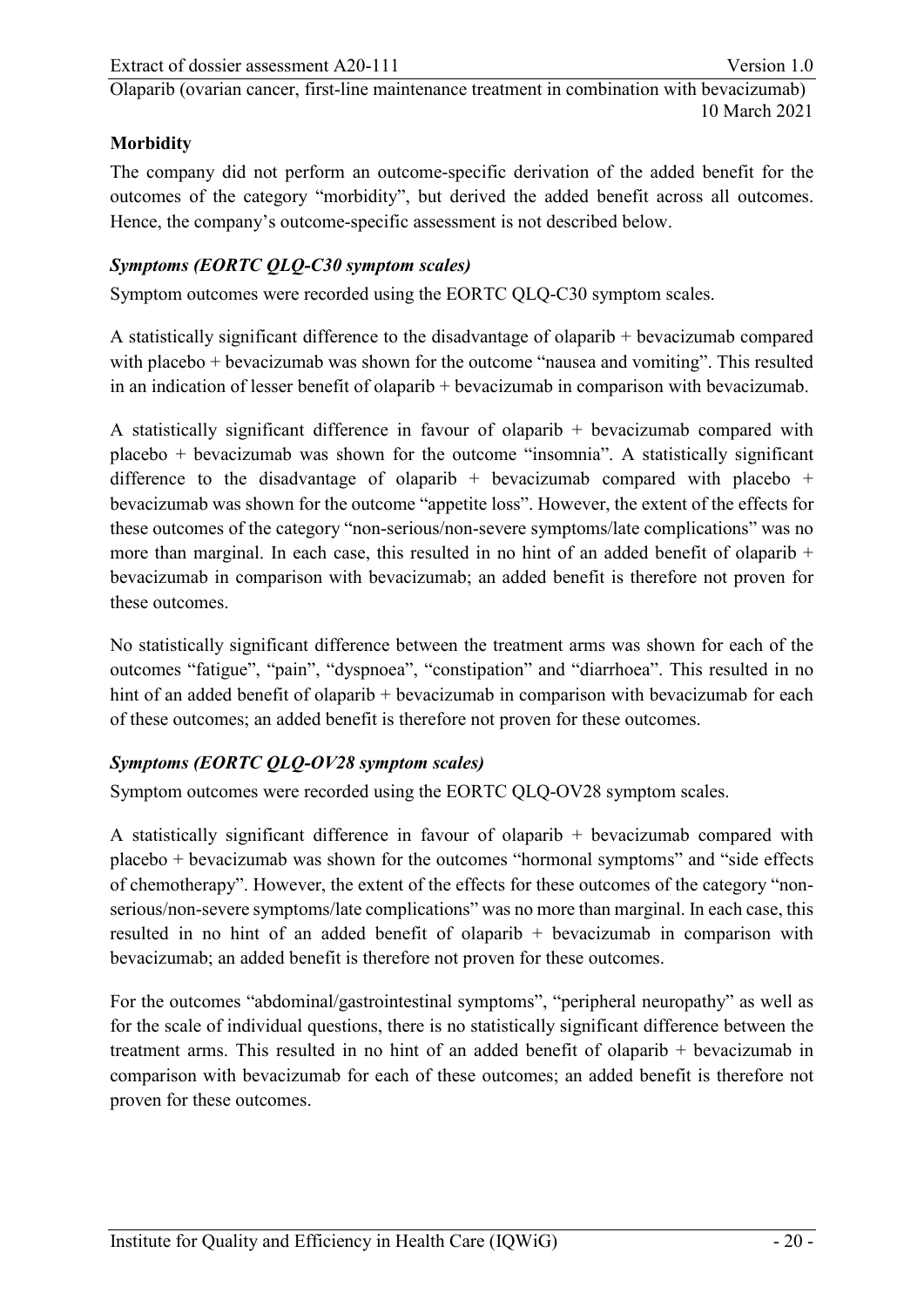#### Extract of dossier assessment A20-111 Version 1.0

[Olaparib \(ovarian cancer, first-line maintenance treatment in combination with bevacizumab\)](#page-0-1) 10 March 2021

#### *Health status (EQ-5D VAS)*

There was no statistically significant difference between the treatment arms for the outcome "health status measured using the EQ-5D VAS". This resulted in no hint of an added benefit of olaparib + bevacizumab in comparison with bevacizumab; an added benefit is therefore not proven.

# **Health-related quality of life**

The company did not perform an outcome-specific derivation of the added benefit for the outcomes of the category of "health-related quality of life", but derived the added benefit across all outcomes. Hence, the company's outcome-specific assessment is not described below.

# *EORTC QLQ-C30*

Outcomes on health-related quality of life were recorded with the EORTC QLQ-C30 functional scales.

There was no statistically significant difference between the treatment groups for the outcome "global health status". However, there was an effect modification by the characteristic "age". For younger patients ( $\leq 65$  years), there was no hint of an added benefit of olaparib + bevacizumab in comparison with bevacizumab; an added benefit is therefore not proven. For older patients ( $\geq 65$  years), this resulted in an indication of an added benefit of olaparib + bevacizumab in comparison with bevacizumab (see Section [2.4.4\)](#page-39-0).

No statistically significant difference between the treatment groups was shown for the outcomes "physical functioning", "role functioning", "cognitive functioning", "emotional functioning", and "social functioning". This resulted in no hint of an added benefit of olaparib + bevacizumab in comparison with bevacizumab; an added benefit is therefore not proven.

# *EORTC QLQ-OV28*

Outcomes on health-related quality of life were recorded with the scales of the EORTC QLQ-OV28.

No statistically significant difference between the treatment groups was shown for the outcome "attitude regarding disease/treatment". However, there was an effect modification by the characteristic "result of the first-line therapy". For patients in the NED (PDS), NED/ CR (chemotherapy) and PR subgroups, there was no hint of an added benefit of olaparib  $+$ bevacizumab in comparison with bevacizumab; an added benefit is therefore not proven. For patients in the NED/CR (IDS) subgroup, this resulted in an indication of lesser benefit of olaparib + bevacizumab in comparison with bevacizumab (see Section [2.4.4\)](#page-39-0).

No statistically significant difference between the treatment arms was shown for the outcome "body image". This resulted in no hint of an added benefit of olaparib + bevacizumab in comparison with bevacizumab; an added benefit is therefore not proven.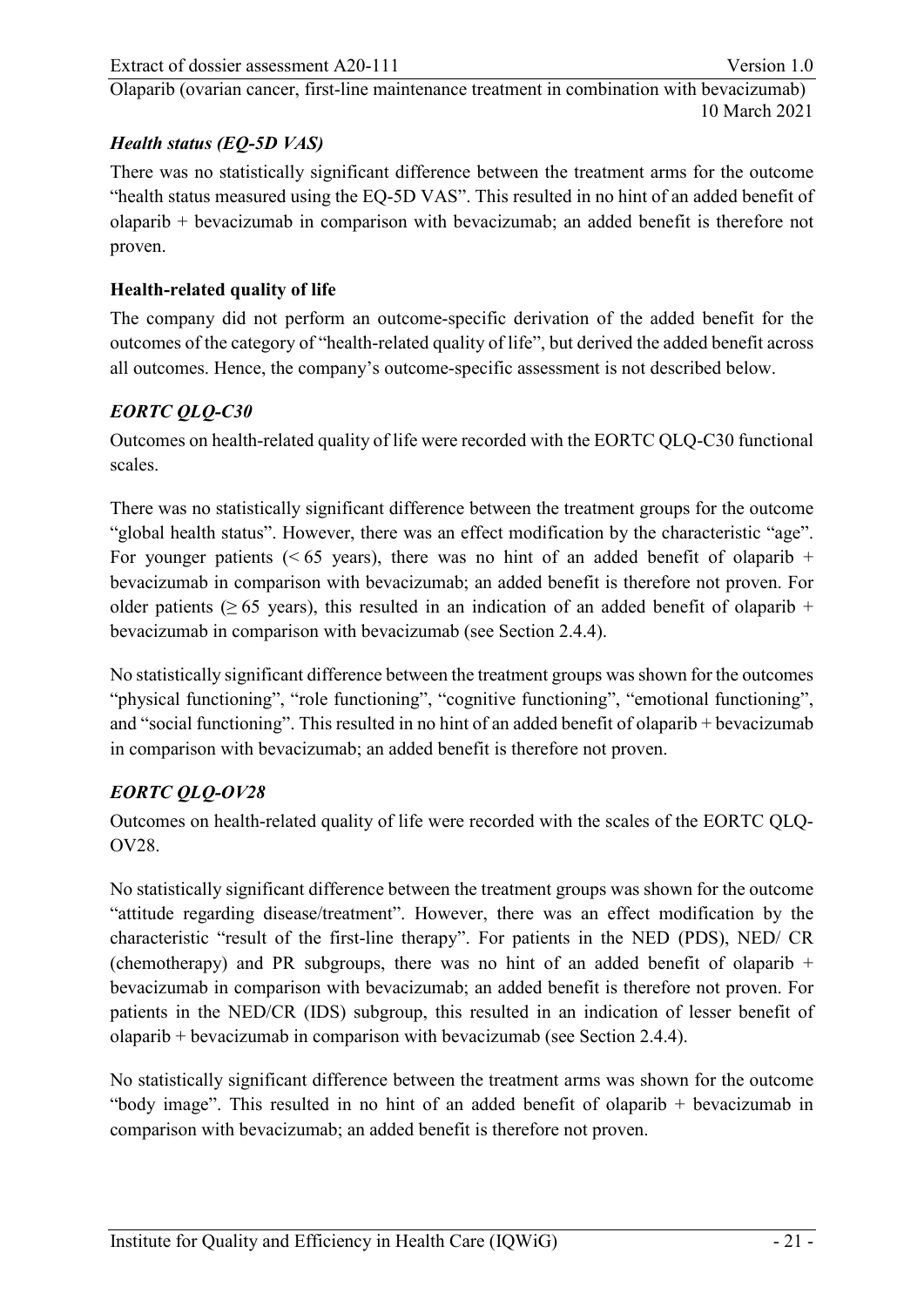### **Side effects**

The company did not perform an outcome-specific derivation of the added benefit for the outcomes of the category "side effects", but derived the added benefit across all outcomes. Moreover, the company did not consider any specific AE outcomes for the derivation of the added benefit. Hence, the company's outcome-specific assessment is not described below.

According to the study protocol, AEs that are doubtlessly due to a progression of the underlying disease should not be reported as AE.

# *SAEs and severe AEs (CTCAE grade*  $\geq$  *3)*

No statistically significant difference between the treatment groups was shown for the outcomes "SAEs" and "severe AEs (CTCAE grade  $\geq$  3)". In each case, this resulted in no hint of greater or lesser harm from olaparib  $+$  bevacizumab in comparison with bevacizumab for these outcomes; greater or lesser harm is therefore not proven.

# *Discontinuation due to AEs*

A statistically significant difference to the disadvantage of olaparib + bevacizumab compared with placebo + bevacizumab was shown for the outcome "discontinuation due to AEs". This resulted in a hint of greater harm from olaparib + bevacizumab in comparison with bevacizumab.

# *Specific AEs*

All specific AEs considered in the benefit assessment were observed until the end of the study.

# *Myelodysplastic syndrome and acute myeloid leukaemia and pneumonitis (PTs, AEs)*

No statistically significant difference between the treatment groups was shown for each of the outcomes "myelodysplastic syndrome" and "acute myeloid leukaemia" as well as "pneumonitis". In each case, this resulted in no hint of greater or lesser harm from olaparib  $+$ bevacizumab in comparison with bevacizumab for these outcomes; greater or lesser harm is therefore not proven.

# *Nausea (PTs, AEs), anaemia (PTs, severe AEs [CTCAE grade ≥ 3]) as well as fatigue and asthenia (PTs, severe AEs [CTCAE grade*  $\geq$  *3])*

A statistically significant difference to the disadvantage of olaparib  $+$  bevacizumab in comparison with placebo + bevacizumab was shown for each of the outcomes "nausea (PT, AEs)", "anaemia (PT, severe AEs [CTCAE grade  $\geq$  3])" as well as "fatigue" and "asthenia (PTs, severe AEs [CTCAE grade  $\geq$  3])". This resulted in an indication of greater harm from olaparib + bevacizumab in comparison with bevacizumab in each case.

# *Hypertension (PT, severe AEs [CTCAE grade ≥ 3])*

A statistically significant difference in favour of olaparib + bevacizumab in comparison with placebo + bevacizumab was shown for the outcome "hypertension (PT, severe AEs [CTCAE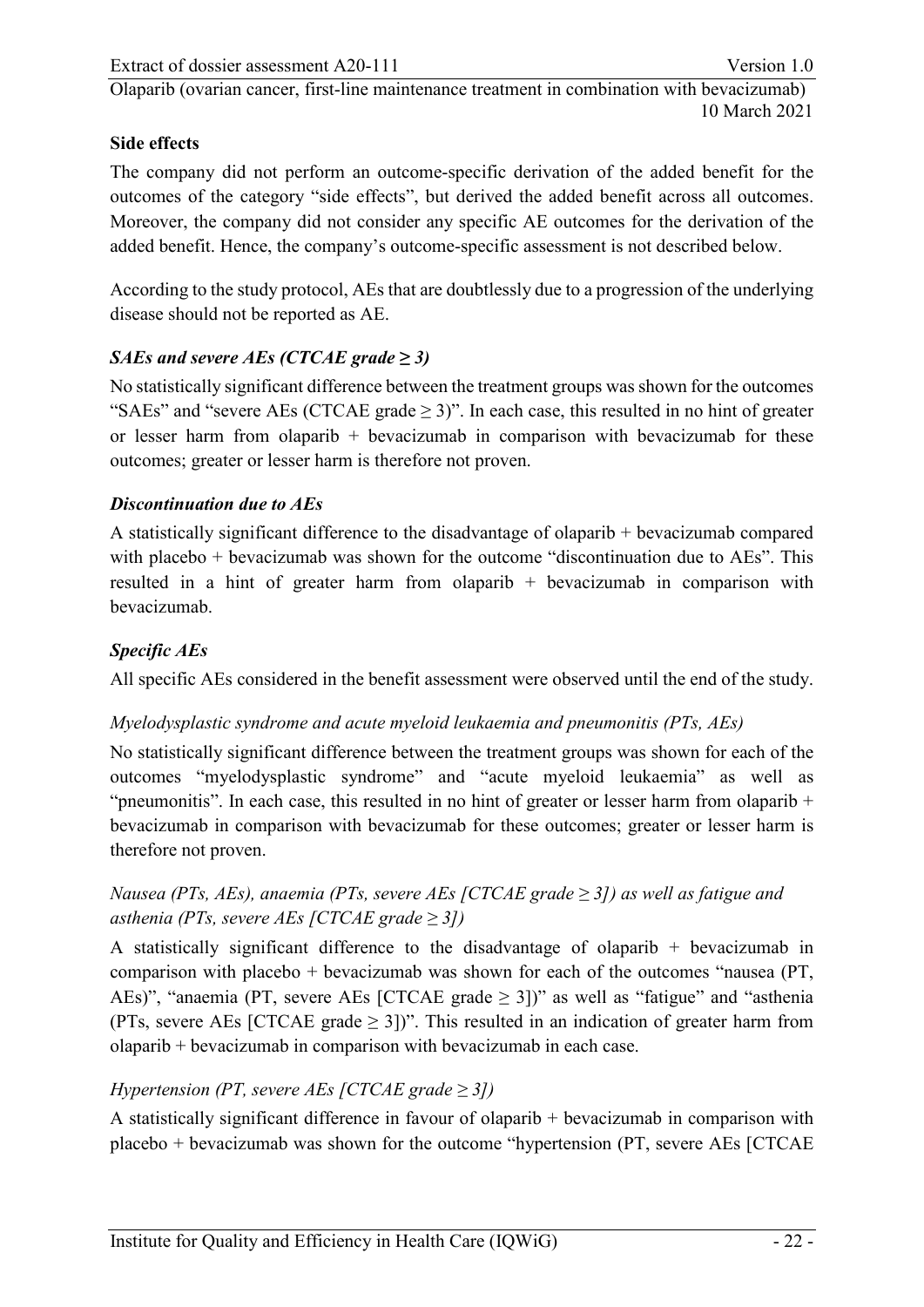grade  $\geq$  3])". This resulted in an indication of lesser harm from olaparib + bevacizumab in comparison with bevacizumab.

The assessment on side effects deviates from the company's assessment, which, in summary, regards an added benefit as not being proven.

#### <span id="page-39-0"></span>**2.4.4 Subgroups and other effect modifiers**

The following predefined potential effect modifiers were considered for the present assessment:

- Age at randomization ( $\leq 65$  vs.  $\geq 65$  years)
- Result of first-line therapy (NED [PDS] vs. NED/CR [IDS] vs. NED/CR [chemotherapy] vs. PR)

Interaction tests are performed when at least 10 patients per subgroup are included in the analysis. Moreover, for binary data, there had to be 10 events in at least one subgroup.

Only the results with an effect modification with a statistically significant interaction between treatment and subgroup characteristic (p-value  $< 0.05$ ) are presented. In addition, subgroup results are only presented if there is a statistically significant and relevant effect in at least one subgroup.

[Table 17](#page-40-0) presents the subgroup results of olaparib + bevacizumab in comparison with placebo + bevacizumab.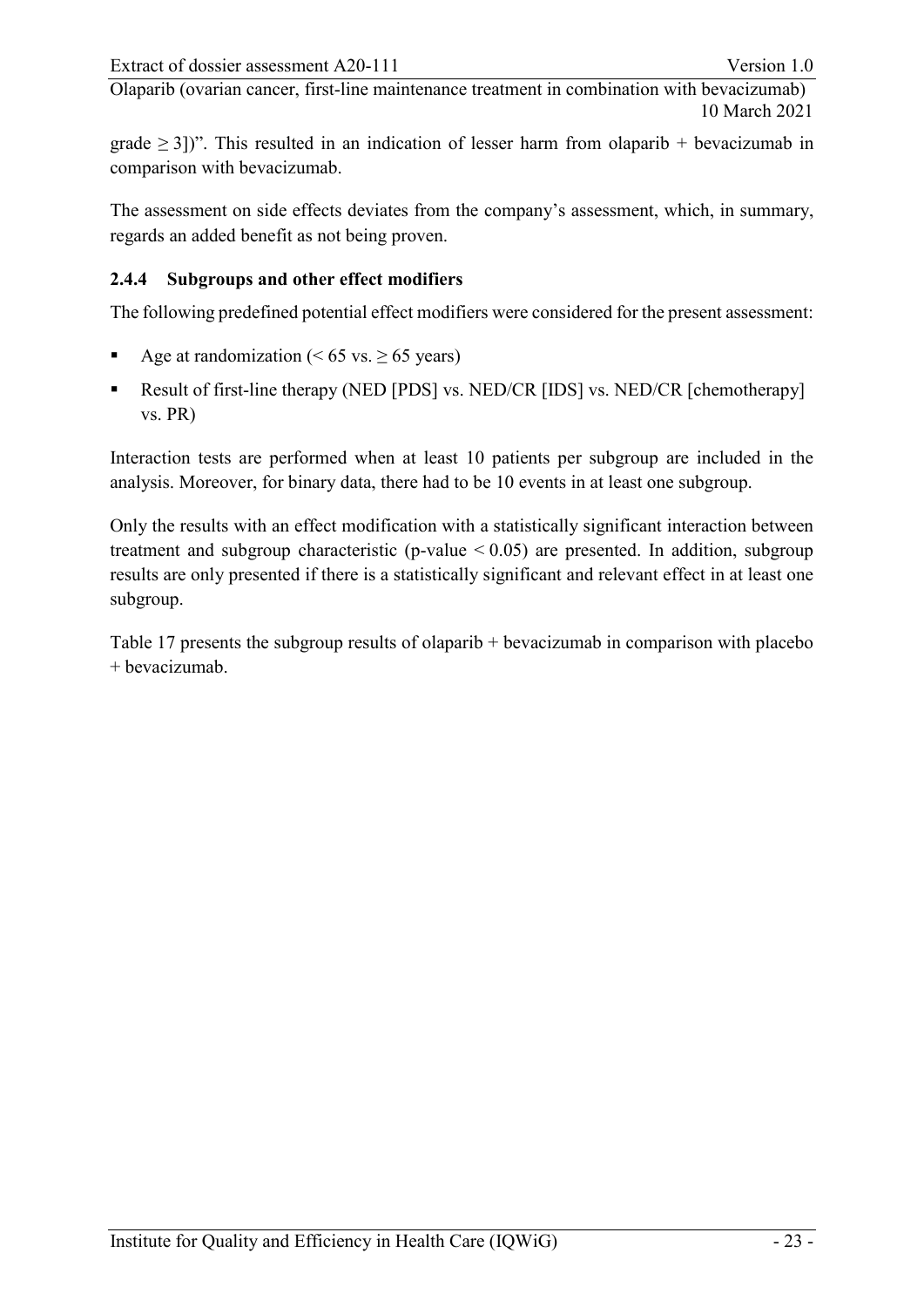| <b>Study</b><br>outcome                                            |     | Olaparib +<br>bevacizumab                                                        |    | Placebo + bevacizumab                                                               | Olaparib + bevacizumab<br>vs. placebo + bevacizumab |                          |
|--------------------------------------------------------------------|-----|----------------------------------------------------------------------------------|----|-------------------------------------------------------------------------------------|-----------------------------------------------------|--------------------------|
| characteristic<br>subgroup                                         | N   | median time to<br>event in months<br>[95 % CI]<br>patients with<br>event<br>n(%) | N  | median time to<br>event in months<br>$[95 \% CI]$<br>patients with event<br>$n$ (%) | <b>HR</b> [95% CI] <sup>a</sup>                     | p-<br>value <sup>a</sup> |
| PAOLA-1                                                            |     |                                                                                  |    |                                                                                     |                                                     |                          |
| <b>Overall survival</b>                                            |     |                                                                                  |    |                                                                                     |                                                     |                          |
| Result of the first-line therapy                                   |     |                                                                                  |    |                                                                                     |                                                     |                          |
| $NED$ (PDS) <sup>b</sup>                                           | 92  | <b>NA</b><br>8(8.7)                                                              | 48 | NA<br>14 (29.2)                                                                     | $0.26$ [0.11; 0.61]                                 | 0.002                    |
| $NED/CR$ (IDS) <sup>c</sup>                                        | 74  | NA<br>23(31.1)                                                                   | 38 | <b>NA</b><br>11(28.9)                                                               | $1.04$ [0.52; 2.23]                                 | 0.904                    |
| NED/CR<br>(chemotheray) <sup>d</sup>                               | 40  | NA<br>9(22.5)                                                                    | 20 | NA<br>8(40.0)                                                                       | $0.54$ [0.21; 1.45]                                 | 0.216                    |
| PRe                                                                | 49  | 44.0 [32.3; NC]<br>21 (42.9)                                                     | 26 | <b>NA</b><br>9(34.6)                                                                | $1.13$ [0.53; 2.60]                                 | 0.758                    |
| Total                                                              |     |                                                                                  |    |                                                                                     | Interaction:                                        | $0.043$ <sup>f</sup>     |
| NED $(PDS)^b$ +<br>NED/CR<br>(chemotherapy) <sup>d</sup>           |     |                                                                                  |    |                                                                                     | $0.36$ [0.19; $0.68$ ] <sup>g</sup>                 | $0.002$ g                |
| $NED/CR$ (IDS) <sup>c</sup><br>$+ PRe$                             |     |                                                                                  |    |                                                                                     | $1.08$ [0.63; 1.85] <sup>g</sup>                    | 0,778g                   |
| Total                                                              |     |                                                                                  |    |                                                                                     | Interaction                                         | $0.010^{h}$              |
| Global Health Status (EORTC QLQ-C30 functional scale) <sup>i</sup> |     |                                                                                  |    |                                                                                     |                                                     |                          |
| Age                                                                |     |                                                                                  |    |                                                                                     |                                                     |                          |
| $< 65$ years                                                       | 185 | 15.2 [11.0; 19.7]<br>109(58.9)                                                   | 98 | 16.2 [9.3; 20.8]<br>56(57.1)                                                        | $0.97$ [0.70; 1.34]                                 | 0.843                    |
| $\geq 65$ years                                                    | 70  | 22.1 [11.3; NC]<br>37(52.9)                                                      | 34 | 9.9 [5.5; 15.4]<br>25(73.5)                                                         | $0.51$ [0.31; 0.86]                                 | 0.013                    |
| Total                                                              |     |                                                                                  |    |                                                                                     | Interaction:                                        | $0.041$ <sup>f</sup>     |
| Attitude regarding disease/treatment (EORTC QLQ-OV28) <sup>j</sup> |     |                                                                                  |    |                                                                                     |                                                     |                          |
| Result of the first-line therapy                                   |     |                                                                                  |    |                                                                                     |                                                     |                          |
| $NED (PDS)^b$                                                      | 92  | NA<br>35 (38.0)                                                                  | 48 | 11.3 [5.6; NC]<br>25(52.1)                                                          | $0.60$ [0.36; 1.01]                                 | 0.053                    |
| $NED/CR$ $(IDS)^c$                                                 | 74  | $5.7$ [3.0; 8.7]<br>47(63.5)                                                     | 38 | NA<br>15(39.5)                                                                      | 2.34 [1.34; 4.33]                                   | 0.002                    |
| NED/CR<br>$(chemotherapy)^d$                                       | 40  | 8.3 [3.1; NC]<br>22(55.0)                                                        | 20 | 12.6 [5.7; NC]<br>12(60.0)                                                          | $1.18$ [0.59; 2.46]                                 | 0.646                    |
| PR <sup>e</sup>                                                    | 49  | 12.1 [6.2; 22.1]<br>30(61.2)                                                     | 26 | 17.0 [3.0; NC]<br>13(50.0)                                                          | $1.03$ [0.55; 2.04]                                 | 0.931                    |
| Total                                                              |     |                                                                                  |    |                                                                                     | Interaction:                                        | $0.006$ <sup>f</sup>     |

<span id="page-40-0"></span>Table 17: Subgroups (mortality health-related quality of life) – RCT, direct comparison: olaparib + bevacizumab versus placebo + bevacizumab (multipage table)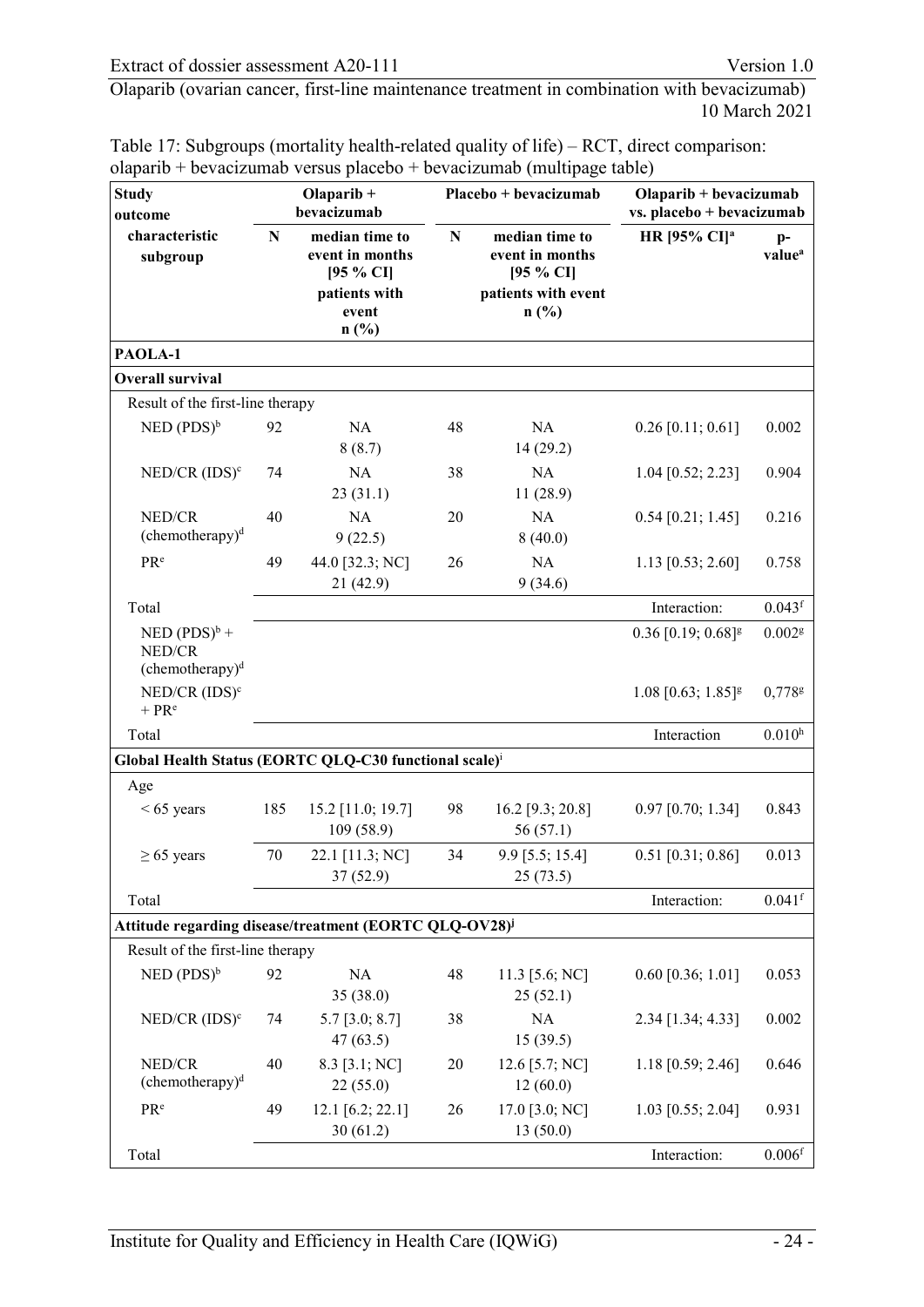| Table 17: Subgroups (mortality health-related quality of life) – RCT, direct comparison: |
|------------------------------------------------------------------------------------------|
| $\alpha$ olaparib + bevacizumab versus placebo + bevacizumab (multipage table)           |

| <b>Study</b><br>outcome    |   | Olaparib $+$<br>bevacizumab                       |   | Placebo + bevacizumab                             | Olaparib + bevacizumab<br>vs. placebo + bevacizumab |                          |
|----------------------------|---|---------------------------------------------------|---|---------------------------------------------------|-----------------------------------------------------|--------------------------|
| characteristic<br>subgroup | N | median time to<br>event in months<br>$[95 \% CI]$ | N | median time to<br>event in months<br>$[95 \% CI]$ | HR [95% CI] <sup>a</sup>                            | p-<br>value <sup>a</sup> |
|                            |   | patients with<br>event<br>n(%)                    |   | patients with event<br>n(%)                       |                                                     |                          |
|                            |   |                                                   |   |                                                   |                                                     |                          |

a. HR, CI and p-value: Cox proportional hazards model, unstratified.

b. Patients without detectable tumour after primary surgery.

c. Patients without detectable tumour/with complete response after interval surgery.

d. Patients without detectable tumour/with complete response after chemotherapy.

e. Patients with partial response.

f. Cox proportional hazards model with corresponding interaction term; unstratified.

g. Institute's calculation; meta-analysis with fixed effect (method with inverse variance).

h. Institute's calculation, Q test.

i. Time to deterioration; defined as decrease of the score by  $\geq 10$  points compared with baseline.

j. Time to deterioration; defined as increase of the score by  $\geq 10$  points compared with baseline.

CI: confidence interval; CR: complete response; EORTC: European Organization for Research and Treatment of Cancer; HR: hazard ratio; IDS: interval surgery; n: number of patients with (at least 1) event; N: number of analysed patients; NA: not achieved; NC: not calculable; NED: no detectable tumour; PDS: primary debulking surgery; PR: partial response; QLQ-C30: Quality of Life Questionnaire-Core 30; QLQ-OV28: Quality of Life Questionnaire-Ovarian Cancer 28; RCT: randomized controlled trial

#### **Mortality**

#### *Overall survival*

The available subgroup analyses resulted in an effect modification for the outcome "overall survival" by the characteristic "result of the first-line therapy". First, it was examined whether subgroups could be meaningfully summarized. Institute's calculations show that a summarizing consideration of the subgroups "NED (PDS) + NED/CR (chemotherapy)" and "NED/CR (IDS) + PR" results in a homogeneous data situation for the outcome "overall survival" in each case (see results in Appendix C). The results for each of these summarized subgroups are also homogeneous for the outcome PFS. For the outcome "overall survival", the respective results from a corresponding meta-analysis (Institute's calculation; fixed-effect model; method with inverse variance) were therefore considered for these summarized subgroups NED (PDS) + NED/CR (chemotherapy) or NED/CR (IDS) + PR.

For patients without detectable tumour after primary surgery (NED [PDS]) and patients without detectable tumour/with complete response after chemotherapy (NED/CR [chemotherapy]), a statistically significant difference in favour of olaparib + bevacizumab in comparison with bevacizumab was shown for the outcome "overall survival". This result fits with the results for PFS. Both for PFS (first progression recorded using imaging techniques according to RECIST or death) and for PFS2 (second progression [assessed by the investigator by means of radiological methods, CA-125 or symptoms] or death), there is a statistically significant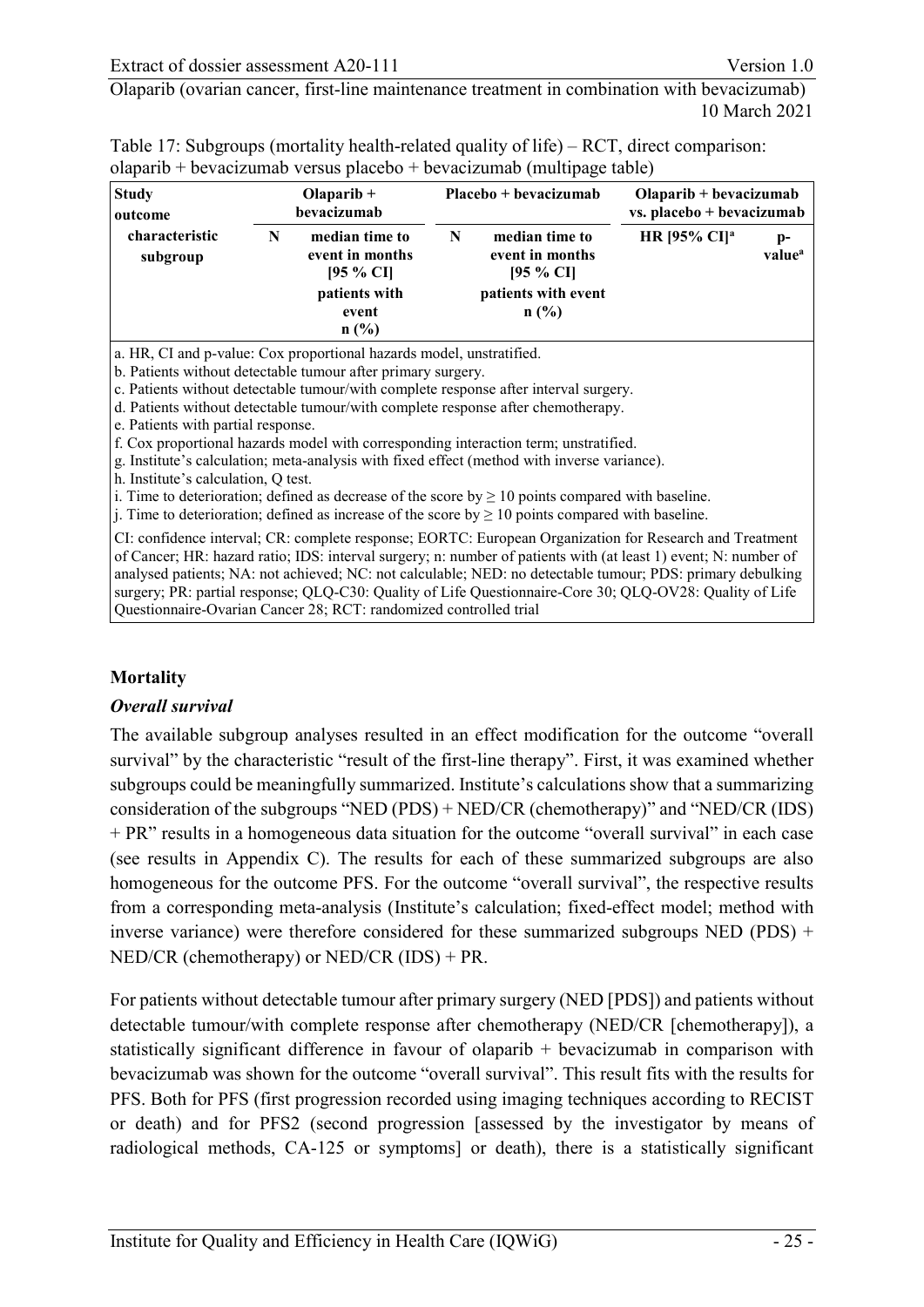advantage for these patients. Overall, there is an indication of an added benefit of olaparib + bevacizumab compared to bevacizumab for the patients in the subgroups NED (PDS) and NED/CR (chemotherapy).

For patients without detectable tumour/with complete response after interval surgery (NED/CR [IDS]) and for patients with partial response (PR), there is no statistically significant difference between the treatment groups for the outcome "overall survival". In this situation, the results on PFS are not suitable to support the results on overall survival. For PFS, a statistically significant advantage of olaparib  $+$  bevacizumab in comparison with placebo  $+$  bevacizumab was initially shown for these two subgroups, but as with overall survival, the result for PFS2 shows no statistically significant difference between the treatment groups. Overall, this resulted in no hint of an added benefit of olaparib + bevacizumab in comparison with bevacizumab for these subgroups; an added benefit is therefore not proven.

This deviates from the company's assessment, which only derived an indication of an added benefit for the subgroup of patients without detectable tumour after primary NED (PDS).

#### **Health-related quality of life**

#### *Global Health Status (EORTC QLQ-C30 functional scale)*

The available subgroup analyses resulted in an effect modification for the outcome "global health status" by the characteristic "age".

For younger patients (< 65 years) no statistically significant difference between the treatment groups was shown for the outcome "global health status". This resulted in no hint of an added benefit of olaparib + bevacizumab in comparison with bevacizumab for this subgroup; an added benefit is therefore not proven.

A statistically significant difference in favour of olaparib + bevacizumab compared with placebo + bevacizumab was shown for older patients ( $\geq 65$  years). This resulted in an indication of an added benefit of olaparib  $+$  bevacizumab in comparison with bevacizumab for this subgroup.

#### *Attitude regarding disease/treatment (EORTC QLQ-OV28)*

The available subgroup analyses resulted in an effect modification for the outcome "attitude regarding disease/treatment" by the characteristic "result of the first-line therapy".

For the outcome "attitude regarding disease/treatment", there was no statistically significant difference between the treatment groups for patients in the 3 subgroups NED/CR (PDS), NED/CR (chemotherapy) and PR. This resulted in no hint of an added benefit of olaparib  $+$ bevacizumab in comparison with bevacizumab for these subgroups; an added benefit is therefore not proven.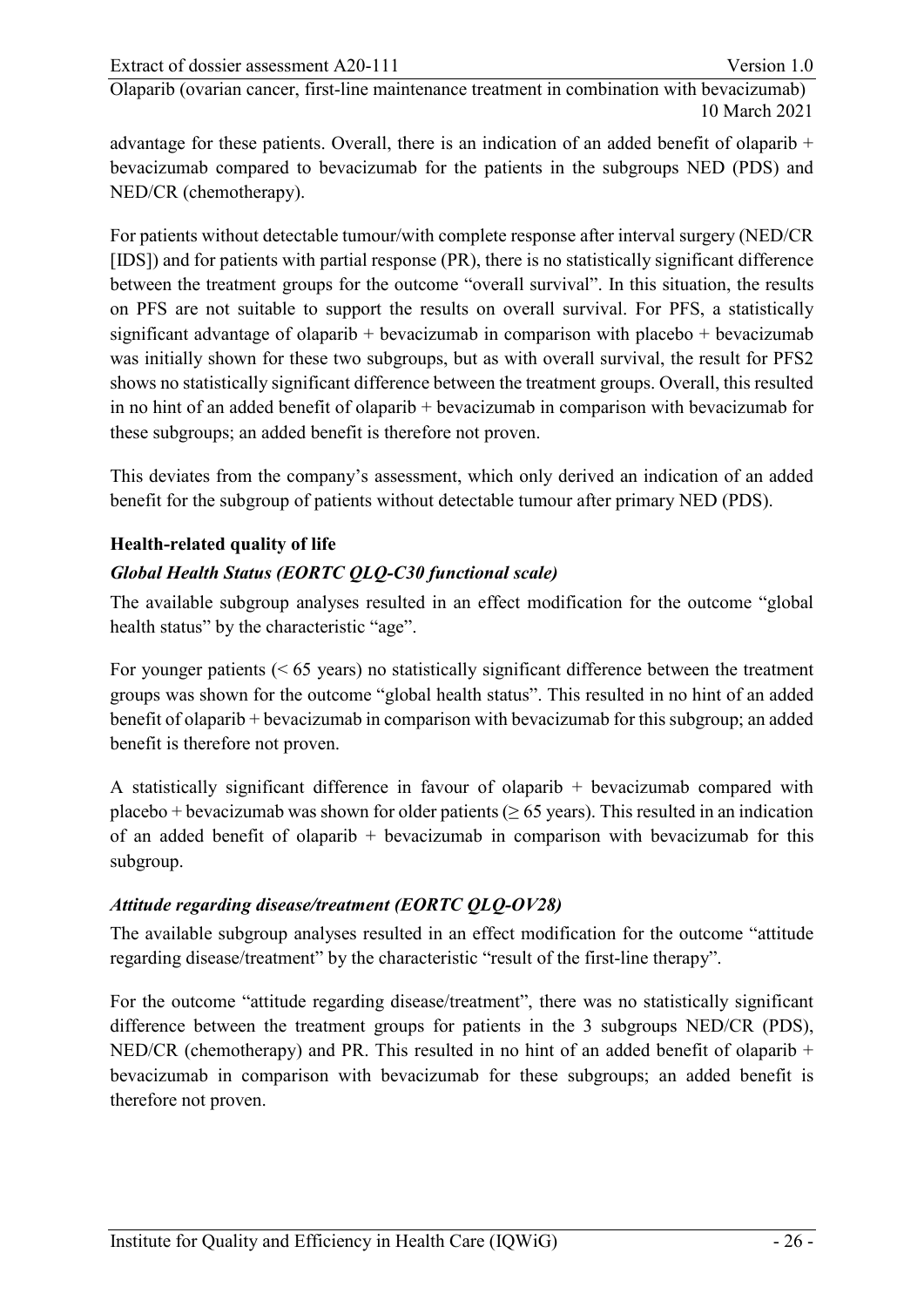For patients without detectable tumour/with complete response after interval surgery (NED/CR [IDS]), there is a statistically significant difference to the disadvantage of olaparib + bevacizumab in comparison with bevacizumab. This resulted in an indication of lesser benefit of olaparib + bevacizumab in comparison with bevacizumab for this subgroup.

This deviates from the assessment of the company, which did not consider the result of the subgroup analysis in the derivation of the added benefit.

#### <span id="page-43-0"></span>**2.5 Probability and extent of added benefit**

Probability and extent of the added benefit at outcome level are derived below taking into account the different outcome categories and effect sizes. The methods used for this purpose are explained in the *General Methods* of IQWiG [\[1\]](#page-53-11).

The approach for deriving an overall conclusion on the added benefit based on the aggregation of conclusions derived at outcome level is a proposal by IQWiG. The G-BA decides on the added benefit.

#### <span id="page-43-1"></span>**2.5.1 Assessment of the added benefit at outcome level**

The extent of the respective added benefit at outcome level was estimated from the results presented in Section [2.4](#page-27-0) (see [Table 18\)](#page-45-1).

# **Determination of the outcome category for outcomes on symptoms, health-related quality of life and side effects**

It cannot be inferred from the dossier for all outcomes considered in the present benefit assessment whether they are serious/severe or non-serious/non-severe. The classification of these outcomes is justified below.

#### *Insomnia, appetite loss as well as nausea and vomiting (EORTC QLQ-C30 symptom scales)*

 It cannot be inferred from the information in Module 4 A whether the events that led to a worsening of insomnia, loss of appetite or nausea and vomiting were predominantly severe or serious. Therefore, the outcomes were assigned to the category of nonserious/non-severe symptoms or late complications.

# *Hormonal symptoms, side effects of chemotherapy and attitude regarding disease/treatment (EORTC QLQ-OV28)*

 It cannot be inferred from the information in Module 4 A whether the events that led to a worsening of hormonal symptoms, side effects of chemotherapy and with regard to the attitude to the disease/treatment were predominantly severe or serious. Therefore, the outcome was assigned to the category of non-serious/non-severe symptoms or late complications.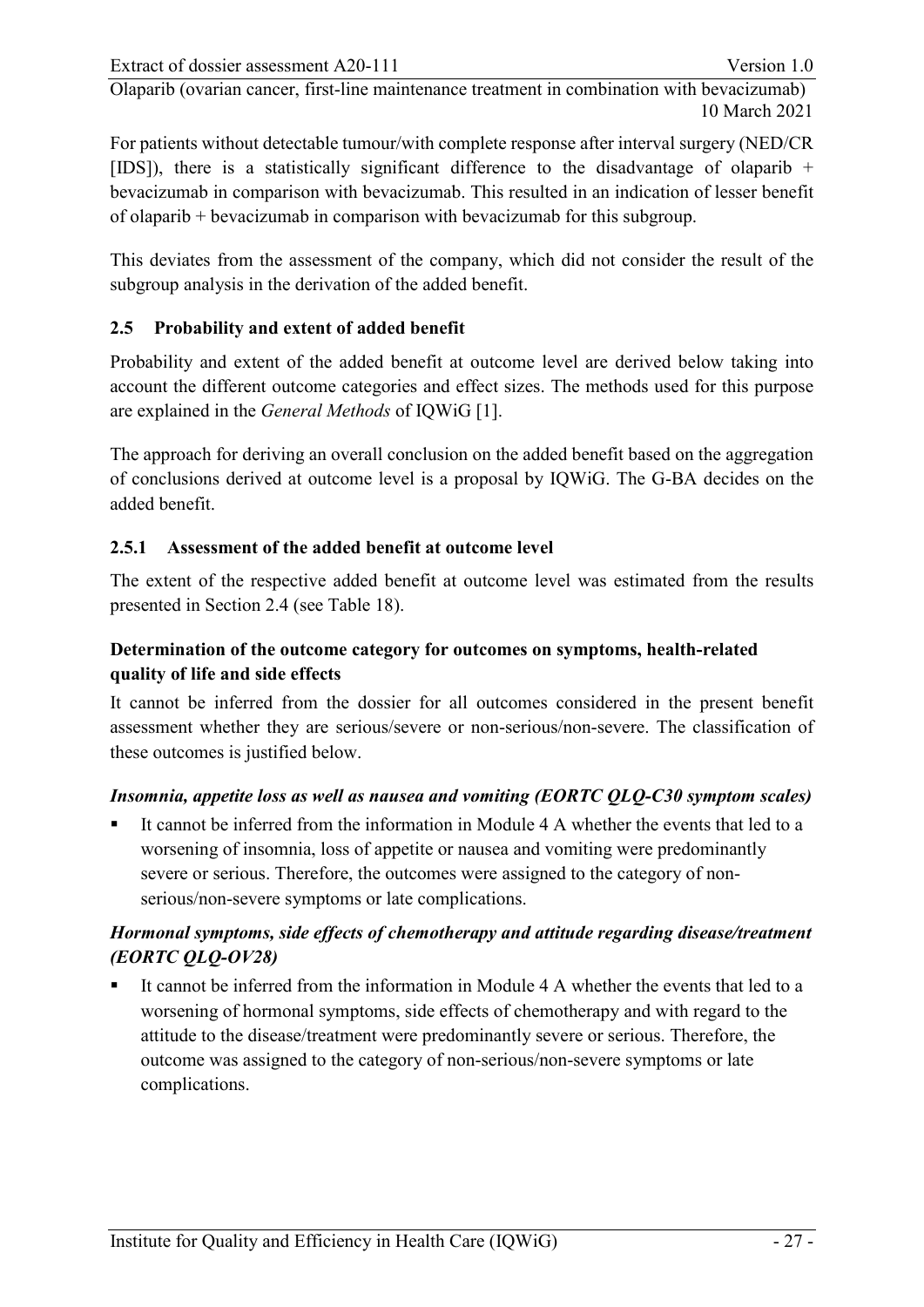#### *Discontinuation due to AEs*

It cannot be inferred from the information in Module 4 A whether the majority of AEs that resulted in treatment discontinuation were serious or severe (CTCAE - grade  $\geq$  3). Therefore, the outcome "discontinuation due to AEs" was assigned to the category of non-serious/nonsevere side effects.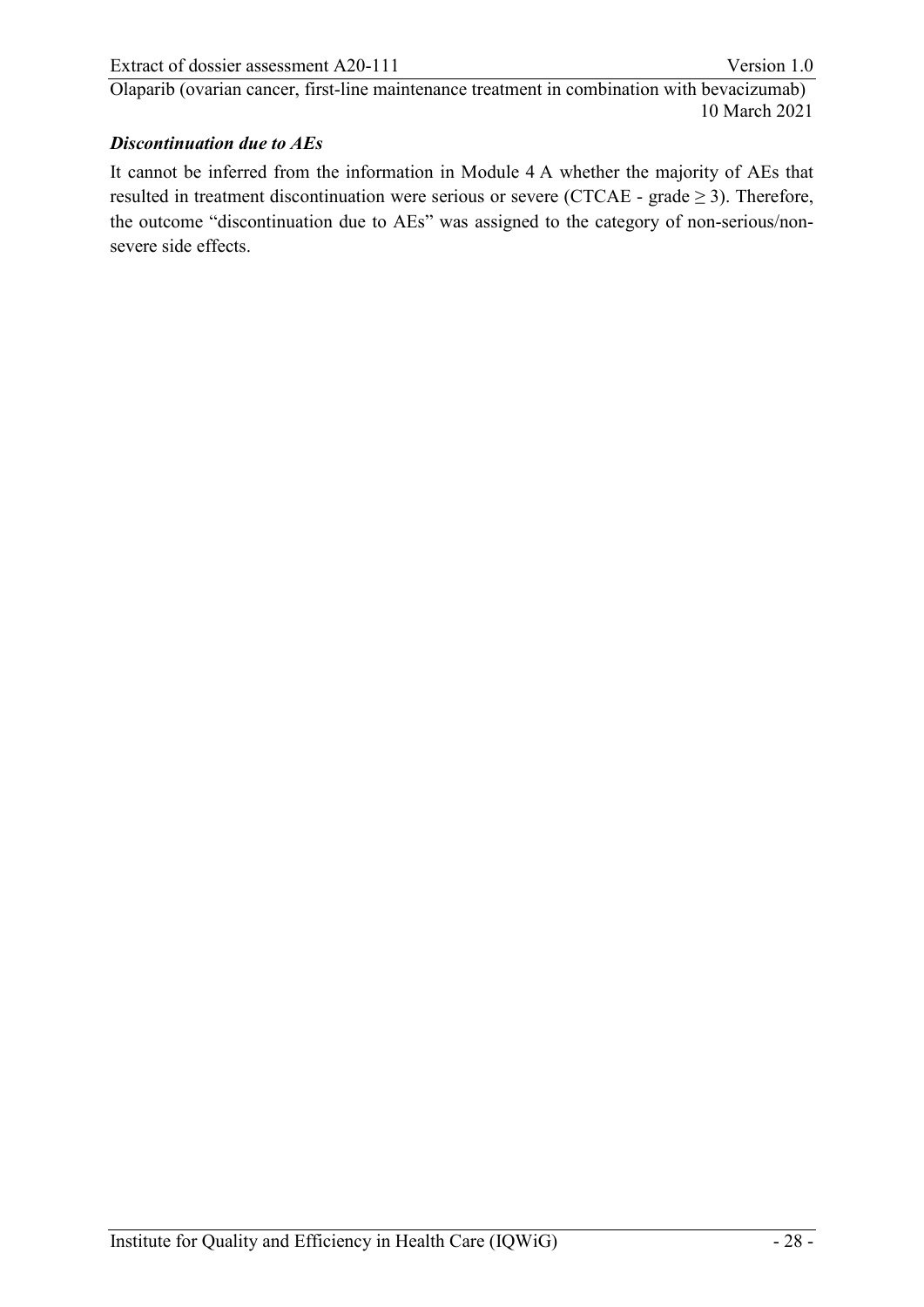<span id="page-45-1"></span>

| Table 18: Extent of added benefit at outcome level: olaparib + bevacizumab vs. bevacizumab |
|--------------------------------------------------------------------------------------------|
| (multipage table)                                                                          |

<span id="page-45-0"></span>

| <b>Outcome category</b><br>outcome<br>effect modifier<br>Subgroup | Olaparib + bevacizumab vs.<br>bevacizumab<br>median time to event (months) or<br>mean value of the mean change in<br>the course of the study<br>effect estimation [95% CI];<br>p-value<br>probability <sup>a</sup> | Derivation of extent <sup>b</sup>                                                                                                                       |
|-------------------------------------------------------------------|--------------------------------------------------------------------------------------------------------------------------------------------------------------------------------------------------------------------|---------------------------------------------------------------------------------------------------------------------------------------------------------|
| <b>Mortality</b>                                                  |                                                                                                                                                                                                                    |                                                                                                                                                         |
| Overall survival                                                  |                                                                                                                                                                                                                    |                                                                                                                                                         |
| Result of the first-line<br>therapy                               |                                                                                                                                                                                                                    |                                                                                                                                                         |
| $NED (PDS)^c + NED/CR$<br>(chemotherapy) <sup>e</sup>             | Median: ND<br>HR: 0.36 [0.19; 0.68]<br>$p = 0.002$<br>probability: "indication"                                                                                                                                    | Outcome category: mortality<br>$CI_{u} < 0.85$<br>added benefit, extent: "major"                                                                        |
| NED/CR $(IDS)^d$ + $PR^f$                                         | Median: ND<br>HR: 1.08 [0.63; 1.85]<br>$p = 0.778$                                                                                                                                                                 | Lesser benefit/added benefit not<br>proven                                                                                                              |
| <b>Morbidity</b>                                                  |                                                                                                                                                                                                                    |                                                                                                                                                         |
| Symptoms (EORTC QLQ-C30 symptom scales)                           |                                                                                                                                                                                                                    |                                                                                                                                                         |
| Fatigue                                                           | Median: 5.6 vs. 5.7<br>HR: 1.10 [0.86; 1.41]<br>$p = 0.482$                                                                                                                                                        | Lesser benefit/added benefit not<br>proven                                                                                                              |
| Nausea and vomiting                                               | Median: 5.8 vs. 19.2<br>HR: 1.81 [1.37; 2.42]<br>HR: $0.55$ [0.41; $0.73$ ] <sup>g</sup><br>$p = 6.001$<br>probability: "indication"                                                                               | Outcome category: non-serious/non-<br>severe symptoms/late complications<br>$CI_{u} < 0.80$<br>lesser benefit, extent: "considerable"                   |
| Pain                                                              | Median: 5.8 vs. 5.6<br>HR: 0.92 [0.72; 1.19]<br>$p = 0.551$                                                                                                                                                        | Lesser benefit/added benefit not<br>proven                                                                                                              |
| Dyspnoea                                                          | Median: 20.7 vs. 18.7<br>HR: 0.92 [0.68; 1.25]<br>$p = 0.580$                                                                                                                                                      | Lesser benefit/added benefit not<br>proven                                                                                                              |
| Insomnia                                                          | Median: 11.3 vs. 8.3<br>HR: 0.73 [0.56; 0.95]<br>$p = 0.019$                                                                                                                                                       | Outcome category: non-serious/non-<br>severe symptoms/late complications<br>$0.90 \leq CL_{u} \leq 1.00$<br>lesser benefit/added benefit not<br>provenh |
| Appetite loss                                                     | Median: 13.6 vs. 22.3<br>HR: 1.42 [1.06; 1.92]<br>HR: 0.70 [0.52; 0.94] <sup>g</sup><br>$p = 0.023$                                                                                                                | Outcome category: non-serious/non-<br>severe symptoms/late complications<br>$0.90 \leq CI_{u} \leq 1.00$<br>lesser benefit/added benefit not<br>provenh |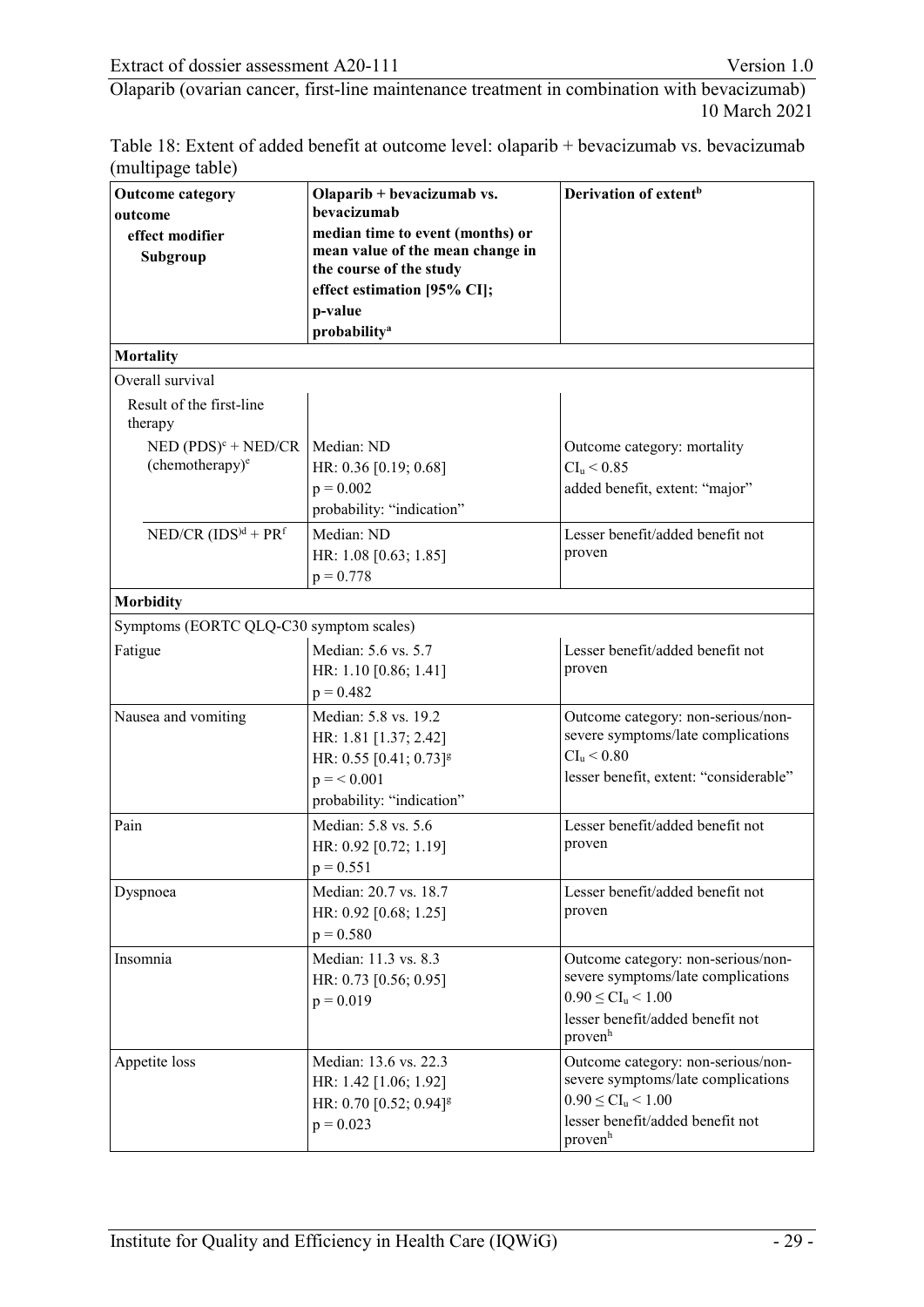Table 18: Extent of added benefit at outcome level: olaparib + bevacizumab vs. bevacizumab (multipage table)

| <b>Outcome category</b><br>outcome<br>effect modifier<br>Subgroup                  | Olaparib + bevacizumab vs.<br>bevacizumab<br>median time to event (months) or<br>mean value of the mean change in<br>the course of the study<br>effect estimation [95% CI];<br>p-value<br>probability <sup>a</sup> | Derivation of extent <sup>b</sup>                                                                                                                       |
|------------------------------------------------------------------------------------|--------------------------------------------------------------------------------------------------------------------------------------------------------------------------------------------------------------------|---------------------------------------------------------------------------------------------------------------------------------------------------------|
| Constipation                                                                       | Median: 19.9 vs. 19.7<br>HR: 1.03 [0.77; 1.39]<br>$p = 0.831$                                                                                                                                                      | Lesser benefit/added benefit not<br>proven                                                                                                              |
| Diarrhoea                                                                          | Median: 24.0 vs. 23.5<br>HR: 1.15 [0.84; 1.58]<br>$p = 0.409$                                                                                                                                                      | Lesser benefit/added benefit not<br>proven                                                                                                              |
| Symptoms (EORTC QLQ-OV28 symptom scales)<br>Abdominal/gastrointestinal<br>symptoms | Median: 11.1 vs. 8.3<br>HR: 0.88 [0.68; 1.15]<br>$p = 0.351$                                                                                                                                                       | Lesser benefit/added benefit not<br>proven                                                                                                              |
| Peripheral neuropathy                                                              | Median: 25.3 vs. 23<br>HR: 0.93 [0.68; 1.29]<br>$p = 0.654$                                                                                                                                                        | Lesser benefit/added benefit not<br>proven                                                                                                              |
| Hormonal symptoms                                                                  | Median: 19.1 vs. 11.3<br>HR: 0.75 [0.56; 0.996]<br>$p = 0.046$                                                                                                                                                     | Outcome category: non-serious/non-<br>severe symptoms/late complications<br>$0.90 \leq CI_{u} \leq 1.00$<br>lesser benefit/added benefit not<br>provenh |
| Side effects of chemotherapy                                                       | Median: 17.9 vs. 11.1<br>HR: 0.75 [0.57; 0.997]<br>$p = 0.045$                                                                                                                                                     | Outcome category: non-serious/non-<br>severe symptoms/late complications<br>$0.90 \leq CI_{u} \leq 1.00$<br>lesser benefit/added benefit not<br>provenh |
| Individual questions                                                               | Median: 21.9 vs. 19.4<br>HR: 1.01 [0.75; 1.38]<br>$p = 0.954$                                                                                                                                                      | Lesser benefit/added benefit not<br>proven                                                                                                              |
| Sexual functioning                                                                 | No usable data                                                                                                                                                                                                     | Lesser benefit/added benefit not<br>proven                                                                                                              |
| Health status                                                                      |                                                                                                                                                                                                                    |                                                                                                                                                         |
| EQ-5D VAS                                                                          | mean: 1.5 vs. 1.4<br>MD: 0.07 [-2.60; 2.74]<br>$p = 0.959$                                                                                                                                                         | Lesser benefit/added benefit not<br>proven                                                                                                              |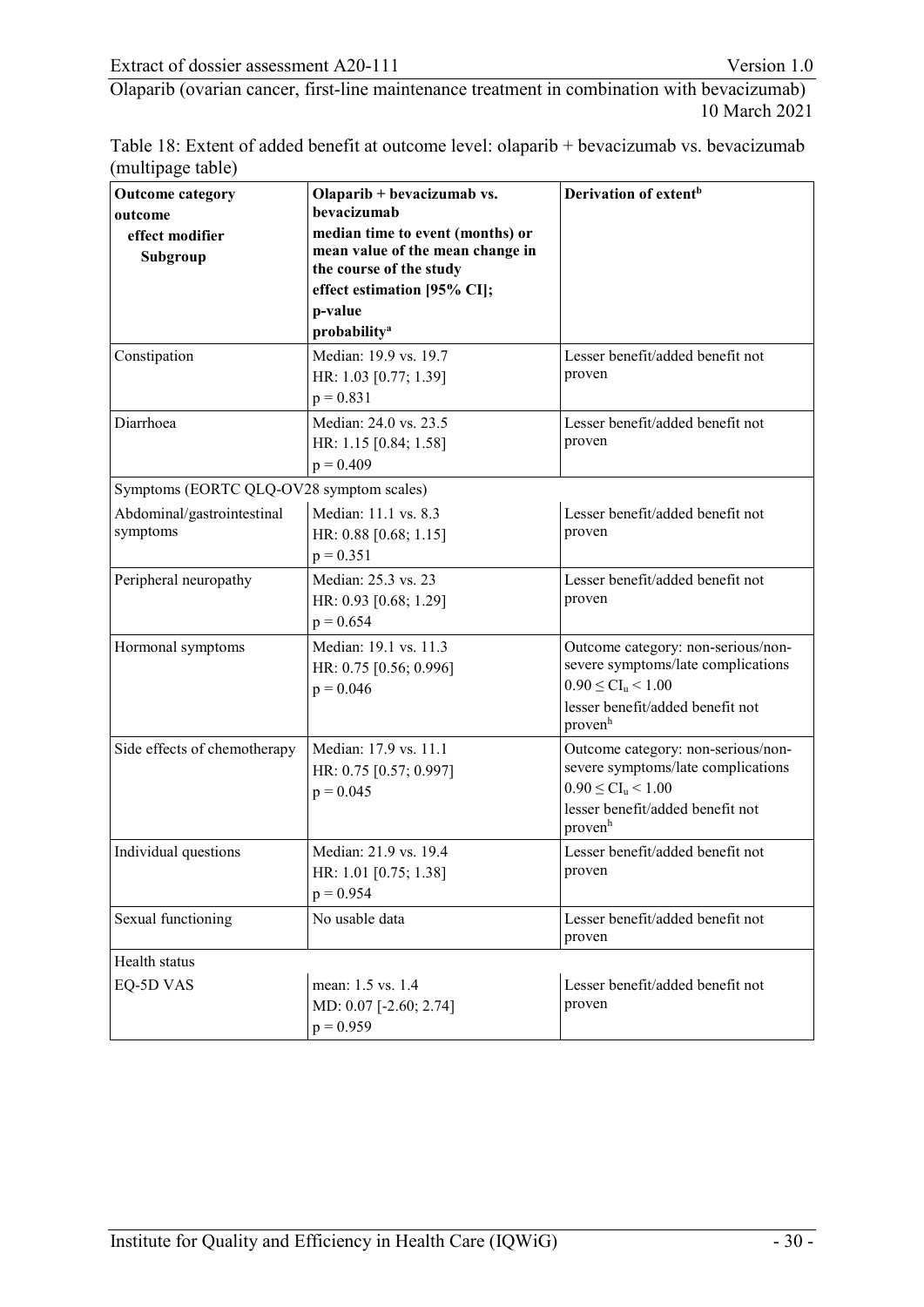Table 18: Extent of added benefit at outcome level: olaparib + bevacizumab vs. bevacizumab (multipage table)

| <b>Outcome category</b><br>outcome<br>effect modifier<br>Subgroup | Olaparib + bevacizumab vs.<br>bevacizumab<br>median time to event (months) or<br>mean value of the mean change in<br>the course of the study<br>effect estimation [95% CI];<br>p-value<br>probability <sup>a</sup> | Derivation of extent <sup>b</sup>                                                                                            |
|-------------------------------------------------------------------|--------------------------------------------------------------------------------------------------------------------------------------------------------------------------------------------------------------------|------------------------------------------------------------------------------------------------------------------------------|
| Health-related quality of life                                    |                                                                                                                                                                                                                    |                                                                                                                              |
| EORTC QLQ-C30 - functional scales                                 |                                                                                                                                                                                                                    |                                                                                                                              |
| Global health status<br>Age                                       |                                                                                                                                                                                                                    |                                                                                                                              |
| $< 65$ years                                                      | Median: 15.2 vs. 16.2<br>HR: 0.97 [0.70; 1.34]<br>$p = 0.843$                                                                                                                                                      | Lesser benefit/added benefit not<br>proven                                                                                   |
| $\geq 65$ years                                                   | Median: 22.1 vs. 9.9<br>HR: 0.51 [0.31; 0.86]<br>$p = 0.013$<br>probability: "indication"                                                                                                                          | Outcome category: health-related<br>quality of life<br>$0.75 \leq CI_{u} \leq 0.90$<br>added benefit, extent: "considerable" |
| Physical functioning                                              | Median: 20 vs. 16.4<br>HR: 0.85 [0.64; 1.14]<br>$p = 0.279$                                                                                                                                                        | Lesser benefit/added benefit not<br>proven                                                                                   |
| Role functioning                                                  | Median: 8.4 vs. 9.3<br>HR: 1.11 [0.85; 1.46]<br>$p = 0.450$                                                                                                                                                        | Lesser benefit/added benefit not<br>proven                                                                                   |
| Cognitive functioning                                             | Median: 11.1 vs. 8.5<br>HR: 0.91 [0.70; 1.19]<br>$p = 0.484$                                                                                                                                                       | Lesser benefit/added benefit not<br>proven                                                                                   |
| <b>Emotional functioning</b>                                      | Median: 13.8 vs. 11.1<br>HR: 0.93 [0.71; 1.22]<br>$p = 0.571$                                                                                                                                                      | Lesser benefit/added benefit not<br>proven                                                                                   |
| Social functioning                                                | Median: 13.5 vs. 11.3<br>HR: 0.91 [0.69; 1.20]<br>$p = 0.471$                                                                                                                                                      | Lesser benefit/added benefit not<br>proven                                                                                   |
| <b>EORTC QLQ-OV28</b>                                             |                                                                                                                                                                                                                    |                                                                                                                              |
| Body image                                                        | Median: 21.9 vs. 18.7<br>HR: 0.93 [0.70; 1.26]<br>$p = 0.638$                                                                                                                                                      | Lesser benefit/added benefit not<br>proven                                                                                   |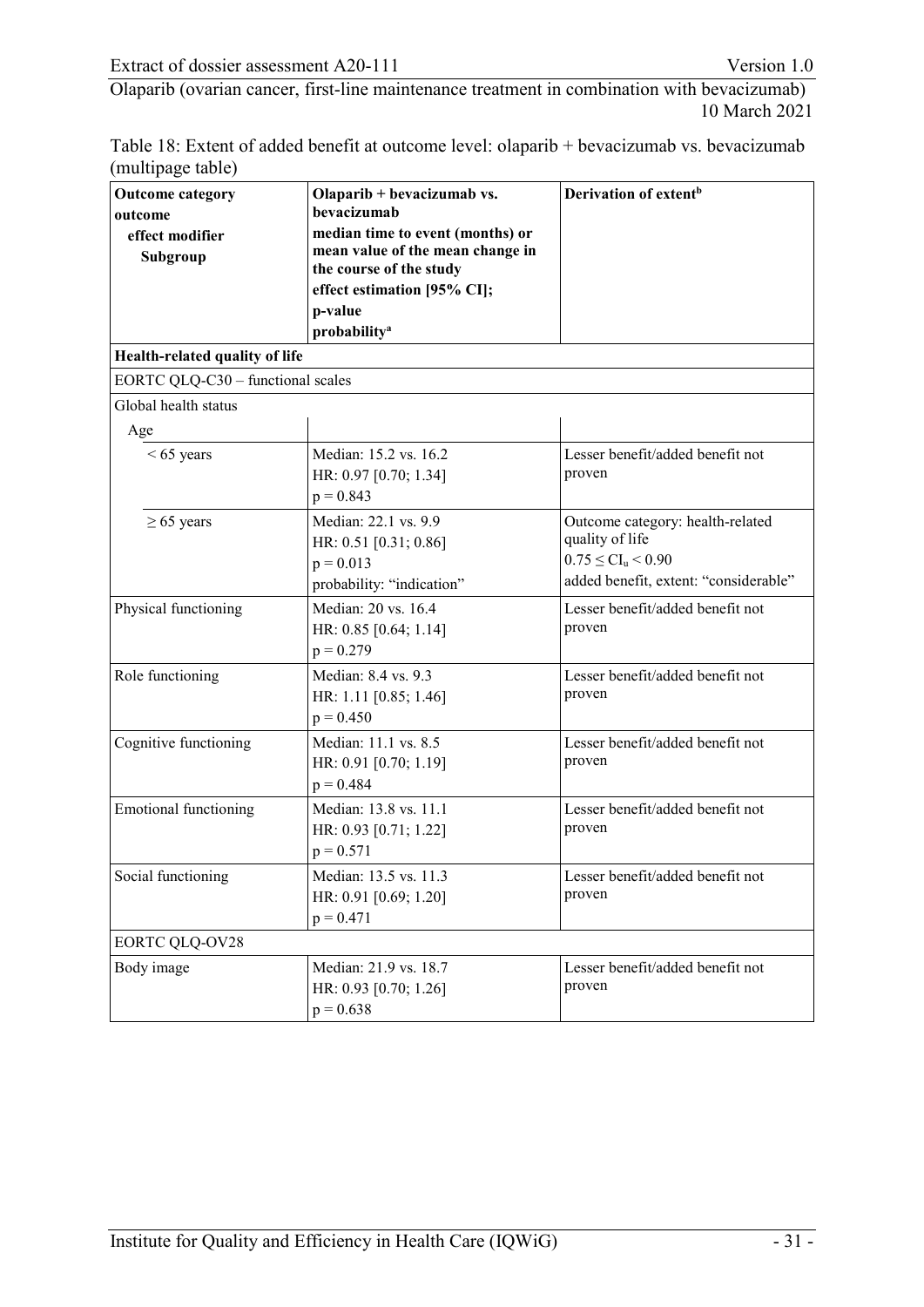Table 18: Extent of added benefit at outcome level: olaparib + bevacizumab vs. bevacizumab (multipage table)

<span id="page-48-1"></span><span id="page-48-0"></span>

| <b>Outcome category</b><br>outcome<br>effect modifier<br>Subgroup | Olaparib + bevacizumab vs.<br>bevacizumab<br>median time to event (months) or<br>mean value of the mean change in<br>the course of the study<br>effect estimation [95% CI];<br>p-value<br>probability <sup>a</sup> | Derivation of extent <sup>b</sup>                                                                                        |
|-------------------------------------------------------------------|--------------------------------------------------------------------------------------------------------------------------------------------------------------------------------------------------------------------|--------------------------------------------------------------------------------------------------------------------------|
| Attitude regarding disease/treatment                              |                                                                                                                                                                                                                    |                                                                                                                          |
| Result of the first-line<br>therapy                               |                                                                                                                                                                                                                    |                                                                                                                          |
| $NED (PDS)^c$                                                     | Median: NA vs. 11.3<br>HR: 0.60 [0.36; 1.01]<br>$p = 0.053$                                                                                                                                                        | Lesser benefit/added benefit not<br>proven                                                                               |
| $NED/CR$ $(IDS)^d$                                                | Median: 5.7 vs. NA<br>HR: 2.34 [1.34; 4.33]<br>HR: 0.43 [0.23; 0.746]g<br>$p = 0.002$<br>probability: "indication"                                                                                                 | Outcome category: health-related<br>quality of life<br>CIu < $0.75$ , risk $\geq 5\%$<br>lesser benefit, extent: "major" |
| NED/CR<br>(chemotherapy) <sup>e</sup>                             | Median: 8.3 vs. 12.6<br>HR: 1.18 [0.59; 2.46]<br>$p = 0.646$                                                                                                                                                       | Lesser benefit/added benefit not<br>proven                                                                               |
| PR <sup>f</sup>                                                   | Median: 12.1 vs. 17.0<br>HR: 1.03 [0.55; 2.04]<br>$p = 0.931$                                                                                                                                                      | Lesser benefit/added benefit not<br>proven                                                                               |
| <b>Side effects</b>                                               |                                                                                                                                                                                                                    |                                                                                                                          |
| <b>SAEs</b>                                                       | Median: NA vs. NA<br>HR: 0.75 [0.52; 1.10]<br>$p = 0.133$                                                                                                                                                          | Lesser benefit/added benefit not<br>proven                                                                               |
| Severe AEs                                                        | Median: 8.6 vs. 16.7<br>HR: 1.20 [0.90; 1.63]<br>$p = 0.221$                                                                                                                                                       | Lesser benefit/added benefit not<br>proven                                                                               |
| Discontinuation due to AEs                                        | Median: NA vs. NA<br>HR: 3.14 [1.57; 7.18]<br>HR: 0.32 [0.14; 0.64]g<br>$p = 0.002$<br>probability: "hint"                                                                                                         | Outcome category: non-serious/non-<br>severe side effects<br>$CI_u < 0.80$<br>greater harm, extent: "considerable"       |
| Myelodysplastic syndrome<br>and acute myeloid leukaemia<br>(AEs)  | Median: NA vs. NA<br>HR: 0.54 [0.06; 4.51]<br>$p = 0.531$                                                                                                                                                          | Lesser benefit/added benefit not<br>proven                                                                               |
| Pneumonitis (AEs)                                                 | Median: NA vs. NA<br>HR: NC<br>$p = 0.195$                                                                                                                                                                         | Lesser benefit/added benefit not<br>proven                                                                               |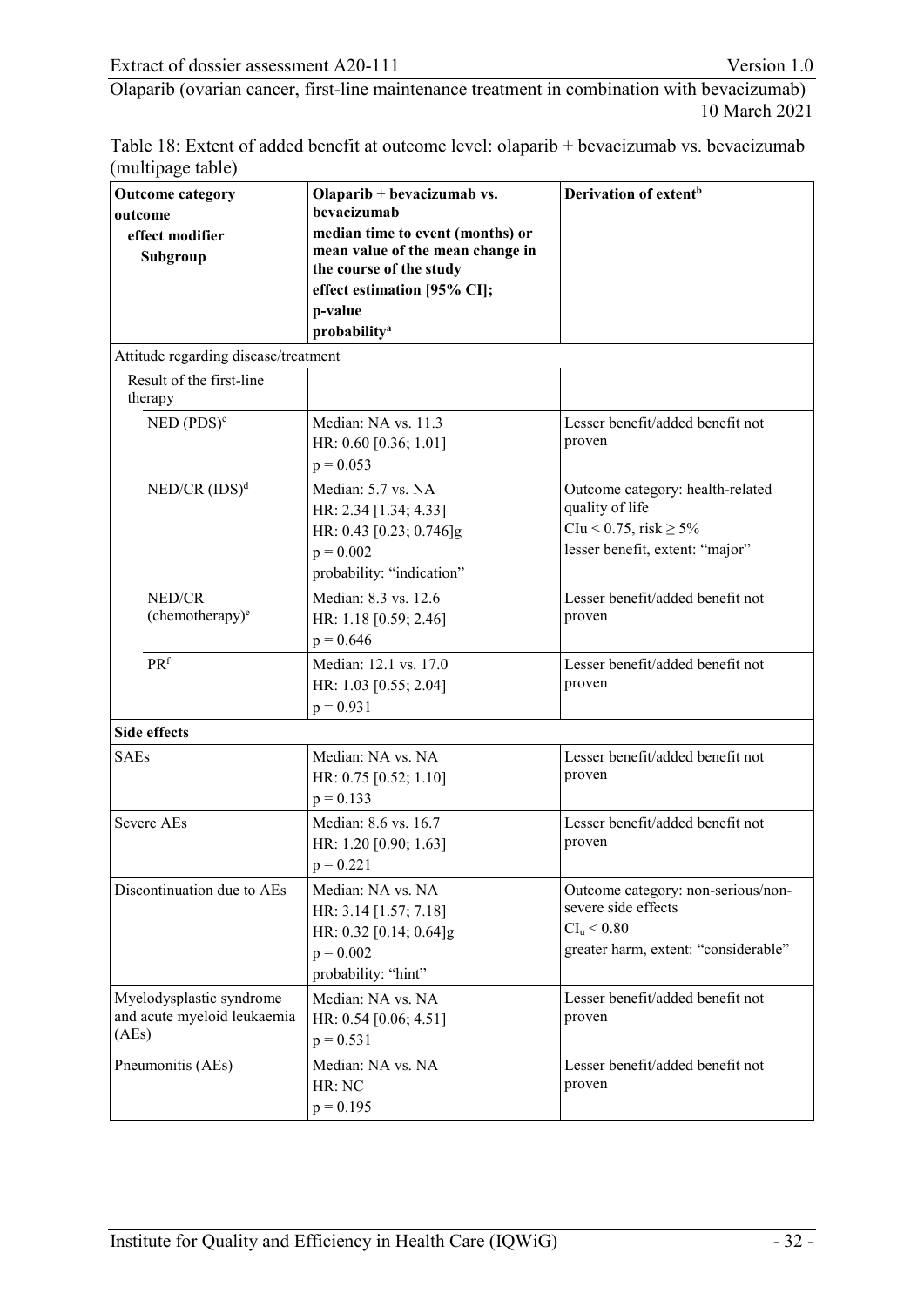Table 18: Extent of added benefit at outcome level: olaparib + bevacizumab vs. bevacizumab (multipage table)

| <b>Outcome category</b><br>outcome<br>effect modifier<br>Subgroup | Olaparib + bevacizumab vs.<br><b>bevacizumab</b><br>median time to event (months) or<br>mean value of the mean change in<br>the course of the study<br>effect estimation [95% CI];<br>p-value<br>probability <sup>a</sup> | Derivation of extent <sup>b</sup>                                                                                           |
|-------------------------------------------------------------------|---------------------------------------------------------------------------------------------------------------------------------------------------------------------------------------------------------------------------|-----------------------------------------------------------------------------------------------------------------------------|
| Nausea (AEs)                                                      | Median: 2.9 vs. NA<br>HR: 3.10 [2.14; 4.63]<br>HR: 0.32 [0.22; 0.47] <sup>g</sup><br>p < 0.001<br>probability: "indication"                                                                                               | Outcome category: non-serious/non-<br>severe side effects<br>CI <sub>u</sub> < 0.80<br>greater harm, extent: "considerable" |
| Anaemia (severe AEs)                                              | Median: NA vs. NA<br>HR: 27.79 [6.08; 492.43]<br>HR: $0.04$ [0.00; $0.16$ ] <sup>g</sup><br>p < 0.001<br>probability: "indication"                                                                                        | Outcome category: serious/severe side<br>effects<br>$CI_u < 0.75$ , risk $\geq 5\%$<br>greater harm, extent: "major"        |
| Fatigue and asthenia (severe<br>AEs)                              | Median: NA vs. NA<br>HR: 4.54 [1.29; 28.70]<br>HR: 0.22 [0.03; 0.78] <sup>g</sup><br>$p = 0.027$<br>probability: "indication"                                                                                             | Outcome category: serious/severe side<br>effects<br>$0.75 \leq CL_{u} \leq 0.90$<br>greater harm, extent: "considerable"    |
| Hypertension (severe AEs)                                         | Median: NA vs. NA<br>HR: 0.52 [0.34; 0.79]<br>$p = 0.002$<br>probability: "indication"                                                                                                                                    | Outcome category: serious/severe side<br>effects<br>$0.75 \leq CL_{u} \leq 0.90$<br>lesser harm, extent: "considerable"     |

a. Probability provided if there is a statistically significant and relevant effect.

b. Depending on the outcome category, estimations of effect size are made with different limits based on the upper limit of the confidence interval  $(Cl<sub>u</sub>)$ .

c. Patients without detectable tumour after primary surgery.

d. Patients without detectable tumour/with complete response after interval surgery.

e. Patients without detectable tumour/with complete response after chemotherapy.

f. Patients with partial response.

g. Institute's calculation; reversed direction of effect to enable use of limits to derive the extent of the added benefit.

h. The extent of the effect in this non-serious/non-severe outcome was no more than marginal.

AE: adverse event; CI: confidence interval; CI<sub>u</sub>: upper limit of confidence interval; CR: complete response; EORTC: European Organisation for Research and Treatment of Cancer; EQ-5D: European Quality of Life-5 Dimensions; HR: hazard ratio; IDS: interval surgery; MD: mean difference; NA: not achieved; NC: not calculable; ND: no data; NED: no detectable tumour; PDS: primary debulking surgery; PR: partial response; QLQ-C30: Quality of Life Questionnaire-Core 30; QLQ-OV28: Quality of Life Questionnaire-Ovarian Cancer 28; SAE: serious adverse event; VAS: visual analogue scale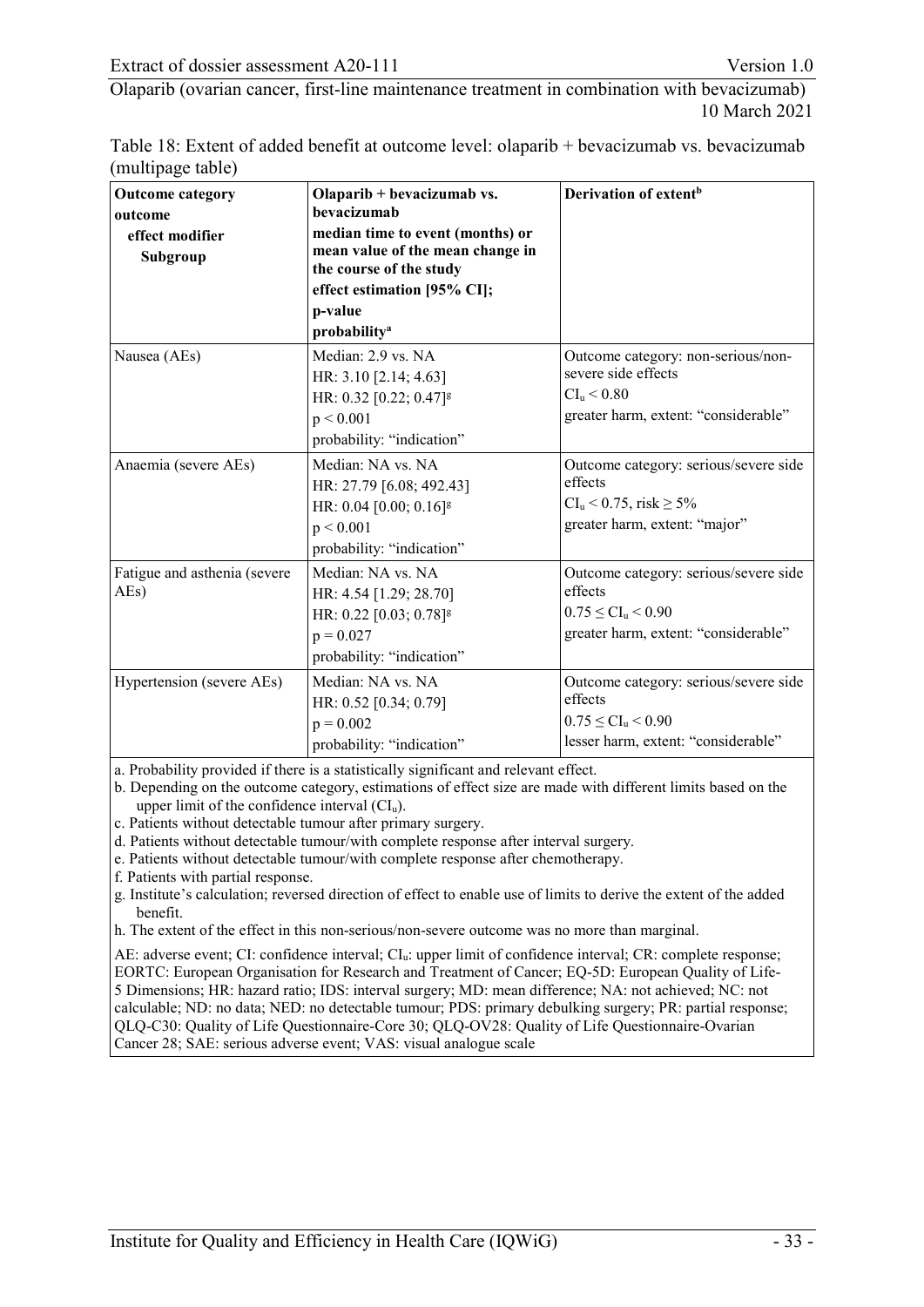### <span id="page-50-0"></span>**2.5.2 Overall conclusion on added benefit**

[Table 19](#page-50-1) summarizes the results considered in the overall conclusion on the extent of added benefit.

<span id="page-50-1"></span>

|                             | Table 19: Positive and negative effects from the assessment of olaparib + bevacizumab in |
|-----------------------------|------------------------------------------------------------------------------------------|
| comparison with bevacizumab |                                                                                          |

| <b>Positive effects</b>                                                                                                                                                 | <b>Negative effects</b>                                                                                             |  |
|-------------------------------------------------------------------------------------------------------------------------------------------------------------------------|---------------------------------------------------------------------------------------------------------------------|--|
| Mortality                                                                                                                                                               |                                                                                                                     |  |
| overall survival                                                                                                                                                        |                                                                                                                     |  |
| <sup>□</sup> for patients without detectable tumour after<br>primary surgery and patients without detectable<br>tumour/with complete response following<br>chemotherapy |                                                                                                                     |  |
| <sup>n</sup> indication of an added benefit - extent: "major"                                                                                                           |                                                                                                                     |  |
| Serious/severe side effects                                                                                                                                             | Serious/severe side effects                                                                                         |  |
| severe hypertension<br>• indication of lesser harm – extent "considerable"                                                                                              | • severe anaemia: indication of greater harm - extent:<br>"major"                                                   |  |
|                                                                                                                                                                         | · severe fatigue and asthenia: indication of greater<br>harm – extent: "considerable"                               |  |
| Health-related quality of life                                                                                                                                          | • Health-related quality of life:                                                                                   |  |
| global health status                                                                                                                                                    | attitude regarding disease/treatment                                                                                |  |
| □ for patients $\geq$ 65 years                                                                                                                                          | <sup>o</sup> for patients without detectable tumour/with                                                            |  |
| $\Box$ indication of an added benefit – extent:<br>"considerable"                                                                                                       | complete response after interval surgery<br>$\overline{\phantom{a}}$ indication of lesser benefit – extent: "major" |  |
| ٠                                                                                                                                                                       | Non-serious/non-severe symptoms                                                                                     |  |
|                                                                                                                                                                         | nausea and vomiting: indication of lesser benefit -<br>extent: "considerable"                                       |  |
|                                                                                                                                                                         | Non-serious/non-severe side effects                                                                                 |  |
|                                                                                                                                                                         | $\blacksquare$ nausea: indication of greater harm – extent<br>"considerable"                                        |  |
|                                                                                                                                                                         | discontinuation due to AEs: hint of greater harm -<br>extent: "considerable"                                        |  |
| AE: adverse event                                                                                                                                                       |                                                                                                                     |  |

The overall consideration showed both positive and negative effects of olaparib + bevacizumab in comparison with bevacizumab. An additional effect modification by the characteristic "result of the first-line treatment" was shown for the outcome "overall survival". For this reason, the positive and negative effects are assessed below separately for patients without detectable tumour after primary surgery (NED [PDS]) and patients without detectable tumour/with complete response after chemotherapy (NED/CR [chemotherapy]) as well as for patients without detectable tumour/with complete response after interval surgery (IDS) and patients with partial response (PR).

For patients without detectable tumour after primary surgery (NED [PDS]) and patients without detectable tumour/with complete response after chemotherapy (NED/CR [chemotherapy]), this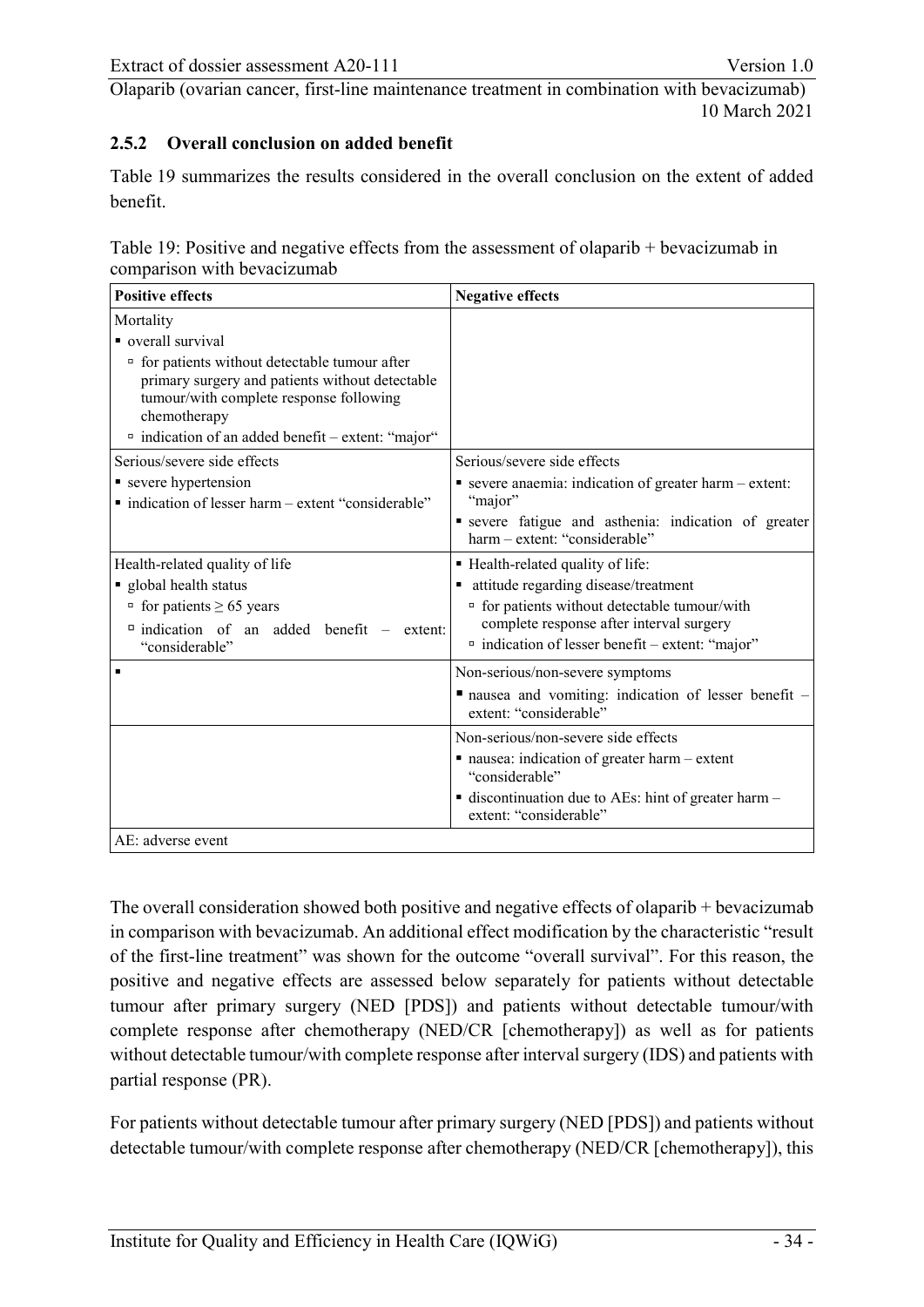resulted in an indication of major added benefit of olaparib + bevacizumab in comparison with bevacizumab for the outcome "overall survival". Moreover, there is a further indication of a positive effect with the extent "considerable" in the category of serious/severe side effects. In contrast, there are several indications of negative effects with considerable or major extents in the outcome categories "non-serious/non-severe symptoms" and "serious/severe side effects" as well as "non-serious/non-severe side effects". However, the negative effects did not completely call into question the positive effects. Overall, this resulted in an indication of considerable added benefit of olaparib  $+$  bevacizumab in comparison with the ACT bevacizumab for patients without detectable tumour after primary surgery (NED [PDS]) and patients without detectable tumour/with complete response after chemotherapy (NED/CR [chemotherapy]).

For patients without detectable tumour/with complete response after IDS and patients with PR, there was an indication of lesser harm with the extent "considerable" on the side of the positive effects in the category "serious/severe side effects". In contrast, there are several indications of negative effects with considerable or major extents in the outcome categories "non-serious/nonsevere symptoms" and "serious/severe side effects" as well as "non-serious/non-severe side effects". For patients without detectable tumour/with complete response after IDS, there is also a negative effect with the extent "considerable" in the outcome category "health-related quality of life". Overall, this resulted in an indication of lesser benefit of olaparib + bevacizumab in comparison with the ACT bevacizumab for patients without detectable tumour/with complete response after IDS and patients with PR.

[Table 20](#page-52-0) summarizes the result of the assessment of the added benefit of olaparib + bevacizumab in comparison with the ACT.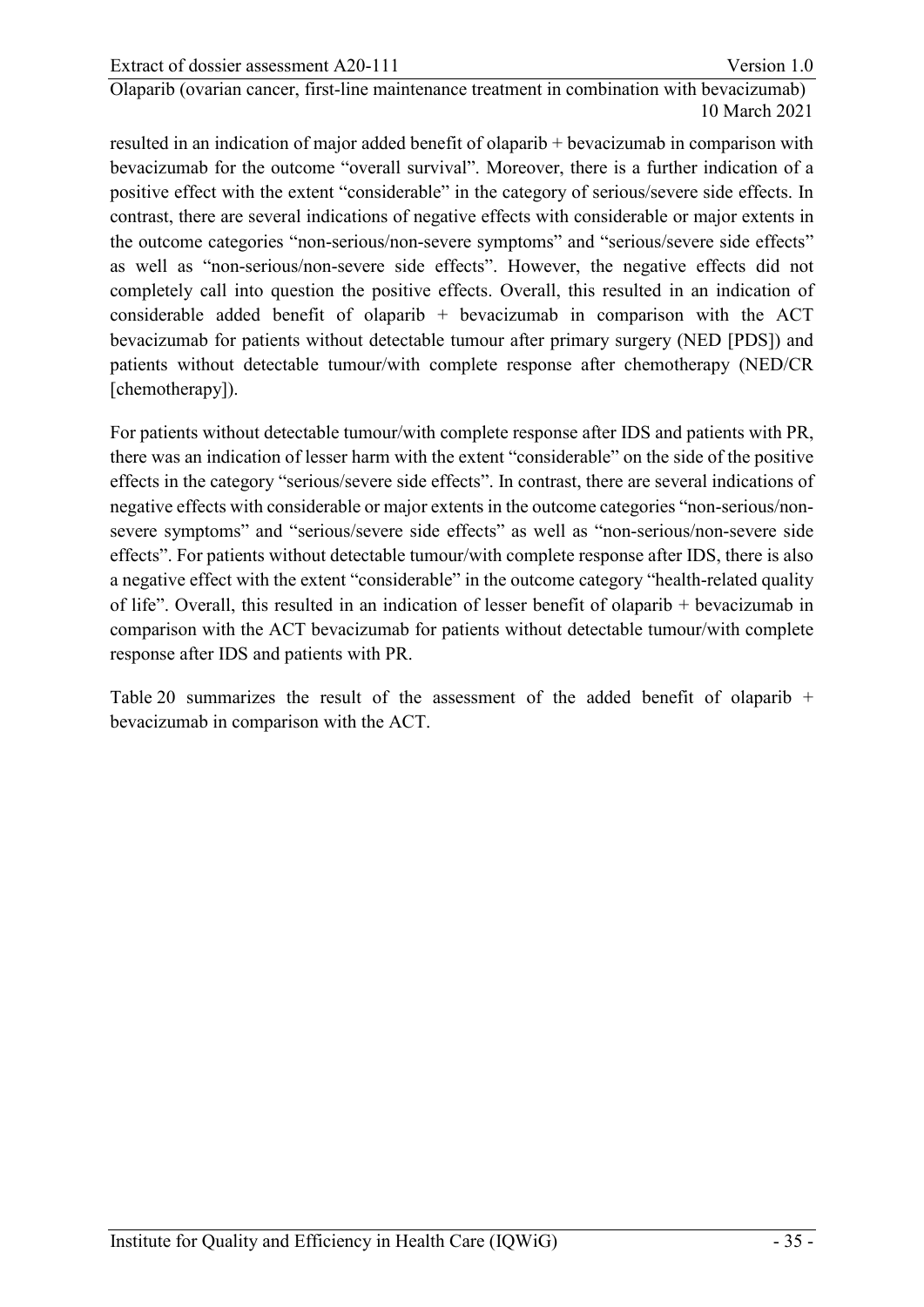| <b>Therapeutic indication</b>                                                                                                                                                                                                                                | $ACT^a$                                                                                                  | Probability and extent of added<br><b>benefit</b> <sup>b</sup>                                                                                                                                            |
|--------------------------------------------------------------------------------------------------------------------------------------------------------------------------------------------------------------------------------------------------------------|----------------------------------------------------------------------------------------------------------|-----------------------------------------------------------------------------------------------------------------------------------------------------------------------------------------------------------|
| Maintenance therapy of adult<br>patients with advanced (FIGO<br>stages III and IV) high-grade<br>epithelial ovarian cancer <sup>c</sup> who are<br>in response (complete or partial)<br>following completion of first-line<br>platinum-based chemotherapy in | Continuation of the treatment with<br>bevacizumab started with first-line<br>platinum-based chemotherapy | Patients without detectable<br>tumour after primary surgery<br>and patients without detectable<br>tumour/with complete response<br>following chemotherapy:<br>indication of considerable<br>added benefit |
| combination with bevacizumab and<br>whose cancer is associated with<br>HRD positive status <sup>d</sup> .                                                                                                                                                    |                                                                                                          | Patients without detectable<br>٠<br>tumour after interval surgery<br>and patients with partial<br>response: indication of lesser<br>benefit                                                               |

<span id="page-52-0"></span>

|  |  | Table 20: Olaparib + bevacizumab $-$ probability and extent of added benefit |
|--|--|------------------------------------------------------------------------------|
|--|--|------------------------------------------------------------------------------|

a. Presentation of the respective ACT specified by the G-BA.

b. The PAOLA-1 study included only patients with ECOG PS of 0 or 1 as well as only few patients with nonserous tumour histology (5.6% in the relevant subpopulation). It remains unclear whether the observed effects can be transferred to patients with ECOG PS  $\geq$  2 or patients with non-serous tumour histology.

c. This term also includes fallopian tube and primary peritoneal cancer. d. A positive HRD status is defined by either BRCA1/2-mutation and/or genomic instability.

ACT: appropriate comparator therapy; BRCA: breast cancer associated gene; ECOG PS: Eastern Cooperative Oncology Group Performance Status; FIGO: Fédération Internationale de Gynécologie et d'Obstétrique; G-BA: Federal Joint Committee.; HRD: homologous recombination deficiency

The assessment described above deviates from that of the company, which derived an indication of considerable added benefit for all patients.

The approach for the derivation of an overall conclusion on the added benefit is a proposal by IQWiG. The G-BA decides on the added benefit.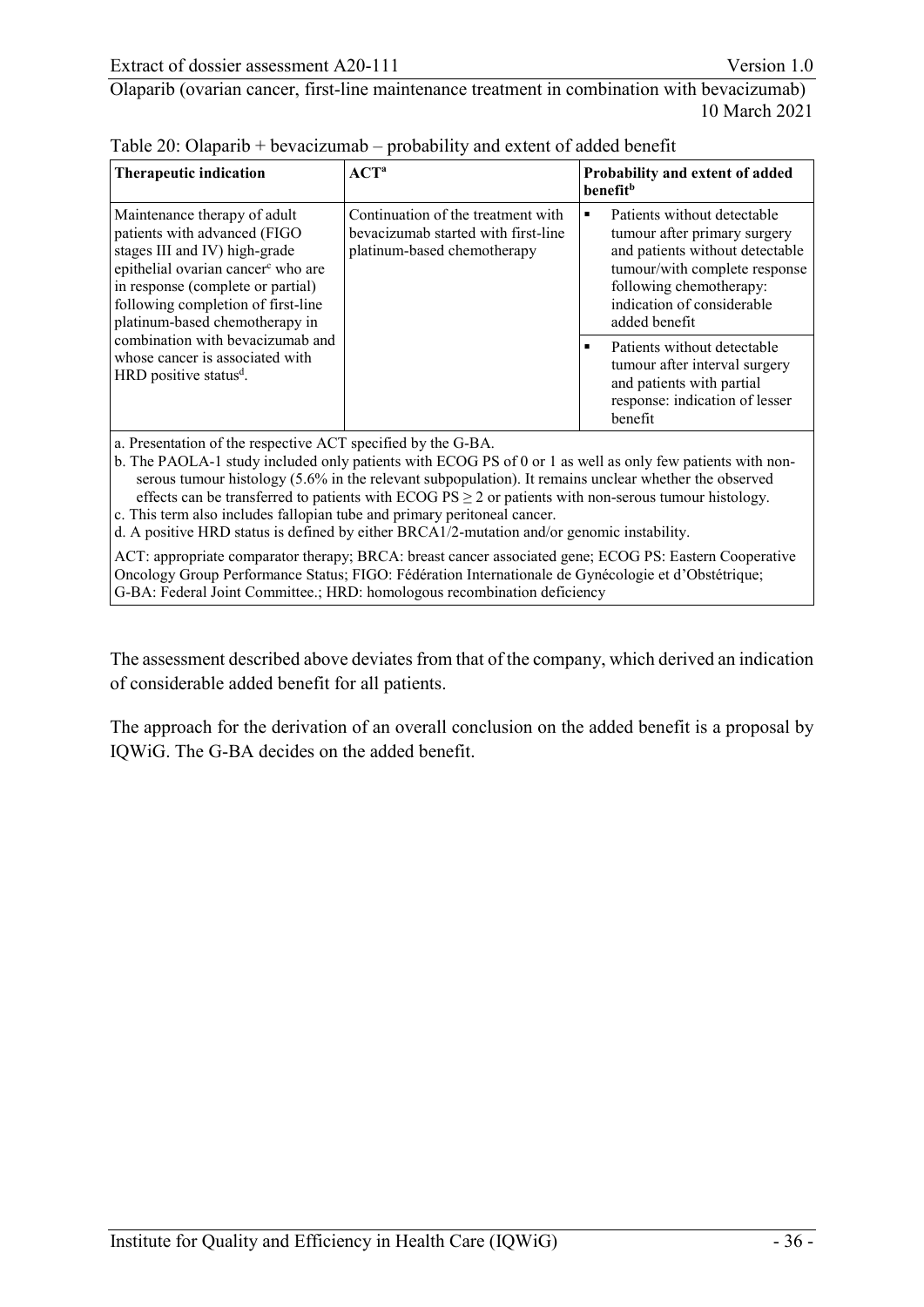# <span id="page-53-0"></span>**References for English extract**

Please see full dossier assessment for full reference list.

The reference list contains citations provided by the company in which bibliographical information may be missing.

<span id="page-53-11"></span><span id="page-53-1"></span>1. Institute for Quality and Efficiency in Health Care. General methods 6.0 (German version) [online]. 2020 [Accessed: 13.11.2020]. URL: [https://www.iqwig.de/download/Allgemeine-](https://www.iqwig.de/download/Allgemeine-Methoden_Version-6-0.pdf)Methoden Version-6-0.pdf.

<span id="page-53-2"></span>2. Skipka G, Wieseler B, Kaiser T et al. Methodological approach to determine minor, considerable, and major treatment effects in the early benefit assessment of new drugs. Biom J 2016; 58(1): 43-58. [https://dx.doi.org/10.1002/bimj.201300274.](https://dx.doi.org/10.1002/bimj.201300274)

<span id="page-53-3"></span>3. Gotic. Randomized, Double-Blind, Phase III Trial of Olaparib vs. Placebo in Patients with Advanced FIGO Stage IIIB-IV High Grade Serous or Endometrioid Ovarian, Fallopian Tube, or Peritoneal Cancer treated with standard First-Line Treatment, Combining Platinum-Taxane Chemotherapy and Bevacizumab Concurrent with Chemotherapy and in Maintenance [online]. 2020 [Accessed: 11.12.2020]. URL: [https://upload.umin.ac.jp/cgi-open](https://upload.umin.ac.jp/cgi-open-bin/ctr_e/ctr_view.cgi?recptno=R000022619)[bin/ctr\\_e/ctr\\_view.cgi?recptno=R000022619.](https://upload.umin.ac.jp/cgi-open-bin/ctr_e/ctr_view.cgi?recptno=R000022619)

<span id="page-53-6"></span><span id="page-53-5"></span>4. Arcagy/ Gineco Group. Randomisierte, doppel-blinde, Phase III-Studie mit Olaparib vs. Placebo bei Patientinnen mit fortgeschrittenem FIGO IIIB-IV high-grade serösem oder endometrioidem Ovarial-, Tuben- oder primärem Peritonealkarzinom in der Erstlinientherapie in der Kombination mit einer platin-taxanbevacizumab- haltigen Chemotherapie und Bevacizumab als Erhaltungstherapie. (PAOLA-1) [online]. [Accessed: 11.12.2020]. URL: [http://www.drks.de/DRKS00009557.](http://www.drks.de/DRKS00009557)

<span id="page-53-7"></span>5. Arcagy Research. Randomized, Double-Blind, Phase III Trial of Olaparib vs. Placebo in Patients with Advanced FIGO Stage IIIB – IV High Grade Serous or Endometrioid Ovarian, Fallopian Tube, or Peritoneal Cancer treated with standard First-Line Treatment, Combining Platinum-Taxane Chemotherapy and Bevacizumab Concurrent with Chemotherapy and in Maintenance [online]. [Accessed: 11.12.2020]. URL: [https://www.clinicaltrialsregister.eu/ctr](https://www.clinicaltrialsregister.eu/ctr-search/search?query=eudract_number:2014-004027-52)[search/search?query=eudract\\_number:2014-004027-52.](https://www.clinicaltrialsregister.eu/ctr-search/search?query=eudract_number:2014-004027-52)

6. Arcagy Research. Platine, Avastin and OLAparib in 1st Line (PAOLA-1) [online]. 2020 [Accessed: 11.12.2020]. URL: [https://ClinicalTrials.gov/show/NCT02477644.](https://clinicaltrials.gov/show/NCT02477644)

<span id="page-53-9"></span><span id="page-53-4"></span>7. Ray-Coquard I, Pautier P, Pignata S et al. Olaparib plus Bevacizumab as First-Line Maintenance in Ovarian Cancer. N Engl J Med 2019; 381(25): 2416-2428. [https://dx.doi.org/10.1056/NEJMoa1911361.](https://dx.doi.org/10.1056/NEJMoa1911361)

<span id="page-53-10"></span>8. Leitlinienprogramm Onkologie. S3-Leitlinie Diagnostik, Therapie und Nachsorge maligner Ovarialtumoren, Langversion 4.0 AWMF-Registernummer: 032/035OL. März. 2020.

<span id="page-53-8"></span>9. Myriad Genetics. Myriad myChoice HRD Plus assay [online]. [Accessed: 10.02.2021]. URL: [https://myriad-oncology.com/.](https://myriad-oncology.com/)